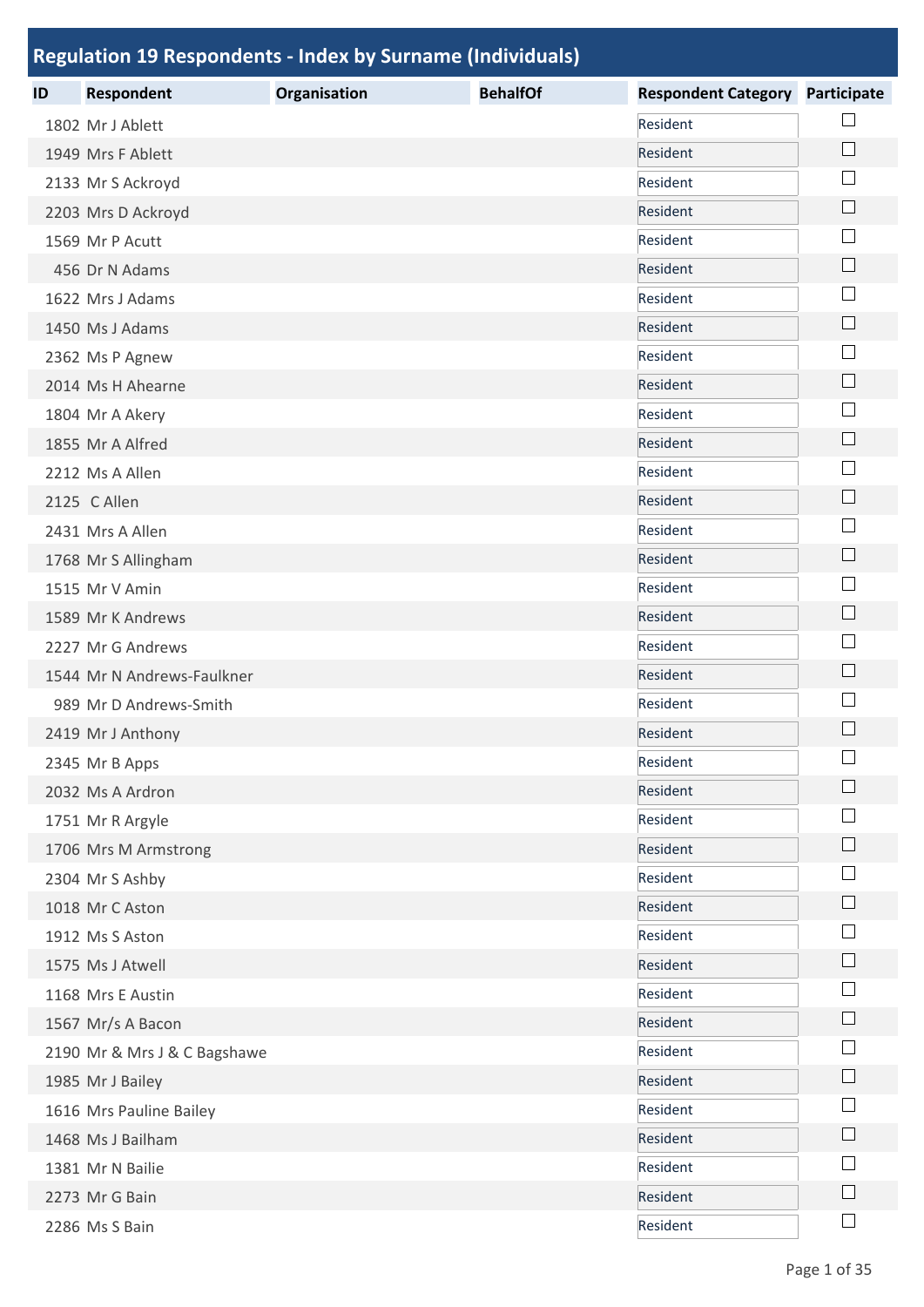| ID       | <b>Respondent</b>           | Organisation | <b>BehalfOf</b> | <b>Respondent Category</b> | <b>Participate</b>          |
|----------|-----------------------------|--------------|-----------------|----------------------------|-----------------------------|
|          | 1682 Mr & Mrs Bain          |              |                 | Resident                   |                             |
|          | 2061 Ms T Baker             |              |                 | Resident                   |                             |
|          | 2162 Mr & Mrs C & M Balaam  |              |                 | Resident                   |                             |
|          | 2054 Ms C Baldock           |              |                 | Resident                   |                             |
|          | 1442 Ms M Baldwin           |              |                 | Resident                   | $\mathbb{R}^n$              |
|          | 2449 Mr I Barden            |              |                 | Resident                   |                             |
|          | 2265 Mr D Barfield          |              |                 | Resident                   |                             |
|          | 514 Mr D Barker             |              |                 | Resident                   |                             |
|          | 2456 Mr A Barker            |              |                 | Resident                   |                             |
|          | 2234 Mr R Barnby            |              |                 | Resident                   |                             |
|          | 794 Mr C Barnden            |              |                 | Resident                   |                             |
|          | 2045 Mrs V Barrett          |              |                 | Resident                   |                             |
|          | 1410 Ms J Barter            |              |                 | Resident                   | $\mathbb{R}^n$              |
|          | 1620 Mrs A Barter           |              |                 | Resident                   |                             |
|          | 2025 Mr B Bartlett          |              |                 | Resident                   | $\mathcal{L}_{\mathcal{A}}$ |
|          | 2472 Ms C Bartlett          |              |                 | Resident                   |                             |
|          | 1911 Mr P Barton            |              |                 | Resident                   |                             |
|          | 1913 Ms G Barton            |              |                 | Resident                   |                             |
|          | 1935 Mr & Mrs P & S Barwell |              |                 | Resident                   |                             |
|          | 2266 C Batchelor            |              |                 | Resident                   |                             |
|          | 1871 S Batchelor            |              |                 | Resident                   |                             |
|          | 481 Mr & Mrs P Bates        |              |                 | Resident                   |                             |
|          | 1536 Mr G Bates             |              |                 | Resident                   |                             |
|          | 1655 Ms K Batte             |              |                 | Resident                   |                             |
|          | 1976 Mr J Batte             |              |                 | Resident                   |                             |
|          | 153 Mrs A Batte             |              |                 | Resident                   |                             |
|          | 148 Mrs A Batte             |              |                 | Resident                   |                             |
|          | 2027 Mr T Baulch            |              |                 | Resident                   |                             |
|          | 1145 Mr N Beaumont          |              |                 | Resident                   |                             |
|          | 475 Mrs J Beavis            |              |                 | Resident                   |                             |
|          | 1008 Ms T Beckingham        |              |                 | Resident                   |                             |
|          | 402 Ms K Beckwith           |              |                 | Resident                   |                             |
|          | 1005 Mr L Beirne            |              |                 | Resident                   |                             |
|          | 1261 Mr P Belchamber        |              |                 | Resident                   |                             |
| 2394 Mrs | rs R Belchamber             |              |                 | Resident                   |                             |
|          | 1764 Ms K Belfield          |              |                 | Resident                   |                             |
|          | 1724 MR C Belfield          |              |                 | Resident                   |                             |
|          | 1558 Mr K Belorgey          |              | Soflag          | Resident                   |                             |
|          | 2017 Ms N Bennet            |              |                 | Resident                   |                             |
|          | 1745 Mr P Bennett           |              |                 | Resident                   | $\vert$                     |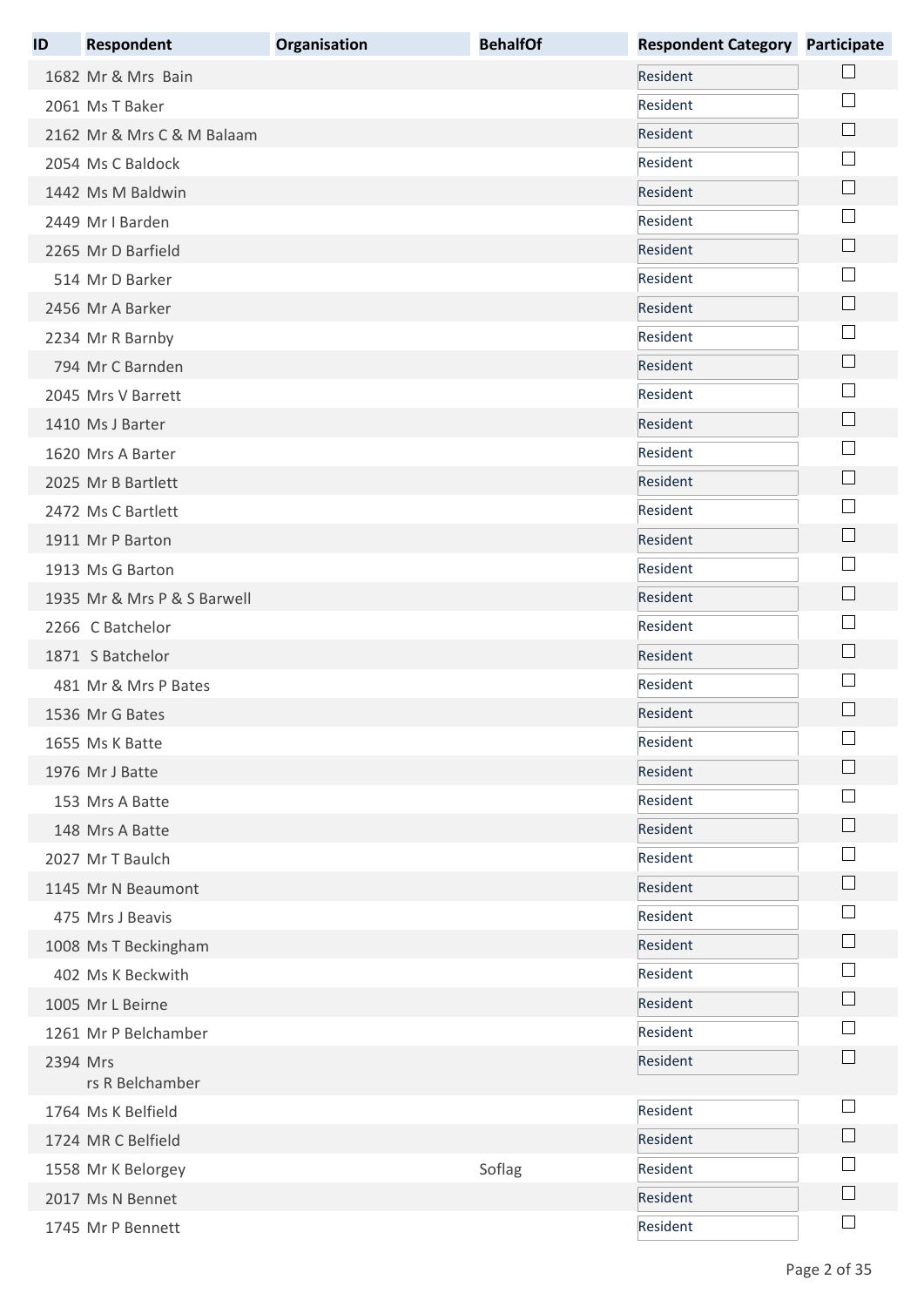| ID | <b>Respondent</b>          | Organisation | <b>BehalfOf</b>                 | <b>Respondent Category</b> | <b>Participate</b>      |
|----|----------------------------|--------------|---------------------------------|----------------------------|-------------------------|
|    | 2268 Ms L Bennett          |              |                                 | Resident                   |                         |
|    | 1646 Mrs S Bennett         |              |                                 | Resident                   |                         |
|    | 2458 Ms E Bennett          |              | <b>Streat Parish</b><br>Meeting | Resident                   |                         |
|    | 1754 Mr J BensteAD         |              |                                 | Resident                   |                         |
|    | 352 Mr G Bentley           |              |                                 | Resident                   |                         |
|    | 353 N Bentley              |              |                                 | Resident                   |                         |
|    | 2452 Ms A Benton           |              |                                 | Resident                   | $\Box$                  |
|    | 2051 Mr & Mrs KC Berggreen |              |                                 | Resident                   |                         |
|    | 1783 Mr D Berkshire        |              |                                 | Resident                   |                         |
|    | 1392 Mr F Berry            |              |                                 | Resident                   |                         |
|    | 1251 Mrs M Berycz          |              |                                 | Resident                   |                         |
|    | 1598 Mr K Biggs            |              |                                 | Resident                   |                         |
|    | 2036 Mr S Billings         |              |                                 | Resident                   |                         |
|    | 2247 Mr D Billings         |              |                                 | Resident                   |                         |
|    | 2039 Ms L Billings         |              |                                 | Resident                   | $\vert \ \ \vert$       |
|    | 2073 Mrs T Billings        |              |                                 | Resident                   |                         |
|    | 887 Mr G Bills             |              |                                 | Resident                   | $\Box$                  |
|    | 1790 Mr K Bird             |              |                                 | Resident                   |                         |
|    | 1845 Mrs F Bird            |              |                                 | Resident                   |                         |
|    | 1762 Ms B Bird             |              |                                 | Resident                   |                         |
|    | 1810 Mr M Bishop           |              |                                 | Resident                   |                         |
|    | 2006 Mr C Bkack            |              |                                 | Resident                   |                         |
|    | 2144 Mr and Mrs Black      |              |                                 | Resident                   | $\sqcup$                |
|    | 1503 Mr S Black            |              |                                 | Resident                   |                         |
|    | 1959 Mrs D Blacker         |              |                                 | Resident                   |                         |
|    | 1957 Mrs A Blacker         |              |                                 | Resident                   |                         |
|    | 1955 Mr M Blacker          |              |                                 | Resident                   |                         |
|    | 1952 Mr D Blacker          |              |                                 | Resident                   |                         |
|    | 1653 P Blakemore           |              |                                 | Resident                   |                         |
|    | 184 Mr R Boardman          |              |                                 | Resident                   |                         |
|    | 2126 Ms J Bollmann         |              |                                 | Resident                   |                         |
|    | 2128 B Bollmann            |              |                                 | Resident                   |                         |
|    | 2311 Mr R Bond             |              |                                 | Resident                   |                         |
|    | 279 Mr B Bone              |              |                                 | Resident                   |                         |
|    | 2349 Ms E Bornati          |              |                                 | Resident                   |                         |
|    | 1769 Ms S Bornati-Jones    |              |                                 | Resident                   |                         |
|    | 1678 Mr E Borrill          |              |                                 | Resident                   |                         |
|    | 1421 Ms S Bostel           |              |                                 | Resident                   |                         |
|    | 2382 Ms C Boughton-Tucker  |              |                                 | Resident                   | $\overline{\mathbf{v}}$ |
|    | 2364 Mr P Bowe             |              |                                 | Resident                   |                         |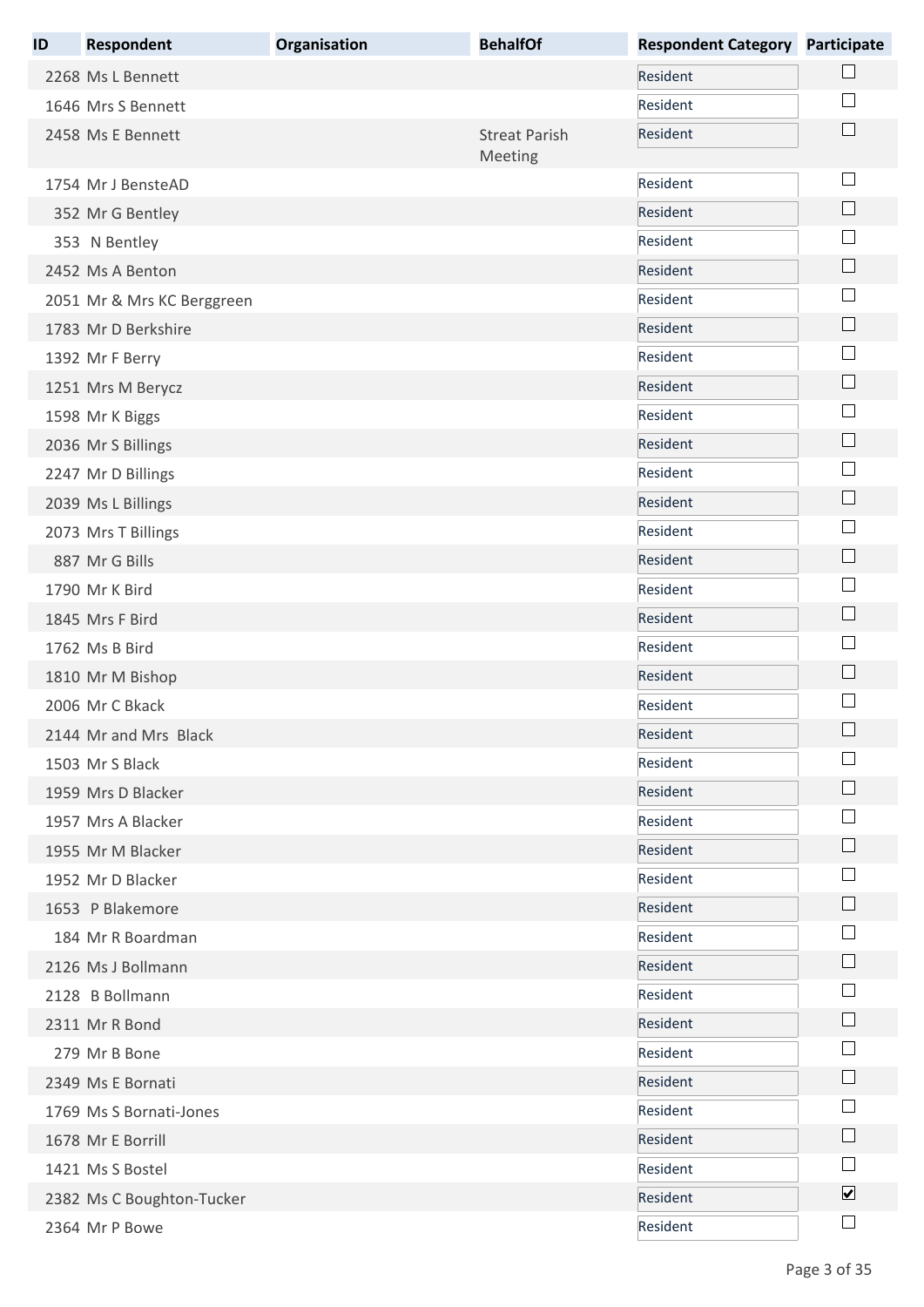| ID | <b>Respondent</b>         | Organisation | <b>BehalfOf</b> | <b>Respondent Category Participate</b> |                             |
|----|---------------------------|--------------|-----------------|----------------------------------------|-----------------------------|
|    | 2202 Mrs K Bowen          |              |                 | Resident                               |                             |
|    | 2342 Mr B Bowen           |              |                 | Resident                               | $\sim$                      |
|    | 1530 Mr P Bowers          |              |                 | Resident                               | $\Box$                      |
|    | 160 Ms A Bowers           |              |                 | Resident                               |                             |
|    | 1529 Mrs J Bowers         |              |                 | Resident                               | $\Box$                      |
|    | 1528 Mr J Bowers          |              |                 | Resident                               |                             |
|    | 1885 Mrs V Bowes          |              |                 | Resident                               | $\Box$                      |
|    | 1994 Mrs N Boyd           |              |                 | Resident                               |                             |
|    | 2358 Mr D Bracey          |              |                 | Resident                               | $\Box$                      |
|    | 1623 Mrs L Bracey         |              |                 | Resident                               | $\mathbb{R}^n$              |
|    | 1902 Mr S Brackfield      |              |                 | Resident                               | $\Box$                      |
|    | 1615 Mrs K Bradstock      |              |                 | Resident                               |                             |
|    | 1759 Mr P Breslaw         |              |                 | Resident                               | $\Box$                      |
|    | 1873 Ms J Breslaw         |              |                 | Resident                               | $\mathcal{L}_{\mathcal{A}}$ |
|    | 2442 Ms L Brewster        |              |                 | Resident                               | $\Box$                      |
|    | 1693 Mr A Bridge          |              |                 | Resident                               | $\mathbb{R}^n$              |
|    | 2138 Mr & Mrs Britton     |              |                 | Resident                               | $\Box$                      |
|    | 1597 Mrs G Broadley       |              |                 | Resident                               | ×                           |
|    | 605 Mr G Brooker          |              |                 | Resident                               | $\Box$                      |
|    | 2129 Ms S Brookes         |              |                 | Resident                               |                             |
|    | 2263 Ms E Brooks          |              |                 | Resident                               | $\overline{\phantom{a}}$    |
|    | 2058 Mr P Brooks          |              |                 | Resident                               |                             |
|    | 2087 Mr A Brown           |              |                 | Resident                               |                             |
|    | 2052 Mrs J Brown          |              |                 | Resident                               | $\overline{ }$              |
|    | 2055 Mrs C Brown          |              |                 | Resident                               |                             |
|    | 1496 Ms C Brown           |              |                 | Resident                               |                             |
|    | 1497 Mr A Brown           |              |                 | Resident                               |                             |
|    | 2219 Mr J Brown           |              |                 | Resident                               |                             |
|    | 1498 Mr A Brown           |              |                 | Resident                               |                             |
|    | 1559 Mr T Brown           |              |                 | Resident                               |                             |
|    | 1676 Mr D Brown           |              |                 | Resident                               |                             |
|    | 2207 Mr S Brown           |              |                 | Resident                               |                             |
|    | 2196 Mr S Brown           |              |                 | Resident                               | $\vert \ \ \vert$           |
|    | 946 Mr & Mrs R & R Browne |              |                 | Resident                               |                             |
|    | 1846 R Browne             |              |                 | Resident                               | $\mathbb{R}^n$              |
|    | 2199 Ms E Brunsdon        |              |                 | Resident                               |                             |
|    | 2182 Mrs H Brunsdon       |              |                 | Resident                               |                             |
|    | 1924 Mr C Brunsdon        |              |                 | Resident                               |                             |
|    | 2253 Ms C Bryant          |              |                 | Resident                               |                             |
|    | 375 Mr A Buckle           |              |                 | Resident                               |                             |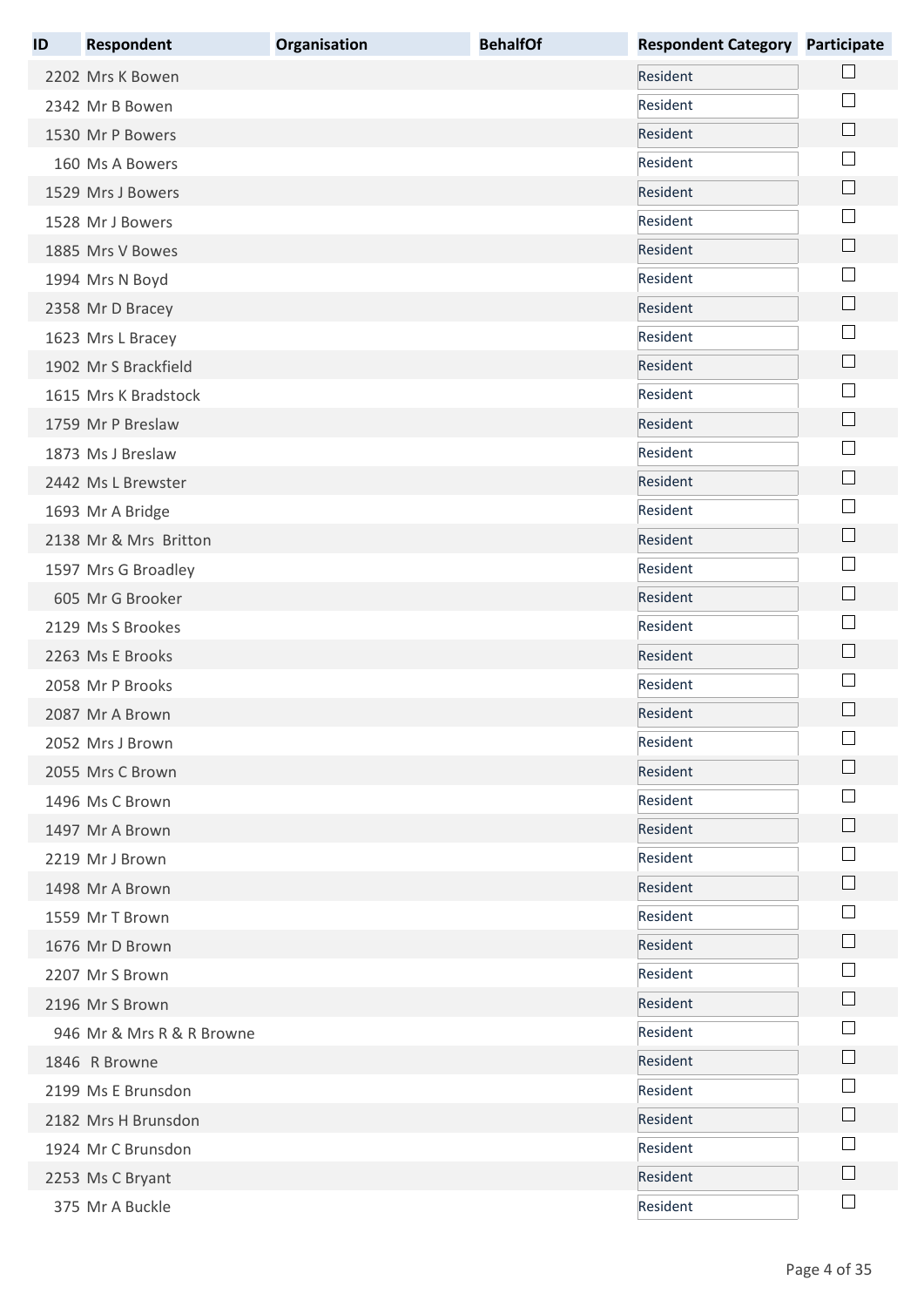| ID | <b>Respondent</b>          | Organisation | <b>BehalfOf</b> | <b>Respondent Category</b> | <b>Participate</b>          |
|----|----------------------------|--------------|-----------------|----------------------------|-----------------------------|
|    | 1668 Ms C Budgen           |              |                 | Resident                   |                             |
|    | 1822 Mrs & Mr H & D Bull   |              |                 | Resident                   |                             |
|    | 1880 Mrs T Bull            |              |                 | Resident                   | $\overline{\phantom{a}}$    |
|    | 2313 Mr D Bunting          |              |                 | Resident                   |                             |
|    | 1870 Ms K Bunting          |              |                 | Resident                   | $\mathbf{L}$                |
|    | 2194 Mrs K Burchnall       |              |                 | Resident                   |                             |
|    | 1472 Mr D Burke            |              |                 | Resident                   | $\mathcal{L}_{\mathcal{A}}$ |
|    | 1876 Mr V Burke            |              |                 | Resident                   |                             |
|    | 1875 Ms G Burke            |              |                 | Resident                   |                             |
|    | 1823 Mrs M Burke           |              |                 | Resident                   |                             |
|    | 2002 Mr R Burleigh         |              |                 | Resident                   | $\Box$                      |
|    | 2289 Mr & Mrs S & P Burley |              |                 | Resident                   |                             |
|    | 2451 Ms C Burton           |              |                 | Resident                   |                             |
|    | 1977 Mr D Burton           |              |                 | Resident                   | $\mathbb{R}^n$              |
|    | 1901 Mr A Busby            |              |                 | Resident                   | H                           |
|    | 1422 Ms S Bush             |              |                 | Resident                   |                             |
|    | 1820 Mr A Butcher          |              |                 | Resident                   |                             |
|    | 1434 Mr W Byam-Cook        |              |                 | Resident                   |                             |
|    | 1641 Mrs P Byam-Cook       |              |                 | Resident                   | $\Box$                      |
|    | 2295 Mrs H Byrne           |              |                 | Resident                   |                             |
|    | 1683 Ms V Byrne            |              |                 | Resident                   | $\overline{\phantom{a}}$    |
|    | 2198 Mr M Byrne            |              |                 | Resident                   |                             |
|    | 1029 Ms E Cairns           |              |                 | Resident                   |                             |
|    | 2379 Ms B Calvert          |              |                 | Resident                   |                             |
|    | 1874 Mr J Calvert          |              |                 | Resident                   |                             |
|    | 216 Ms B Cameron           |              |                 | Resident                   |                             |
|    | 217 Mr H Cameron           |              |                 | Resident                   |                             |
|    | 2407 Mr S Campbell         |              |                 | Resident                   |                             |
|    | 1464 Mr R Cann             |              |                 | Resident                   |                             |
|    | 1811 Mr J Capp             |              |                 | Resident                   |                             |
|    | 1813 Ms C Capp             |              |                 | Resident                   |                             |
|    | 1670 Mr J Carr             |              |                 | Resident                   |                             |
|    | 169 Ms M Carr              |              |                 | Resident                   |                             |
|    | 2387 Ms J Carrick          |              |                 | Resident                   |                             |
|    | 2078 Ms J Carson           |              |                 | Resident                   |                             |
|    | 2371 Mrs H Carter          |              |                 | Resident                   |                             |
|    | 473 Mr G Carter            |              |                 | Resident                   |                             |
|    | 1818 Mr J Carter           |              |                 | Resident                   |                             |
|    | 2333 Ms H Carter           |              |                 | Resident                   |                             |
|    | 373 Ms S Cartmel           |              |                 | Resident                   | $\Box$                      |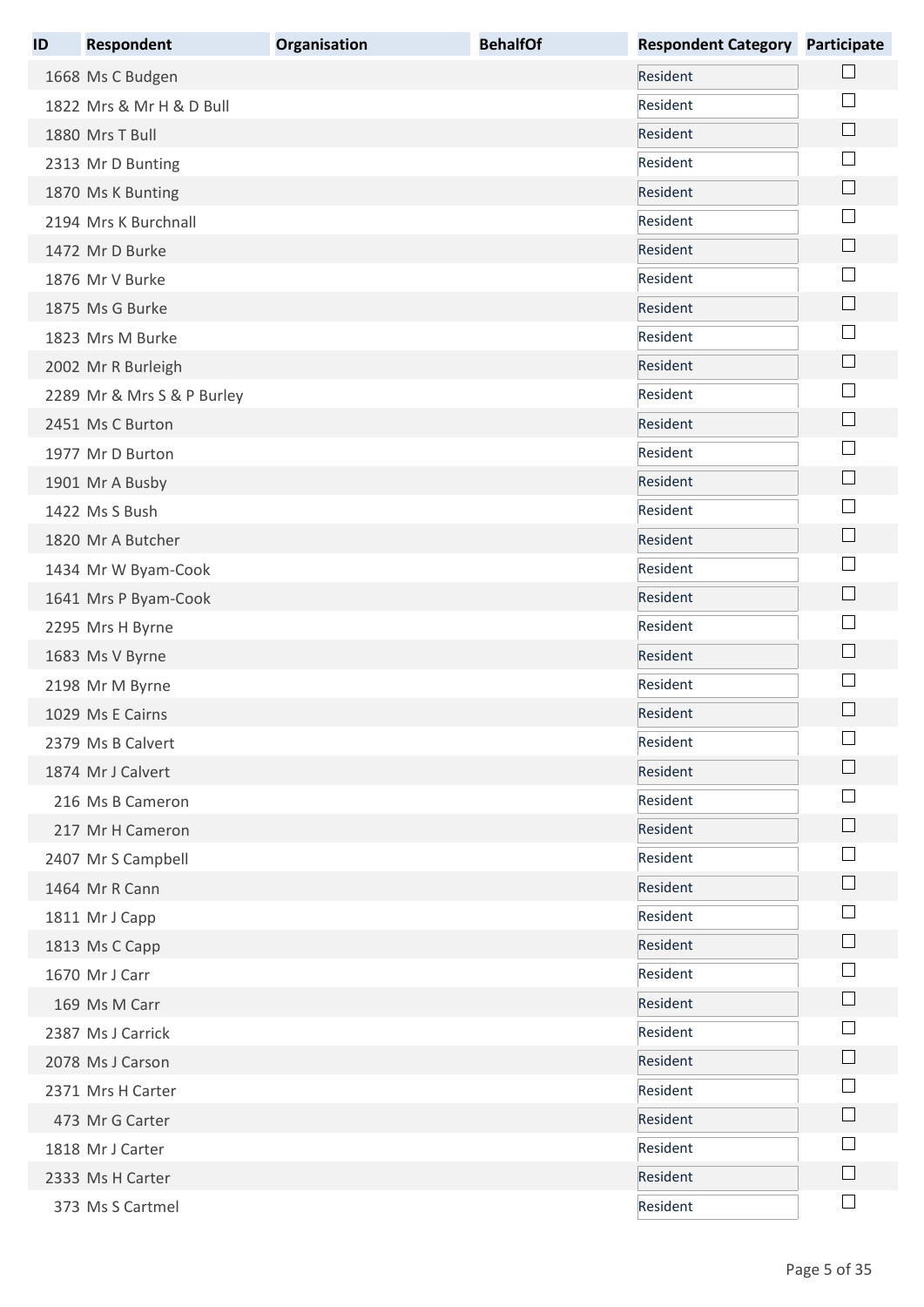| ID | <b>Respondent</b>                  | Organisation | <b>BehalfOf</b> | <b>Respondent Category Participate</b> |                             |
|----|------------------------------------|--------------|-----------------|----------------------------------------|-----------------------------|
|    | 2287 A Casey                       |              |                 | Resident                               |                             |
|    | 2323 Mr M Casey                    |              |                 | Resident                               |                             |
|    | 379 Mr E Casson                    |              |                 | Resident                               | $\Box$                      |
|    | 428 Ms L Castleton                 |              |                 | Resident                               |                             |
|    | 2432 Mr A Catharine                |              |                 | Resident                               | $\Box$                      |
|    | 1816 Ms S Celani                   |              |                 | Resident                               |                             |
|    | 1795 Mr & Mrs J & R<br>Chamberlain |              |                 | Resident                               | $\Box$                      |
|    | 1834 Mrs H Chand                   |              |                 | Resident                               | $\mathbb{R}$                |
|    | 2354 Mrs D Chant                   |              |                 | Resident                               | $\Box$                      |
|    | 1627 Mr M Chapman                  |              |                 | Resident                               |                             |
|    | 1904 Ms T Chapman                  |              |                 | Resident                               | $\mathcal{L}_{\mathcal{A}}$ |
|    | 2376 Mr T Charman                  |              |                 | Resident                               | $\sim$                      |
|    | 114 Mr M Charman                   |              |                 | Resident                               | $\Box$                      |
|    | 2309 Mr J Charman                  |              |                 | Resident                               |                             |
|    | 1878 Mr E Charter                  |              |                 | Resident                               | $\Box$                      |
|    | 2012 Mr R Chatfield                |              |                 | Resident                               |                             |
|    | 1868 Mr I Cheeseman                |              |                 | Resident                               | $\Box$                      |
|    | 440 Mr R Cherry                    |              |                 | Resident                               | $\blacktriangledown$        |
|    | 853 Ms T Chisholm                  |              |                 | Resident                               | $\Box$                      |
|    | 1777 Mr T Christen                 |              |                 | Resident                               | $\mathbb{R}^n$              |
|    | 2091 Mrs J Clark                   |              |                 | Resident                               | $\mathsf{L}$                |
|    | 61 Mr K Clark                      |              |                 | Resident                               |                             |
|    | 1932 Mr R Clark                    |              |                 | Resident                               | $\Box$                      |
|    | 1806 Mrs S Clarke                  |              |                 | Resident                               | ×                           |
|    | 1535 Ms S Clarke                   |              |                 | Resident                               |                             |
|    | 2340 Ms J Clarke                   |              |                 | Resident                               |                             |
|    | 1553 Ms S Clarke                   |              |                 | Resident                               |                             |
|    | 1057 Mr T Clarke                   |              |                 | Resident                               |                             |
|    | 1803 Mr J Clarke                   |              |                 | Resident                               | $\mathbb{R}^n$              |
|    | 1435 Mr R Clay                     |              |                 | Resident                               |                             |
|    | 1679 Mr J Clay                     |              |                 | Resident                               | $\vert \ \ \vert$           |
|    | 2356 Mr & Mrs D & S Coldwell       |              |                 | Resident                               |                             |
|    | 1996 Mrs S Cole                    |              |                 | Resident                               | $\mathbb{R}^n$              |
|    | 1533 Ms A Cole                     |              |                 | Resident                               |                             |
|    | 1934 Ms T Cole                     |              |                 | Resident                               |                             |
|    | 99 Mrs K Cole                      |              |                 | Resident                               |                             |
|    | 1963 Mr A Cole                     |              |                 | Resident                               |                             |
|    | 2392 Mrs G Collard-Watson          |              |                 | Resident                               |                             |
|    | 1148 Mrs S Collard-Watson          |              |                 | Resident                               | $\mathbf{L}$                |
|    | 1572 Mr S Collier                  |              |                 | Resident                               | $\mathcal{L}^{\mathcal{L}}$ |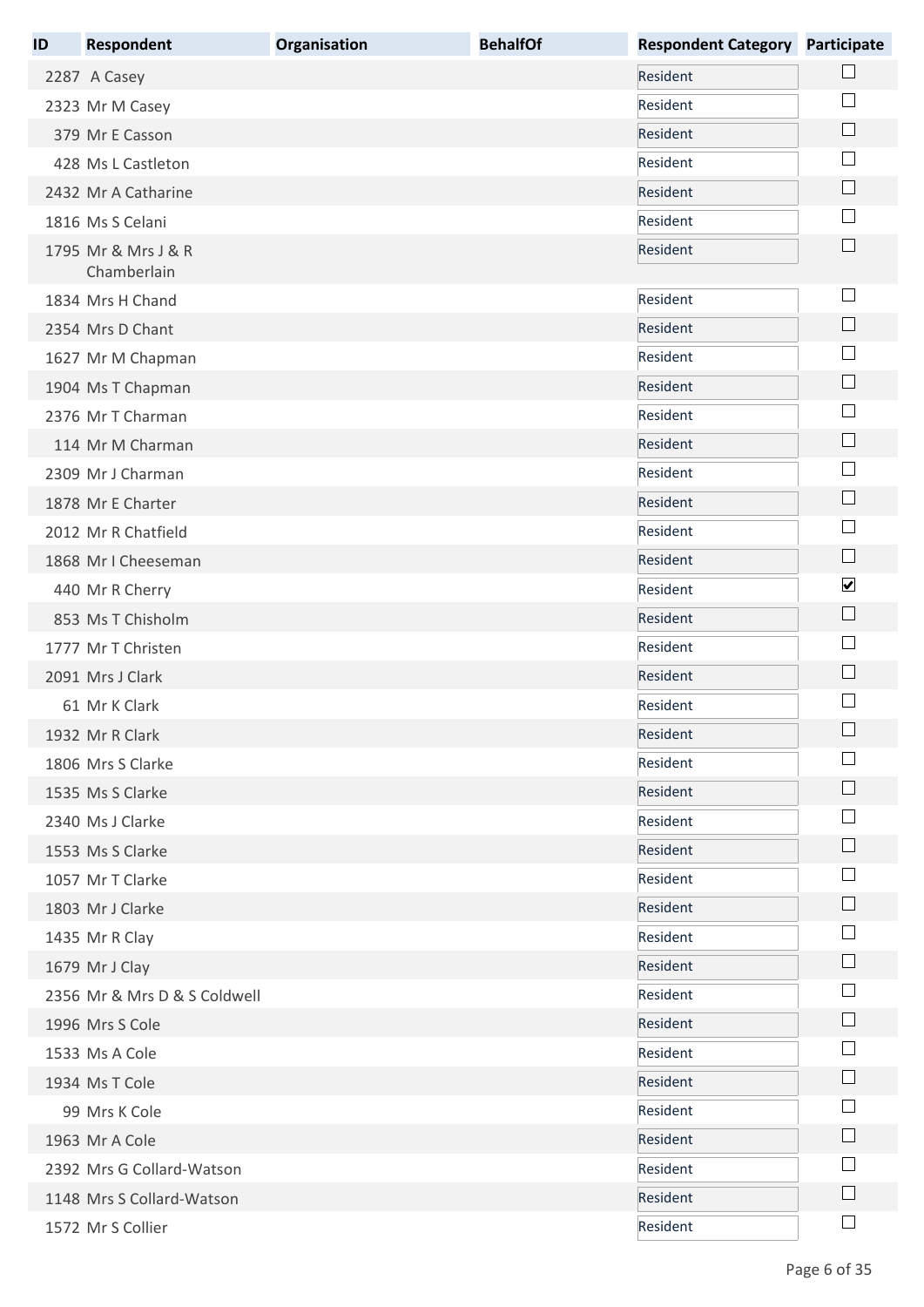| ID | <b>Respondent</b>            | Organisation | <b>BehalfOf</b> | <b>Respondent Category Participate</b> |                             |
|----|------------------------------|--------------|-----------------|----------------------------------------|-----------------------------|
|    | 461 Mrs L Collins            |              |                 | Resident                               |                             |
|    | 393 Mr J Collins             |              |                 | Resident                               |                             |
|    | 1262 Mr R Collins            |              |                 | Resident                               | $\Box$                      |
|    | 460 Mrs P Collins            |              |                 | Resident                               |                             |
|    | 1436 Ms M Collins            |              |                 | Resident                               |                             |
|    | 206 Ms S Collins             |              |                 | Resident                               |                             |
|    | 2021 Mr & Mrs E & J Collins  |              |                 | Resident                               |                             |
|    | 1984 Ms T Collis             |              |                 | Resident                               |                             |
|    | 771 Ms V Colville            |              |                 | Resident                               |                             |
|    | 2445 Mr H Colville           |              |                 | Resident                               |                             |
|    | 2085 Mr R Colwill            |              |                 | Resident                               | $\Box$                      |
|    | 1872 Ms M Comber             |              |                 | Resident                               |                             |
|    | 380 Mr & Mrs S Condie        |              |                 | Resident                               |                             |
|    | 64 Mr P Connaughton          |              |                 | Resident                               |                             |
|    | 2290 Ms R Connell            |              |                 | Resident                               | L.                          |
|    | 2288 Ms B Cook               |              |                 | Resident                               |                             |
|    | 2299 Mr S Cook               |              |                 | Resident                               |                             |
|    | 1947 Mr P & M Coombs         |              |                 | Resident                               |                             |
|    | 1158 Mr C Cooper             |              |                 | Resident                               | $\mathcal{L}_{\mathcal{A}}$ |
|    | 2123 Ms K Cooper             |              |                 | Resident                               |                             |
|    | 528 Mr T Cooper              |              |                 | Resident                               | $\Box$                      |
|    | 2100 Ms S Cooper             |              |                 | Resident                               |                             |
|    | 1156 Mrs L Cooper            |              |                 | Resident                               |                             |
|    | 2240 Mr G Copnall            |              |                 | Resident                               |                             |
|    | 2424 Mrs M Corbett           |              |                 | Resident                               |                             |
|    | 1196 Miss C Corbett          |              |                 | Resident                               |                             |
|    | 2453 Mr E Corbett            |              |                 | Resident                               |                             |
|    | 1233 Mr R Corbett            |              |                 | Resident                               |                             |
|    | 1738 Mr M Corby              |              |                 | Resident                               |                             |
|    | 235 Mr S Cordell             |              |                 | Resident                               |                             |
|    | 236 Ms S Cordell             |              |                 | Resident                               |                             |
|    | 237 Ms A Cordell             |              |                 | Resident                               |                             |
|    | 234 Ms V Cordell             |              |                 | Resident                               |                             |
|    | 1256 Mr M Cornish            |              |                 | Resident                               |                             |
|    | 60 Mr D Cornwell             |              |                 | Resident                               |                             |
|    | 2177 Mrs S Corrigan-Margetts |              |                 | Resident                               |                             |
|    | 1577 Mr and Mrs A+K Corsie   |              |                 | Resident                               |                             |
|    | 1494 Mr G Cowan-Clews        |              |                 | Resident                               |                             |
|    | 562 Mrs L Cowell             |              |                 | Resident                               |                             |
|    | 1753 Mr C Cox                |              |                 | Resident                               | $\Box$                      |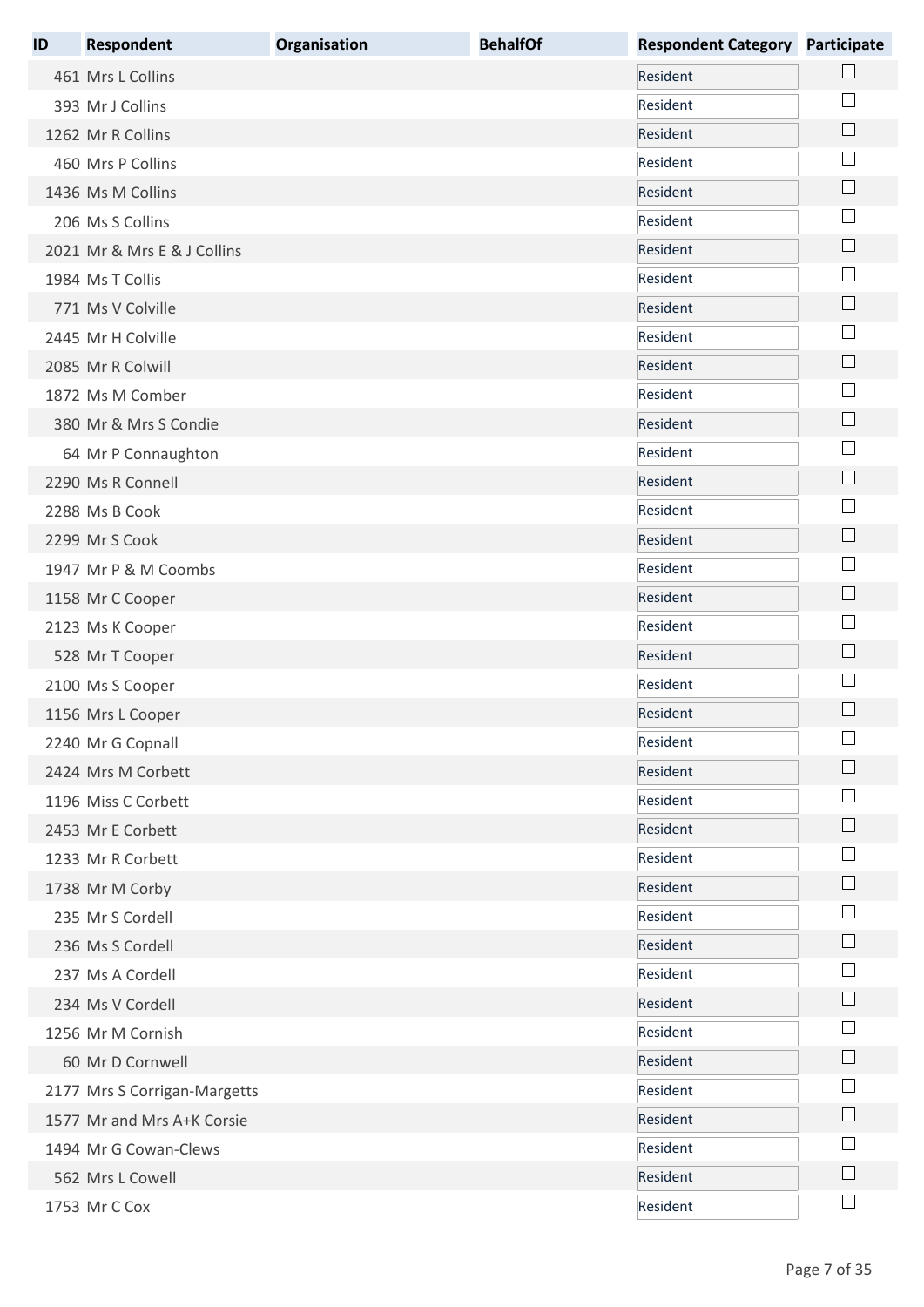| ID | <b>Respondent</b>                       | Organisation | <b>BehalfOf</b> | <b>Respondent Category</b> | <b>Participate</b>          |
|----|-----------------------------------------|--------------|-----------------|----------------------------|-----------------------------|
|    | 1430 Ms P Cox                           |              |                 | Resident                   |                             |
|    | 1862 Ms M Cox                           |              |                 | Resident                   |                             |
|    | 2410 Ms B Cox                           |              |                 | Resident                   | $\Box$                      |
|    | 1971 Mrs A Cox                          |              |                 | Resident                   |                             |
|    | 2047 Mr S Cox                           |              |                 | Resident                   | $\Box$                      |
|    | 2381 Ms N Crabb                         |              |                 | Resident                   | $\vert \ \ \vert$           |
|    | 2086 Mr & Miss S & N Crabb &<br>Serdiuk |              |                 | Resident                   | $\mathcal{L}_{\mathcal{A}}$ |
|    | 2465 Ms C Cradock                       |              |                 | Resident                   | $\mathbb{R}$                |
|    | 629 Mr & Mrs J & D Cragg                |              |                 | Resident                   |                             |
|    | 1838 Mrs G Crawford                     |              |                 | Resident                   |                             |
|    | 1860 Mr M Crayfourd                     |              |                 | Resident                   | $\mathcal{L}_{\mathcal{A}}$ |
|    | 2457 Mrs K Crisps                       |              |                 | Resident                   | $\mathbb{R}^n$              |
|    | 70 Mr J Critchard                       |              |                 | Resident                   | $\blacktriangledown$        |
|    | 1603 Mr L Crockett                      |              |                 | Resident                   | $\vert$                     |
|    | 739 Mr P Crossfield                     |              |                 | Resident                   | $\Box$                      |
|    | 1899 Mr I Crothall                      |              |                 | Resident                   |                             |
|    | 564 Mr B Crouch                         |              |                 | Resident                   | $\overline{\phantom{a}}$    |
|    | 1580 Mr D Crudge                        |              |                 | Resident                   |                             |
|    | 1961 Mr A Cubberley                     |              |                 | Resident                   | $\Box$                      |
|    | 1514 Mr P D Cubberley                   |              |                 | Resident                   | $\mathbb{R}^n$              |
|    | 2169 Mr O Cubberley                     |              |                 | Resident                   | $\mathsf{L}$                |
|    | 2178 Mrs C Cubberley                    |              |                 | Resident                   |                             |
|    | 2063 Mrs J Cude                         |              |                 | Resident                   | $\Box$                      |
|    | 1997 Mr D Cude                          |              |                 | Resident                   |                             |
|    | 2437 T Cullen                           |              |                 | Resident                   |                             |
|    | 131 Mr P Cuthbertson                    |              |                 | Resident                   |                             |
|    | 416 Ms J Dallas                         |              |                 | Resident                   |                             |
|    | 1879 Ms G Dandridge                     |              |                 | Resident                   |                             |
|    | 305 Mr I Daniels                        |              |                 | Resident                   |                             |
|    | 1966 Mrs R Daniels                      |              |                 | Resident                   |                             |
|    | 98 Mr M Davey                           |              |                 | Resident                   | $\vert \ \ \vert$           |
|    | 41 Ms A Davey                           |              |                 | Resident                   |                             |
|    | 1508 Dr M Davidson                      |              |                 | Resident                   | $\mathbb{R}^n$              |
|    | 1867 Mr J Davidson                      |              |                 | Resident                   |                             |
|    | 1865 Ms G Davidson                      |              |                 | Resident                   |                             |
|    | 1836 Ms L Davidson                      |              |                 | Resident                   |                             |
|    | 2405 Mrs J Davies                       |              |                 | Resident                   |                             |
|    | 1898 Mr O Davies                        |              |                 | Resident                   |                             |
|    | 1654 Mr C Davies                        |              |                 | Resident                   | $\mathbb{R}^n$              |
|    | 2184 Mrs M Davis                        |              |                 | Resident                   | $\Box$                      |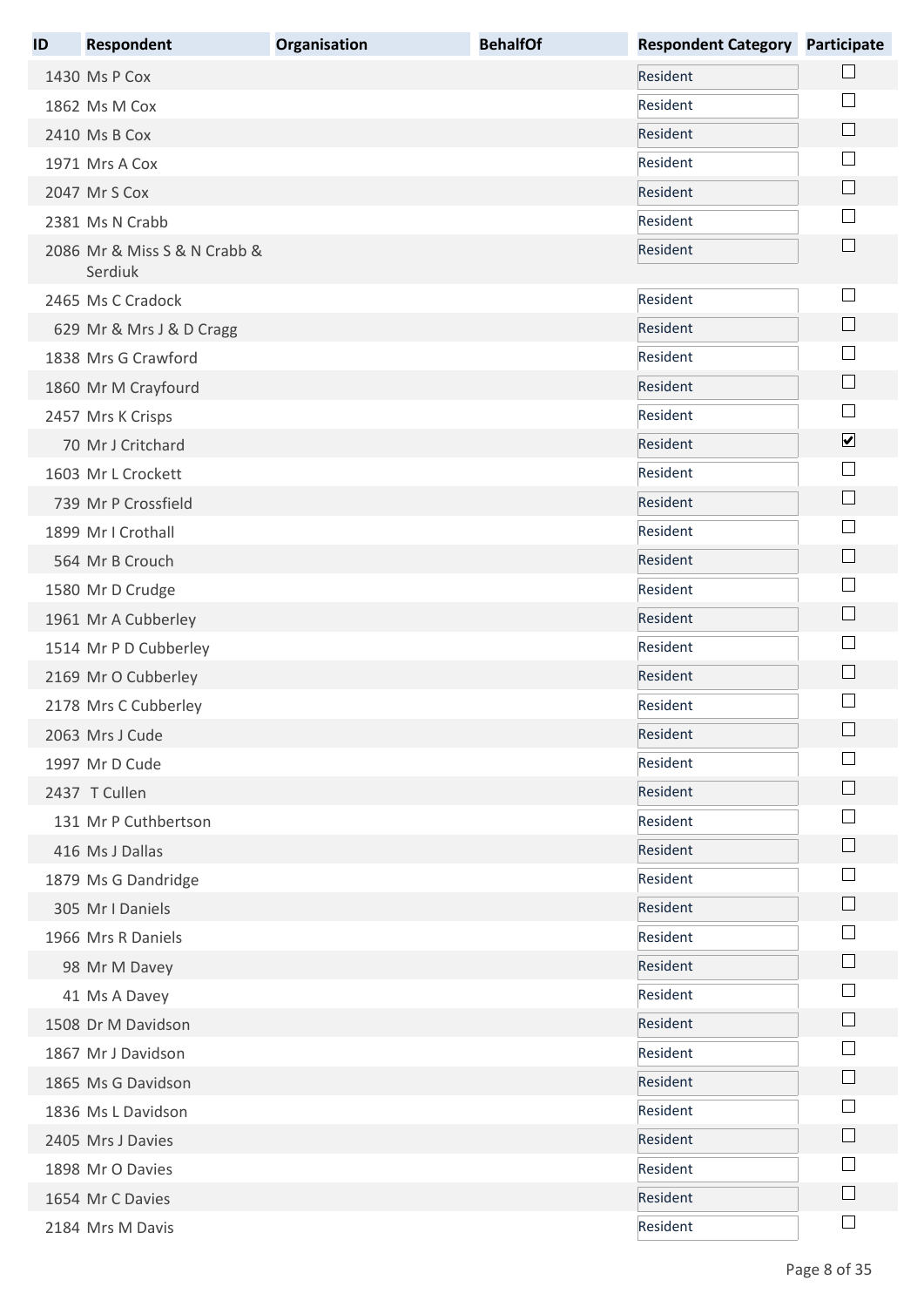| ID | <b>Respondent</b>                    | Organisation | <b>BehalfOf</b> | <b>Respondent Category</b> | <b>Participate</b>          |
|----|--------------------------------------|--------------|-----------------|----------------------------|-----------------------------|
|    | 1469 Mr J Davis                      |              |                 | Resident                   |                             |
|    | 754 Mr B Davis                       |              |                 | Resident                   |                             |
|    | 2390 Mrs L Davis                     |              |                 | Resident                   | $\Box$                      |
|    | 1674 Ms K Davis                      |              |                 | Resident                   |                             |
|    | 2440 Mrs C Daw                       |              |                 | Resident                   | $\Box$                      |
|    | 2019 Ms P Day                        |              |                 | Resident                   | $\sim$                      |
|    | 1856 Mr L Day                        |              |                 | Resident                   | $\Box$                      |
|    | 2145 Mr M Day                        |              |                 | Resident                   | $\mathbb{R}^n$              |
|    | 2423 Mr & Mrs G & C de<br>Lande Long |              |                 | Resident                   |                             |
|    | 92 Mrs L De Winter                   |              |                 | Resident                   | $\mathcal{L}_{\mathcal{A}}$ |
|    | 2262 Ms S Dean                       |              |                 | Resident                   | $\overline{\phantom{a}}$    |
|    | 1692 Ms C Dean                       |              |                 | Resident                   | $\sim$                      |
|    | 2283 Mr M Dean                       |              |                 | Resident                   | $\mathsf{L}$                |
|    | 1798 Mrs C Dell                      |              |                 | Resident                   |                             |
|    | 2150 Mrs J Denman                    |              |                 | Resident                   | $\mathcal{L}_{\mathcal{A}}$ |
|    | 2153 Mr C Denman                     |              |                 | Resident                   |                             |
|    | 90 Mrs HFP Dennis                    |              |                 | Resident                   | $\overline{\phantom{a}}$    |
|    | 97 Mr JK Dennis                      |              |                 | Resident                   |                             |
|    | 1439 Mrs S Dennis                    |              |                 | Resident                   | $\Box$                      |
|    | 2433 Mr S Dennis                     |              |                 | Resident                   | $\mathbb{R}^n$              |
|    | 271 Ms D Derrick                     |              |                 | Resident                   | $\mathsf{L}$                |
|    | 1512 Mr and Mrs Dewitt               |              |                 | Resident                   |                             |
|    | 244 Mr S Deykin                      |              |                 | Resident                   | $\Box$                      |
|    | 2076 Mrs H Deykin                    |              |                 | Resident                   |                             |
|    | 2294 Mr & Mrs J & S<br>Dillingham    |              |                 | Resident                   |                             |
|    | 313 Mrs C Dique                      |              |                 | Resident                   | ×                           |
|    | 312 Mr T Dique                       |              |                 | Resident                   | $\Box$                      |
|    | 2096 Mr A Diss                       |              |                 | Resident                   |                             |
|    | 1925 Ms G Diss                       |              |                 | Resident                   | $\mathbf{L}$                |
|    | 2341 Ms S Diss                       |              |                 | Resident                   |                             |
|    | 501 Mrs J Djamaluddin                |              |                 | Resident                   | $\mathbf{L}$                |
|    | 2393 Mrs L Dobson                    |              |                 | Resident                   |                             |
|    | 2391 Mrs M Dobson                    |              |                 | Resident                   |                             |
|    | 1210 O Dobson                        |              |                 | Resident                   |                             |
|    | 1209 Ms E Dobson                     |              |                 | Resident                   | $\sim$                      |
|    | 1208 Mr R Dobson                     |              |                 | Resident                   |                             |
|    | 1916 Mr A Doherty                    |              |                 | Resident                   | $\mathsf{L}$                |
|    | 1621 Mrs J Doherty                   |              |                 | Resident                   |                             |
|    | 1235 Mr I Dolby                      |              |                 | Resident                   | $\Box$                      |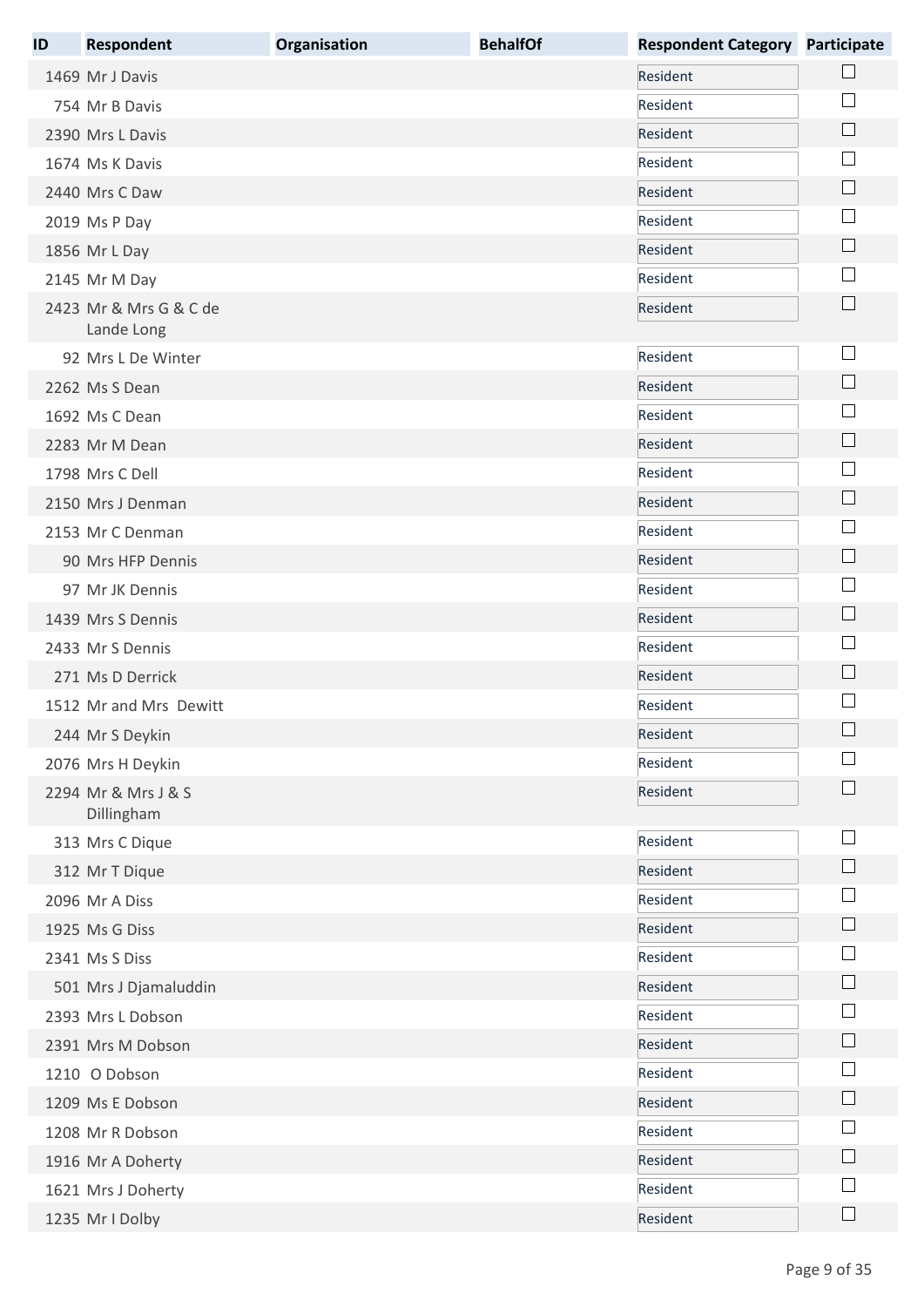| ID | <b>Respondent</b>     | Organisation | <b>BehalfOf</b>                            | <b>Respondent Category</b> | <b>Participate</b> |
|----|-----------------------|--------------|--------------------------------------------|----------------------------|--------------------|
|    | 1617 Mrs B Dollings   |              |                                            | Resident                   |                    |
|    | 589 Ms S Dolton       |              |                                            | Resident                   |                    |
|    | 405 Mr R Donnelly     |              |                                            | Resident                   |                    |
|    | 2141 Mr J Donohue     |              |                                            | Resident                   |                    |
|    | 1749 Mr J Donovan     |              |                                            | Resident                   |                    |
|    | 82 Mr R Doone         |              |                                            | Resident                   |                    |
|    | 1423 Ms S Dowdall     |              |                                            | Resident                   |                    |
|    | 1883 Mrs M Downes     |              |                                            | Resident                   |                    |
|    | 374 Mr R Dranse       |              |                                            | Resident                   |                    |
|    | 2454 Mr G Draw        |              |                                            | Resident                   |                    |
|    | 2361 J Drew           |              |                                            | Resident                   |                    |
|    | 1640 Ms H Duncan      |              |                                            | Resident                   |                    |
|    | 1776 Mr S Dyer        |              |                                            | Resident                   |                    |
|    | 1942 Mr D Dykes       |              |                                            | Resident                   |                    |
|    | 2366 D Earl           |              |                                            | Resident                   |                    |
|    | 1695 Mr K Eason       |              | <b>Furpine Residents</b>                   | Resident                   |                    |
|    |                       |              | Association                                |                            |                    |
|    | 2136 Mr C Eaton       |              |                                            | Resident                   |                    |
|    | 1418 Ms B Eddington   |              |                                            | Resident                   |                    |
|    | 1448 Ms E Edmunds     |              |                                            | Resident                   |                    |
|    | 2347 Ms P Edwards     |              |                                            | Resident                   |                    |
|    | 2355 Ms M Edwards     |              |                                            | Resident                   |                    |
|    | 2374 Ms H Edwards     |              |                                            | Resident                   |                    |
|    | 1035 Ms L Edwards     |              |                                            | Resident                   | ــــا              |
|    | 2350 Mr D Edwards     |              |                                            | Resident                   |                    |
|    | 848 Mr P Egan         |              |                                            | Resident                   |                    |
|    | 2378 Mr P Egan        |              | Wellhouse Lane<br>Residents<br>Association | Organisation               |                    |
|    | 1224 Mrs S Egan       |              |                                            | Resident                   |                    |
|    | 2315 P Eggleton       |              |                                            | Resident                   |                    |
|    | 1438 Mr J Eichner     |              |                                            | Resident                   |                    |
|    | 1585 Mr D Eichner     |              |                                            | Resident                   |                    |
|    | 1537 Mr J Ellis-Brown |              |                                            | Resident                   |                    |
|    | 1584 Ms R Eveleigh    |              |                                            | Resident                   |                    |
|    | 1701 Mrs K Exall      |              |                                            | Resident                   |                    |
|    | 1705 Mr A Exall       |              |                                            | Resident                   |                    |
|    | 1061 Ms B Fairweather |              |                                            | Resident                   |                    |
|    | 2040 Mr D Fairweather |              |                                            | Resident                   |                    |
|    | 2037 Ms K Fairweather |              |                                            | Resident                   |                    |
|    | 2042 Ms P Fairweather |              |                                            | Resident                   |                    |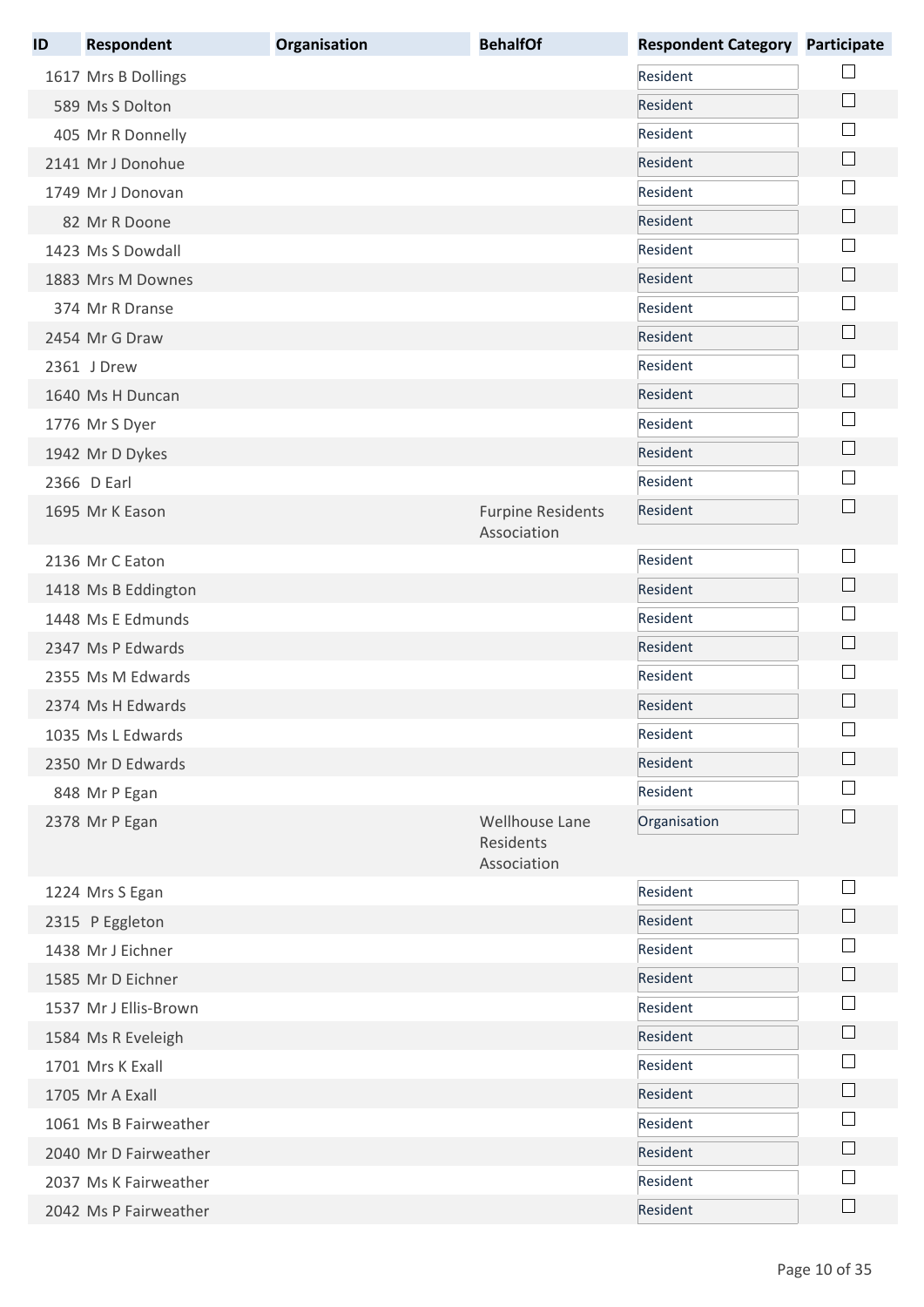| ID | <b>Respondent</b>           | Organisation | <b>BehalfOf</b> | <b>Respondent Category</b> | <b>Participate</b> |
|----|-----------------------------|--------------|-----------------|----------------------------|--------------------|
|    | 961 Mr P Fairweather        |              |                 | Resident                   |                    |
|    | 2189 Mr & Mrs A & F Falshaw |              |                 | Resident                   | $\Box$             |
|    | 2167 Mr JW Farmer           |              |                 | Resident                   | $\sim$             |
|    | 2377 Mrs D Farmer           |              |                 | Resident                   | $\vert \ \ \vert$  |
|    | 2084 S Farr                 |              |                 | Resident                   | ×                  |
|    | 258 Ms S Farrall            |              |                 | Resident                   | $\Box$             |
|    | 123 Mr S Farrant            |              |                 | Resident                   | $\mathbb{R}^n$     |
|    | 124 Mrs H Farrant           |              |                 | Resident                   | $\Box$             |
|    | 2250 Miss H Farrant         |              |                 | Resident                   |                    |
|    | 1618 Mr J Feck              |              |                 | Resident                   | $\Box$             |
|    | 752 Mr M Fell               |              |                 | Resident                   |                    |
|    | 2088 Mr R Fendick           |              |                 | Resident                   | $\Box$             |
|    | 1487 Mr A Fennell           |              |                 | Resident                   | $\mathbb{R}^n$     |
|    | 2307 Ms T Fenter            |              |                 | Resident                   | $\Box$             |
|    | 2009 Mr A Fenwick           |              |                 | Resident                   | a.                 |
|    | 2010 Mrs Fenwick            |              |                 | Resident                   | $\Box$             |
|    | 2418 Mr & Mrs Fish          |              |                 | Resident                   | $\Box$             |
|    | 2256 Ms L Fish              |              |                 | Resident                   | $\Box$             |
|    | 2260 Mr M Fish              |              |                 | Resident                   |                    |
|    | 2116 Ms C Fish              |              |                 | Resident                   | $\Box$             |
|    | 1986 Mr Nigel Fish          |              |                 | Resident                   |                    |
|    | 1414 Ms K Fisher            |              |                 | Resident                   | $\mathbf{L}$       |
|    | 1548 Mr M Fitter            |              |                 | Resident                   |                    |
|    | 1015 Ms E Fleming           |              |                 | Resident                   |                    |
|    | 1014 C Fleming              |              |                 | Resident                   |                    |
|    | 2312 Mr R Ford              |              |                 | Resident                   |                    |
|    | 867 Ms S Forder             |              |                 | Resident                   |                    |
|    | 2183 Mr J Fordrey           |              |                 | Resident                   |                    |
|    | 2137 Ms N Fordrey           |              |                 | Resident                   |                    |
|    | 1652 Ms J Foruria           |              |                 | Resident                   |                    |
|    | 1651 Mr R Foruria           |              |                 | Resident                   | $\mathbf{I}$       |
|    | 1504 Mr R Foster            |              |                 | Resident                   | $\mathbf{I}$       |
|    | 1613 Mrs B Foulds           |              |                 | Resident                   | ×                  |
|    | 2057 Mrs S Fowler           |              |                 | Resident                   | $\Box$             |
|    | 2157 Mr R Fox               |              |                 | Resident                   |                    |
|    | 1752 Mrs C Fox              |              |                 | Resident                   | $\Box$             |
|    | 1786 Mrs J Fox              |              |                 | Resident                   |                    |
|    | 1605 Mr & Mrs A Fox         |              |                 | Resident                   |                    |
|    | 1999 Mr J Fox               |              |                 | Resident                   |                    |
|    | 1784 Mr M Fox               |              |                 | Resident                   | $\Box$             |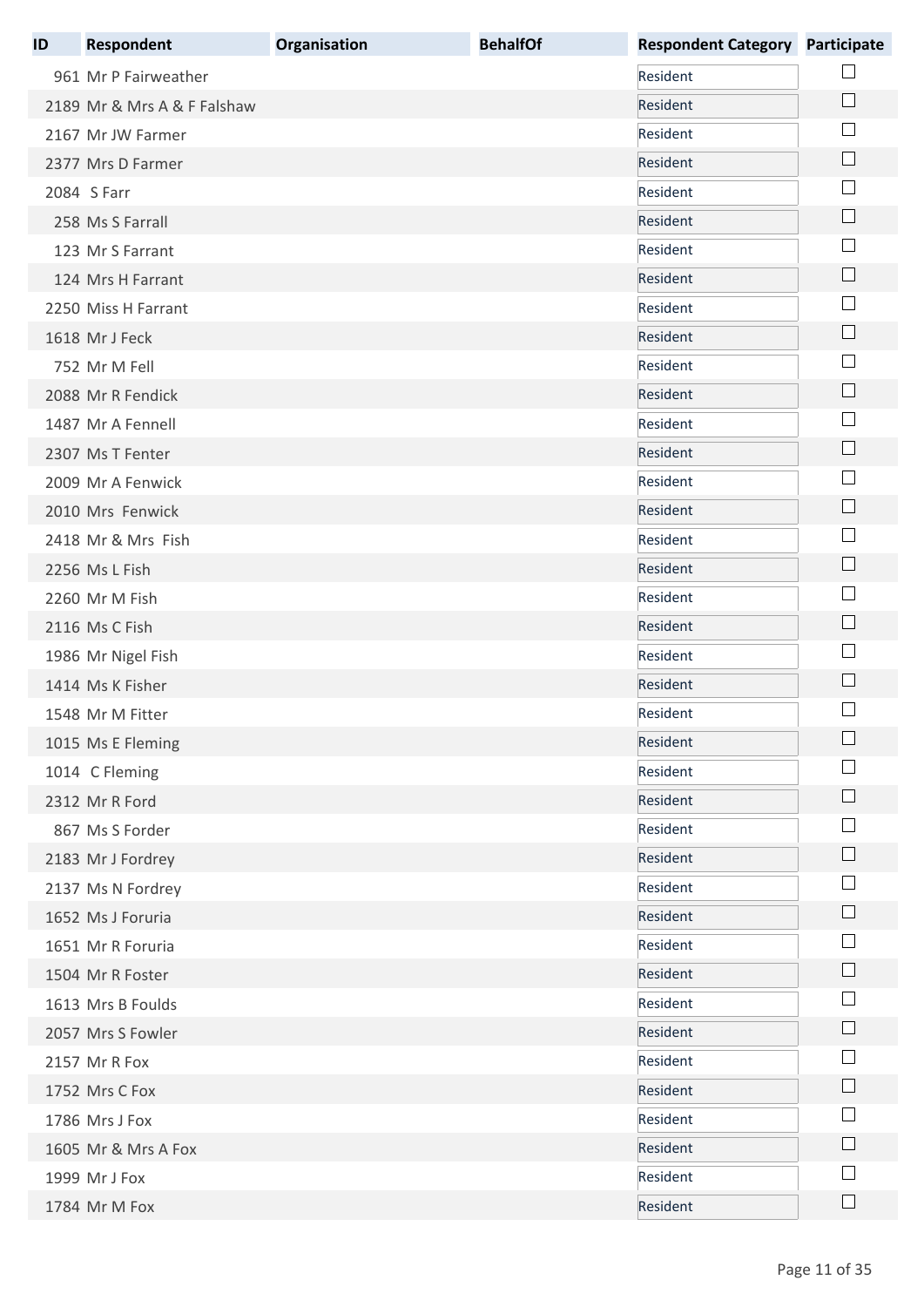| ID | <b>Respondent</b>          | Organisation | <b>BehalfOf</b>    | <b>Respondent Category</b> | <b>Participate</b> |
|----|----------------------------|--------------|--------------------|----------------------------|--------------------|
|    | 2053 Mr J Fragola          |              |                    | Resident                   |                    |
|    | 1232 Mr N Franklin         |              |                    | Resident                   | $\Box$             |
|    | 2367 Ms K Fraser           |              |                    | Resident                   |                    |
|    | 2004 Mr M French           |              |                    | Resident                   |                    |
|    | 2008 Mrs Y French          |              |                    | Resident                   |                    |
|    | 2007 Mr M French           |              | Oak Farm Place Ltd | Organisation               |                    |
|    | 2023 Ms K French           |              |                    | Resident                   |                    |
|    | 1892 Ms D Friel            |              |                    | Resident                   |                    |
|    | 2326 Mrs K Fryer           |              |                    | Resident                   |                    |
|    | 2327 Mr M Fryer            |              |                    | Resident                   | $\vert \ \ \vert$  |
|    | 1812 Mr R Fuller           |              |                    | Resident                   |                    |
|    | 1882 Mr R M Fuller         |              |                    | Resident                   |                    |
|    | 1709 Ms K Fuller           |              |                    | Resident                   |                    |
|    | 2018 Ms Mae Fuller         |              |                    | Resident                   |                    |
|    | 1972 Mrs J Fulton          |              |                    | Resident                   |                    |
|    | 2372 Mrs G Funnell         |              |                    | Resident                   |                    |
|    | 2415 J Gadiot              |              |                    | Resident                   |                    |
|    | 2300 Ms A Gaisburgh-Watkyn |              |                    | Resident                   | $\Box$             |
|    | 2244 Ms J Galelli          |              |                    | Resident                   |                    |
|    | 1730 Ms T Galletly         |              |                    | Resident                   |                    |
|    | 1556 Ms S Galloway         |              |                    | Resident                   |                    |
|    | 376 Mrs J Gander           |              |                    | Resident                   |                    |
|    | 2330 Mr N Gardiner         |              |                    | Resident                   |                    |
|    | 2026 Mr A Gardner          |              |                    | Resident                   |                    |
|    | 1827 Mrs N Garner          |              |                    | Resident                   |                    |
|    | 1828 Mr B Garner           |              |                    | Resident                   |                    |
|    | 1630 Mr H Garrood          |              |                    | Resident                   |                    |
|    | 1099 Mr & Mrs B Gass       |              |                    | Resident                   |                    |
|    | 1796 Mrs Tanya Gatehouse   |              |                    | Resident                   |                    |
|    | 106 Mr T Gautrey           |              |                    | Resident                   |                    |
|    | 247 Ms E Gautrey           |              |                    | Resident                   |                    |
|    | 826 Mr M Gay               |              |                    | Resident                   |                    |
|    | 1755 Mr D Gayler           |              |                    | Resident                   |                    |
|    | 953 Mrs C Gelnar           |              |                    | Resident                   |                    |
|    | 945 Mr S Gelnar            |              |                    | Resident                   |                    |
|    | 277 Mr J Gelnar            |              |                    | Resident                   |                    |
|    | 2365 Mrs G Gerard          |              |                    | Resident                   |                    |
|    | 1939 Ms E Ghost            |              |                    | Resident                   |                    |
|    | 2069 Mr J Gibbs            |              |                    | Resident                   |                    |
|    | 1995 Mr R Gibbs            |              |                    | Resident                   |                    |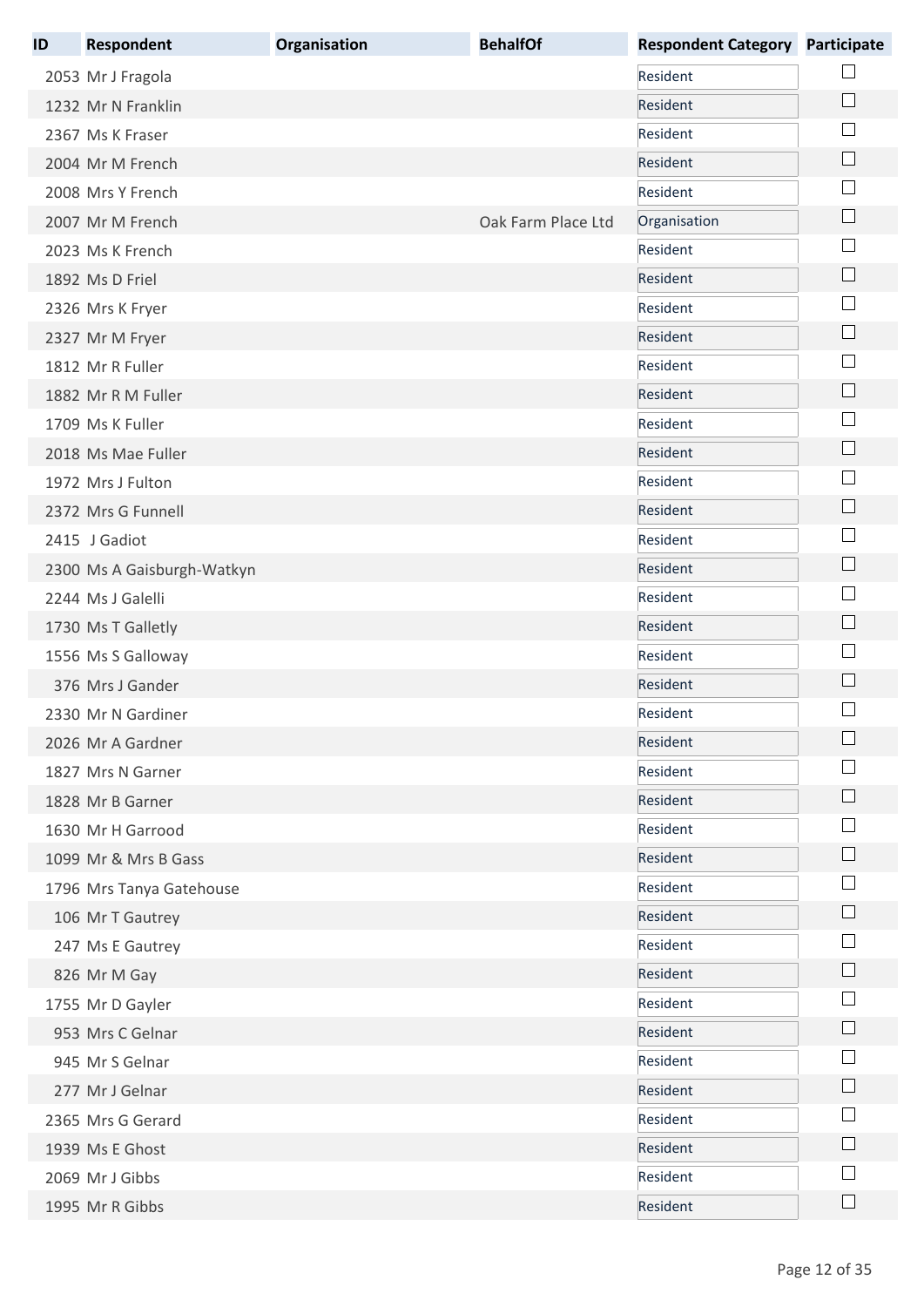| ID | <b>Respondent</b>    | Organisation | <b>BehalfOf</b> | <b>Respondent Category</b> | <b>Participate</b>          |
|----|----------------------|--------------|-----------------|----------------------------|-----------------------------|
|    | 765 Dr I Gibson      |              |                 | <b>District Councillor</b> | $\blacktriangledown$        |
|    | 1594 Ms S Gibson     |              |                 | Resident                   | $\Box$                      |
|    | 2224 Ms J Gigney     |              |                 | Resident                   | $\overline{\phantom{a}}$    |
|    | 2459 Mrs J Gilar     |              |                 | Resident                   | $\mathcal{L}_{\mathcal{A}}$ |
|    | 1937 Ms C Gilbert    |              |                 | Resident                   | $\sim$                      |
|    | 1139 Mr D Gillett    |              |                 | Resident                   | $\Box$                      |
|    | 1219 Mrs N Gillett   |              |                 | Resident                   | $\mathbb{R}^n$              |
|    | 1703 Ms A Gillett    |              |                 | Resident                   | $\Box$                      |
|    | 1744 Mr M Gillies    |              |                 | Resident                   |                             |
|    | 2461 Mrs P Glenister |              |                 | Resident                   | $\Box$                      |
|    | 1717 Mr A Goldman    |              |                 | Resident                   |                             |
|    | 2368 Ms V Golin      |              |                 | Resident                   | $\Box$                      |
|    | 1923 Mrs E Gooden    |              |                 | Resident                   | $\mathbb{R}^n$              |
|    | 2089 Mr S Goodwin    |              |                 | Resident                   | $\Box$                      |
|    | 1954 Mrs H Goodwin   |              |                 | Resident                   | $\sim$                      |
|    | 1970 Mr S Goodwin    |              |                 | Resident                   | $\Box$                      |
|    | 1570 Ms R Goulding   |              |                 | Resident                   | $\Box$                      |
|    | 1571 Mr C Goulding   |              |                 | Resident                   |                             |
|    | 494 Mrs R Goulding   |              |                 | Resident                   | ×                           |
|    | 1734 Ms C Graham     |              |                 | Resident                   |                             |
|    | 1647 Mr R Graham     |              |                 | Resident                   | ×                           |
|    | 2094 Ms V Graves     |              |                 | Resident                   | $\mathbb{R}^n$              |
|    | 2314 Mr J Graves     |              |                 | Resident                   |                             |
|    | 2316 Ms A Graves     |              |                 | Resident                   |                             |
|    | 2090 Mr R Graves     |              |                 | Resident                   |                             |
|    | 1895 Ms J Gray       |              |                 | Resident                   | $\mathbf{L}$                |
|    | 1891 Mr J Gray       |              |                 | Resident                   |                             |
|    | 556 Mrs A Green      |              |                 | Resident                   |                             |
|    | 555 Mr M Green       |              |                 | Resident                   |                             |
|    | 2370 Ms I Greenard   |              |                 | Resident                   |                             |
|    | 191 Ms S Greenhalgh  |              |                 | Resident                   |                             |
|    | 1205 Mr M Greenhalgh |              |                 | Resident                   | $\vert \ \ \vert$           |
|    | 2179 Ms A Greenwood  |              |                 | Resident                   | ×                           |
|    | 2216 Mr C Gregory    |              |                 | Resident                   | $\mathbf{L}$                |
|    | 919 Mr R Griffin     |              |                 | Resident                   | $\mathbb{R}$                |
|    | 1025 Mrs H Griffiths |              |                 | Resident                   | $\blacktriangledown$        |
|    | 1243 Mrs K Griffiths |              |                 | Resident                   | $\blacktriangledown$        |
|    | 1169 Mr D Griffiths  |              |                 | Resident                   |                             |
|    | 1170 Mrs G Griffiths |              |                 | Resident                   |                             |
|    | 2281 Mrs J Groom     |              |                 | Resident                   |                             |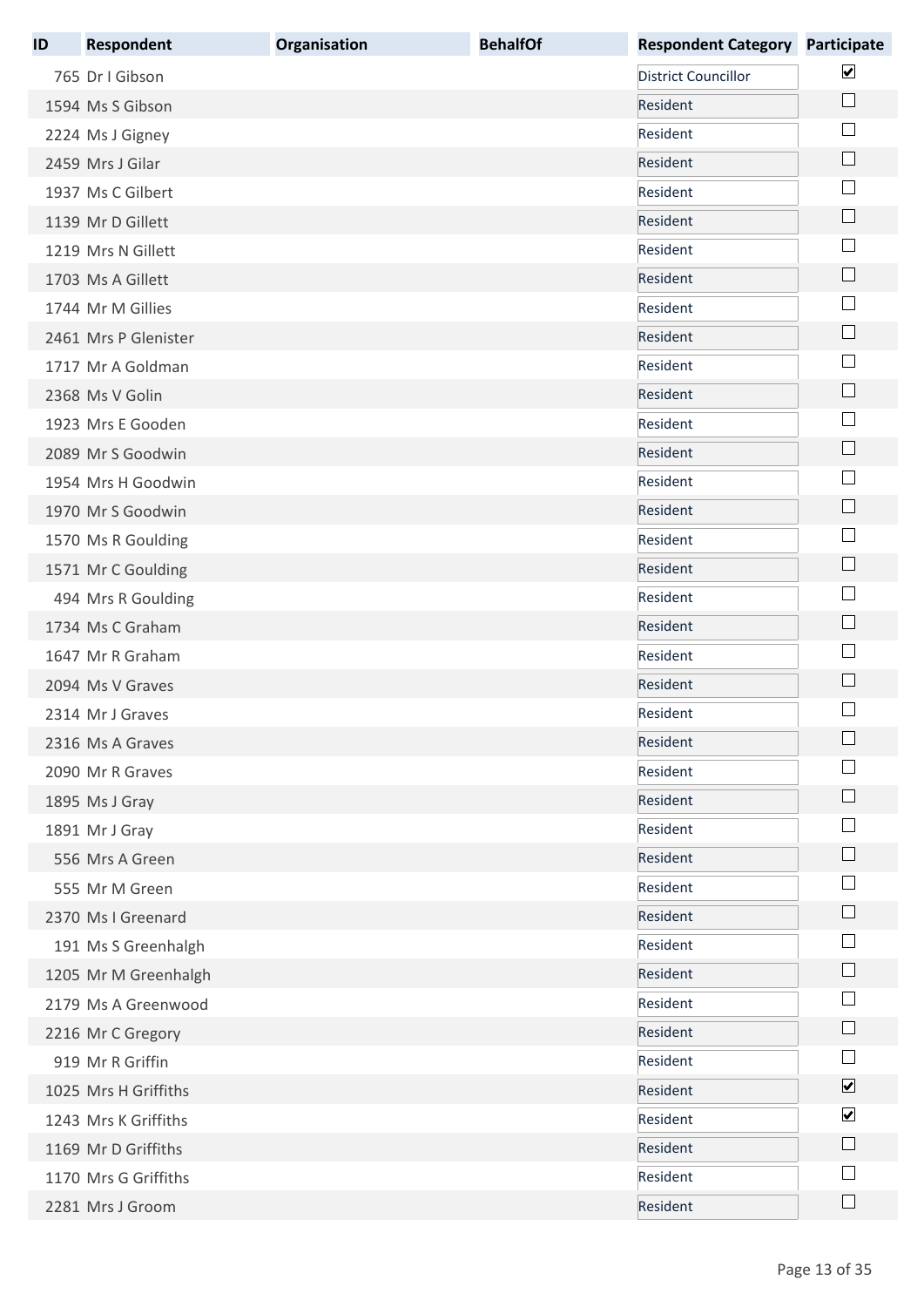| ID | <b>Respondent</b>         | Organisation | <b>BehalfOf</b> | <b>Respondent Category</b> | <b>Participate</b>   |
|----|---------------------------|--------------|-----------------|----------------------------|----------------------|
|    | 1411 Ms V Groombridge     |              |                 | Resident                   |                      |
|    | 1900 Mr G Groves          |              |                 | Resident                   | $\Box$               |
|    | 1378 Mrs E Grub           |              |                 | Resident                   |                      |
|    | 199 Ms O Gunn             |              |                 | Resident                   | $\mathbb{R}^n$       |
|    | 198 Ms I Gunn             |              |                 | Resident                   |                      |
|    | 197 Mr M Gunn             |              |                 | Resident                   | ∟                    |
|    | 196 Ms D Gunn             |              |                 | Resident                   |                      |
|    | 330 Ms D Gunn Ballard     |              |                 | Resident                   | └                    |
|    | 1747 Mr N Guthrie         |              |                 | Resident                   |                      |
|    | 359 Mrs J Gwynn           |              |                 | Resident                   | $\Box$               |
|    | 140 Mr J Gwynn            |              |                 | Resident                   |                      |
|    | 1980 Mrs Y Habkirk        |              |                 | Resident                   | ∟                    |
|    | 1632 Mr & Mrs A Hainge    |              |                 | Resident                   | L.                   |
|    | 388 B Hall                |              |                 | Resident                   | L.                   |
|    | 384 Ms S Hall             |              |                 | Resident                   |                      |
|    | 1929 Ms S Hall            |              |                 | Resident                   |                      |
|    | 2097 A Hall               |              |                 | Resident                   |                      |
|    | 1736 Ms M Hallifax        |              |                 | Resident                   | └                    |
|    | 1850 Mr R Haly            |              |                 | Resident                   |                      |
|    | 1771 Ms J Hamlin          |              |                 | Resident                   | $\Box$               |
|    | 1628 Mr P Hancock         |              |                 | Resident                   |                      |
|    | 2322 Mrs G Harding        |              |                 | Resident                   | $\mathbf{L}$         |
|    | 2318 Mr I Harding         |              |                 | Resident                   |                      |
|    | 2328 Ms C Hargreaves      |              |                 | Resident                   |                      |
|    | 1909 Mrs A Hargreaves     |              |                 | Resident                   |                      |
|    | 1908 Mr D P Hargreaves    |              |                 | Resident                   |                      |
|    | 2447 Mr D Harmsworth      |              |                 | Resident                   |                      |
|    | 1540 Mr R Harreiter       |              |                 | Resident                   | ∟                    |
|    | 45 Mr P Harrington        |              |                 | Resident                   | $\blacktriangledown$ |
|    | 1968 Ms N Harris          |              |                 | Resident                   | $\Box$               |
|    | 2193 Ms and Mr D Harris / |              |                 | Resident                   | $\mathsf{L}$         |
|    | Graves                    |              |                 |                            |                      |
|    | 2112 Mr C Harrison        |              |                 | Resident                   |                      |
|    | 409 Mr R Harvey           |              |                 | Resident                   |                      |
|    | 1931 Mr a Harvey          |              |                 | Resident                   |                      |
|    | 2375 Mr P Harwood         |              |                 | Resident                   |                      |
|    | 2258 Mrs J Hatt           |              |                 | Resident                   |                      |
|    | 1854 Mr M Hatton          |              |                 | Resident                   |                      |
|    | 1775 Ms K Hatton          |              |                 | Resident                   | $\vert$              |
|    | 850 Mr I Hawes            |              |                 | Resident                   |                      |
|    | 2388 Ms J Hawkins         |              |                 | Resident                   |                      |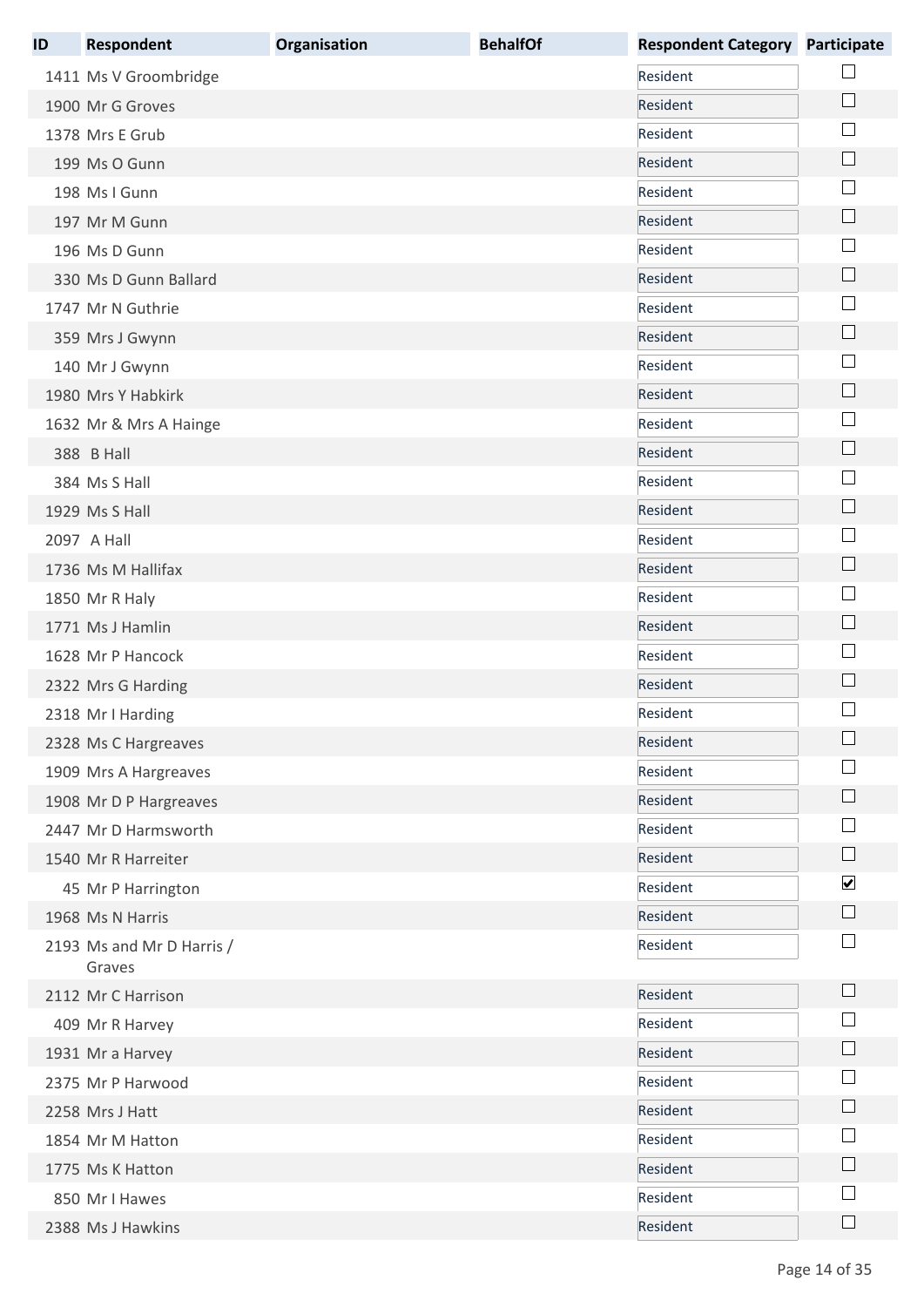| ID | <b>Respondent</b>                   | Organisation | <b>BehalfOf</b> | <b>Respondent Category</b> | Participate                 |
|----|-------------------------------------|--------------|-----------------|----------------------------|-----------------------------|
|    | 1607 Mr A Hay                       |              |                 | Resident                   |                             |
|    | 1964 Ms S Haycock-West              |              |                 | Resident                   | $\Box$                      |
|    | 2210 Mr A Haycock-West              |              |                 | Resident                   |                             |
|    | 2165 Mrs & Mr J & J Hayler          |              |                 | Resident                   |                             |
|    | 431 Mrs J Hayman                    |              |                 | Resident                   | $\sim$                      |
|    | 2271 Ms F Haywood                   |              |                 | Resident                   | L                           |
|    | 2241 Mr and Mrs Hazeldean           |              |                 | Resident                   | П                           |
|    | 2134 Ms C Hazell                    |              |                 | Resident                   | $\mathbf{L}$                |
|    | 2220 Mr P Hedger                    |              |                 | Resident                   | $\mathbb{R}^n$              |
|    | 2278 Mr M Heller                    |              |                 | Resident                   | $\Box$                      |
|    | 2206 Mrs A Heller                   |              |                 | Resident                   | $\sim$                      |
|    | 443 Ms L Henden                     |              |                 | Resident                   | $\Box$                      |
|    | 442 Mr D Henden                     |              |                 | Resident                   |                             |
|    | 2450 Mr J Henden                    |              |                 | Resident                   | $\mathbf{I}$                |
|    | 425 Mr R Henley                     |              |                 | Resident                   |                             |
|    | 537 Mr and Mrs D & M E<br>Hentschel |              |                 | Resident                   | $\Box$                      |
|    | 302 Mr A Hepher                     |              |                 | Resident                   | ×                           |
|    | 446 Ms H Hepworth-James             |              |                 | Resident                   | $\Box$                      |
|    | 2173 Mrs S Heywood                  |              |                 | Resident                   |                             |
|    | 354 Mr N Heywood-<br>Waddington     |              |                 | Resident                   |                             |
|    | 368 Mr R Heywood-<br>Waddington     |              |                 | Resident                   | $\mathbf{I}$                |
|    | 1648 Ms J Hill                      |              |                 | Resident                   | $\mathbf{L}$                |
|    | 1526 MS J Hill                      |              |                 | Resident                   |                             |
|    | 1990 Mr S Hill                      |              |                 | Resident                   | $\Box$                      |
|    | 2284 Ms C Hill                      |              |                 | Resident                   |                             |
|    | 2416 Ms S Hillebron                 |              |                 | Resident                   | $\mathbf{I}$                |
|    | 2223 Mr and Mrs S & P Hills         |              |                 | Resident                   |                             |
|    | 2274 Mr C Hillyer                   |              |                 | Resident                   | $\mathbf{L}$                |
|    | 735 Ms D Hindle                     |              |                 | Resident                   |                             |
|    | 1427 Ms L Hirons                    |              |                 | Resident                   | $\mathbf{I}$                |
|    | 2397 Mr M Hoad                      |              |                 | Resident                   |                             |
|    | 2430 Ms M Hoad                      |              |                 | Resident                   | $\mathcal{L}_{\mathcal{A}}$ |
|    | 2110 Mr N Hocking                   |              |                 | Resident                   |                             |
|    | 1780 Mrs P Hocking                  |              |                 | Resident                   | $\mathbf{L}$                |
|    | 1774 Ms K Hofmann                   |              |                 | Resident                   |                             |
|    | 1608 Mr J Hogan                     |              |                 | Resident                   |                             |
|    | 1610 Mrs R Hogan                    |              |                 | Resident                   | $\mathbf{L}$                |
|    | 1888 Mr J Hogwood                   |              |                 | Resident                   | $\Box$                      |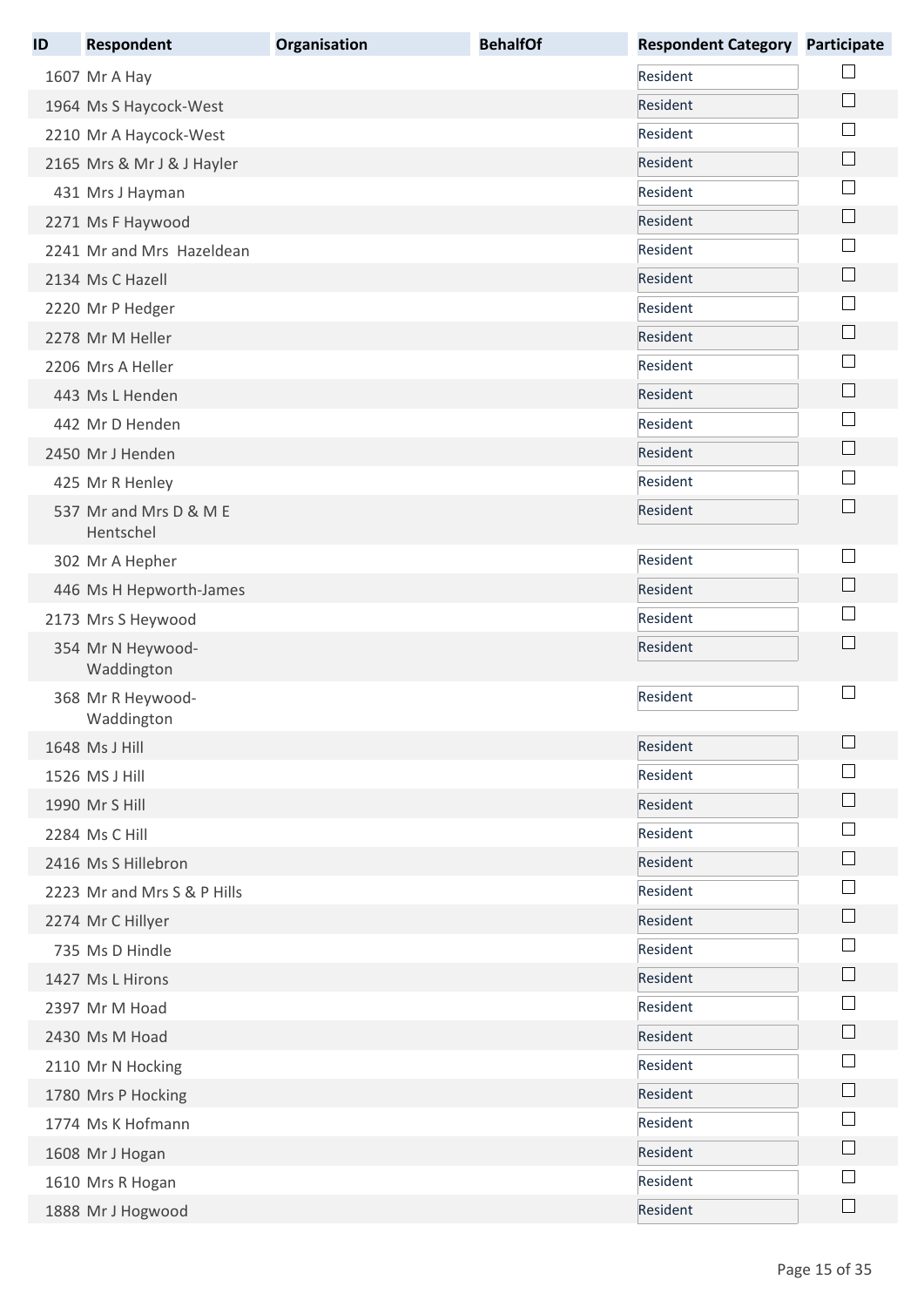| ID | <b>Respondent</b>            | Organisation | <b>BehalfOf</b> | <b>Respondent Category</b> | Participate          |
|----|------------------------------|--------------|-----------------|----------------------------|----------------------|
|    | 1478 Ms J Holdaway           |              |                 | Resident                   |                      |
|    | 2172 A Holley                |              |                 | Resident                   | $\Box$               |
|    | 1881 Mr P Holley             |              |                 | Resident                   |                      |
|    | 1105 Mrs S Holley            |              |                 | Resident                   |                      |
|    | 1727 Mr B Holliingsworth     |              |                 | Resident                   | $\mathbb{R}^n$       |
|    | 1727 Mr B Holliingsworth     |              |                 | Resident                   | $\Box$               |
|    | 1726 Mrs B M Hollingsworth   |              |                 | Resident                   | $\mathbb{R}^n$       |
|    | 2068 M, P & S Holman         |              |                 | Resident                   | $\Box$               |
|    | 2181 Mrs F Holman            |              |                 | Resident                   | $\vert \ \ \vert$    |
|    | 1389 Mrs L Holmes            |              |                 | Resident                   | $\blacktriangledown$ |
|    | 1680 Mr D Holmes             |              |                 | Resident                   | ×                    |
|    | 2168 Mr W Holmes             |              |                 | Resident                   | $\Box$               |
|    | 1662 Mr J Hooker             |              |                 | Resident                   |                      |
|    | 1665 Ms S Hooker             |              |                 | Resident                   | $\mathbf{L}$         |
|    | 2389 Mr S Hooper             |              |                 | Resident                   |                      |
|    | 2139 Mr N Horrigan           |              |                 | Resident                   | $\Box$               |
|    | 2131 Mr M House              |              |                 | Resident                   | $\Box$               |
|    | 2277 Mrs & Mr C & G Howarth  |              |                 | Resident                   | $\blacktriangledown$ |
|    | 891 Mr A Howarth             |              |                 | Resident                   |                      |
|    | 2230 Ms V Howe               |              |                 | Resident                   | $\Box$               |
|    | 2399 Mr & Mrs N & P Hucknall |              |                 | Resident                   | $\mathbb{R}^n$       |
|    | 859 Mr N Hudson              |              |                 | Resident                   | $\mathbf{I}$         |
|    | 46 Ms L Hudson               |              |                 | Resident                   |                      |
|    | 266 Mr J Hudson              |              |                 | Resident                   |                      |
|    | 2229 Mr J Hugget             |              |                 | Resident                   |                      |
|    | 1220 Mrs C Huggett           |              |                 | Resident                   | $\mathbf{L}$         |
|    | 2384 Mr R Hughes             |              |                 | Resident                   | $\blacktriangledown$ |
|    | 524 Mr T Hughes              |              |                 | Resident                   | $\Box$               |
|    | 1424 Ms A Hunt               |              |                 | Resident                   |                      |
|    | 2111 Mr D Hunt               |              |                 | Resident                   | $\Box$               |
|    | 2111 Mr D Hunt               |              |                 | Resident                   | $\sim$               |
|    | 2093 Mr D Hunter             |              |                 | Resident                   | $\mathbf{I}$         |
|    | 2095 Mrs S Hunter            |              |                 | Resident                   |                      |
|    | 229 Ms N Hunter              |              |                 | Resident                   | $\mathbb{R}^n$       |
|    | 1187 Mr S Hurst              |              |                 | Resident                   |                      |
|    | 1545 Mr J Hutchinson         |              |                 | Resident                   | L                    |
|    | 1750 Mr R Hutton             |              |                 | Resident                   |                      |
|    | 2359 Mrs S Hyams             |              |                 | Resident                   |                      |
|    | 2317 Mr S Hyams              |              |                 | Resident                   |                      |
|    | 548 Mr C Illingworth         |              |                 | Resident                   | L                    |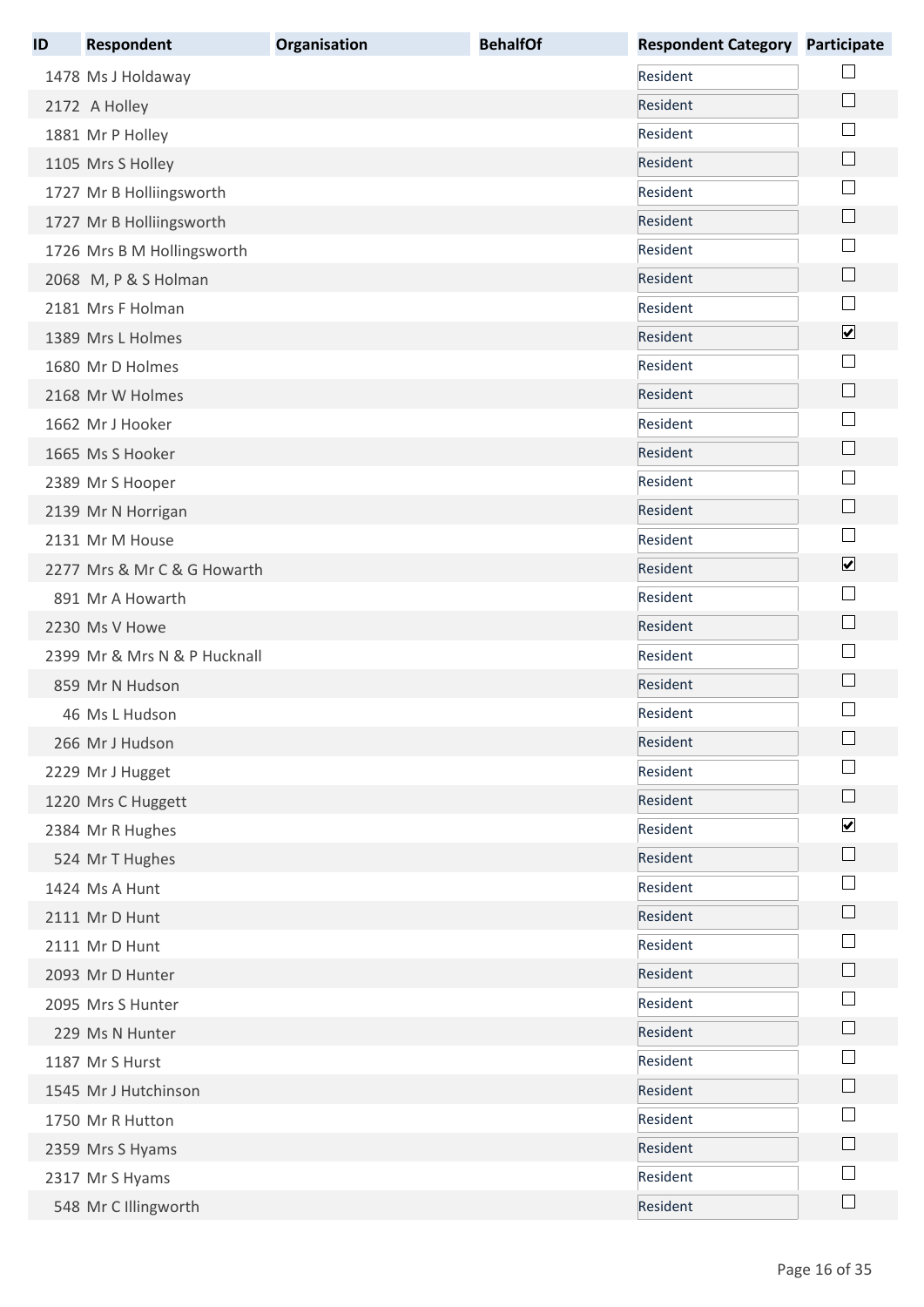| ID | <b>Respondent</b>           | Organisation | <b>BehalfOf</b> | <b>Respondent Category</b> | Participate                 |
|----|-----------------------------|--------------|-----------------|----------------------------|-----------------------------|
|    | 2242 Ms L Inglis            |              |                 | Resident                   |                             |
|    | 2462 Ms L Iskander          |              |                 | Resident                   | $\Box$                      |
|    | 2211 Mr P Ison              |              |                 | Resident                   |                             |
|    | 1619 Ms C Isted             |              |                 | Resident                   |                             |
|    | 1500 Mr K Isted             |              |                 | Resident                   | $\sim$                      |
|    | 1167 Mr D Ivan Austin       |              |                 | Resident                   | $\Box$                      |
|    | 1982 Mr P Jackson           |              |                 | Resident                   | ×                           |
|    | 731 Mr & Mrs & Miss J James |              |                 | Resident                   | $\Box$                      |
|    | 2149 Mr & Mrs James         |              |                 | Resident                   |                             |
|    | 1446 Mr N Janes             |              |                 | Resident                   | $\Box$                      |
|    | 1697 Mrs J Jason            |              |                 | Resident                   |                             |
|    | 457 Mrs S Jebb              |              |                 | Resident                   | $\Box$                      |
|    | 454 Mr P Jebb               |              |                 | Resident                   | $\sim$                      |
|    | 1853 Ms M Jefferies         |              |                 | Resident                   | $\mathcal{L}_{\mathcal{A}}$ |
|    | 51 Mrs D Jeffrey            |              |                 | Resident                   | ×                           |
|    | 276 Ms S Jenkins            |              |                 | Resident                   | $\Box$                      |
|    | 1832 Mr J Jenkins           |              |                 | Resident                   | └                           |
|    | 590 Ms J Jenkins            |              |                 | Resident                   |                             |
|    | 2135 Mr N Jenkinson         |              |                 | Resident                   | ×                           |
|    | 2243 Mr J Jennings          |              |                 | Resident                   |                             |
|    | 2245 Mrs P Jennings         |              |                 | Resident                   | ×                           |
|    | 905 Mrs K Jepson            |              |                 | Resident                   | $\mathbb{R}^n$              |
|    | 1582 Ms S Johnsen           |              |                 | Resident                   |                             |
|    | 1120 Mr T Johnsen           |              |                 | Resident                   |                             |
|    | 1566 Mr P Johnson           |              |                 | Resident                   |                             |
|    | 2296 Ms S Johnson           |              |                 | Resident                   | $\mathbf{L}$                |
|    | 2467 Mr C Johnson           |              |                 | Resident                   |                             |
|    | 2239 Ms M-J Johnson         |              |                 | Resident                   |                             |
|    | 1036 Mr D Johnson           |              |                 | Resident                   |                             |
|    | 1488 Mr T Johnston          |              |                 | Resident                   |                             |
|    | 2043 Ms C Johnston          |              |                 | Resident                   |                             |
|    | 2237 Ms E Johnston          |              |                 | Resident                   | $\vert \ \ \vert$           |
|    | 1887 Mr & Mrs A & C Jonas   |              |                 | Resident                   | $\sim$                      |
|    | 1631 Mrs C Jones            |              |                 | Resident                   | $\mathbf{I}$                |
|    | 1748 Mr A Jones             |              |                 | Resident                   | ×                           |
|    | 1546 Mr D Jones             |              |                 | Resident                   | $\mathbb{R}^n$              |
|    | 1591 Mr C Jones             |              |                 | Resident                   |                             |
|    | 2033 Ms A Jones             |              |                 | Resident                   |                             |
|    | 2401 Mrs G Jordan           |              |                 | Resident                   | $\blacktriangledown$        |
|    | 1953 Mrs E Jordan           |              |                 | Resident                   | $\Box$                      |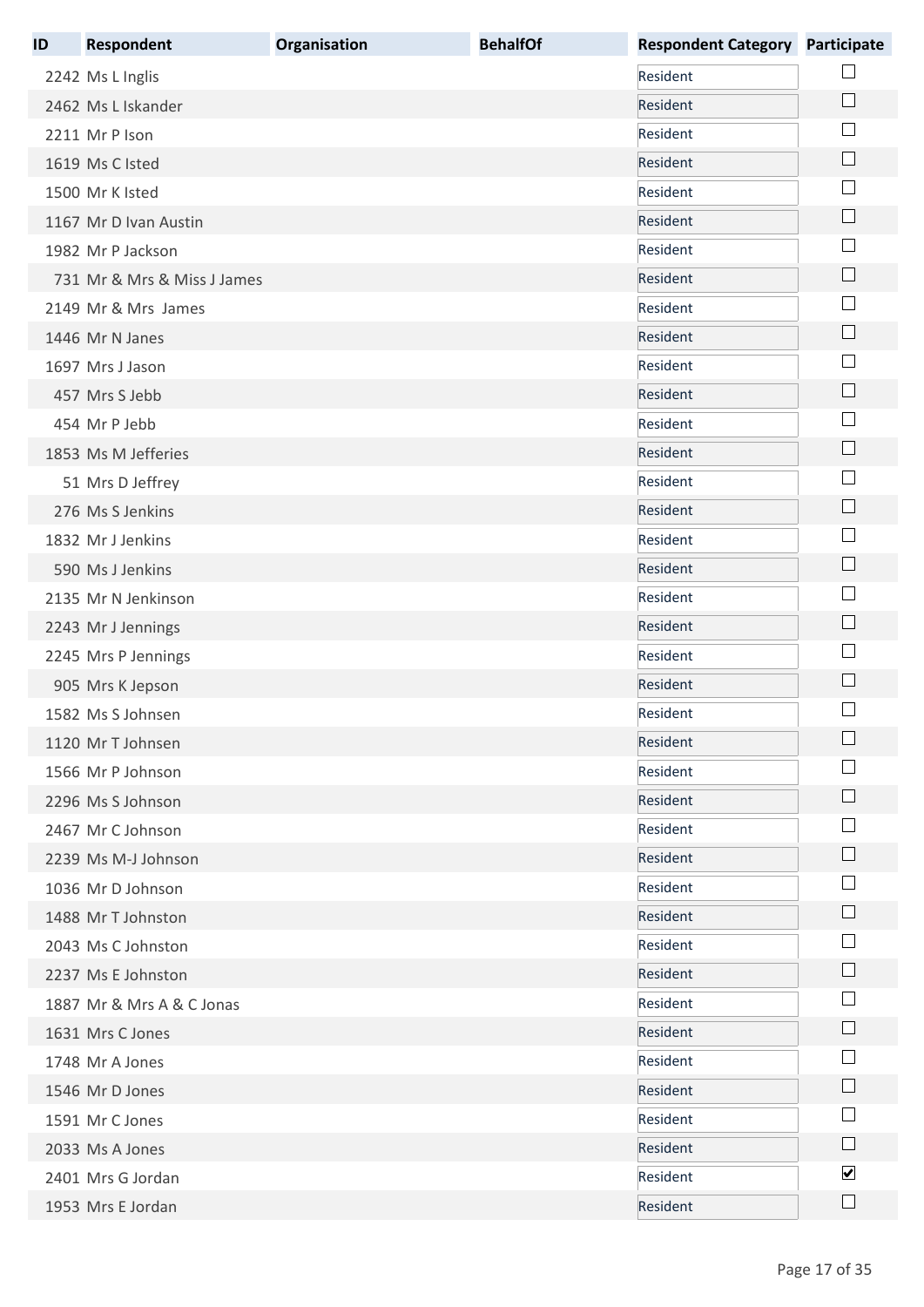| ID | <b>Respondent</b>          | <b>Organisation</b> | <b>BehalfOf</b> | <b>Respondent Category</b> | Participate                 |
|----|----------------------------|---------------------|-----------------|----------------------------|-----------------------------|
|    | 1877 Mr A Jordan           |                     |                 | Resident                   |                             |
|    | 2236 Mr D Kallmann         |                     |                 | Resident                   | $\Box$                      |
|    | 2282 Mr G Keetley          |                     |                 | Resident                   | ×                           |
|    | 1477 Ms L Kelly            |                     |                 | Resident                   | $\mathcal{L}_{\mathcal{A}}$ |
|    | 1412 Ms S Kelly            |                     |                 | Resident                   | $\mathbb{R}^n$              |
|    | 1520 Mr B Kelly            |                     |                 | Resident                   | $\Box$                      |
|    | 877 Mr P Kelly             |                     |                 | Resident                   |                             |
|    | 1476 Ms E Kelly            |                     |                 | Resident                   | $\Box$                      |
|    | 1743 Ms L Kelly            |                     |                 | Resident                   |                             |
|    | 466 Mrs E Kelly            |                     |                 | Resident                   | $\Box$                      |
|    | 464 Mrs A Kelly            |                     |                 | Resident                   |                             |
|    | 1505 S Kelly               |                     |                 | Resident                   | $\Box$                      |
|    | 462 Mrs J Kelly            |                     |                 | Resident                   | $\mathbb{R}^n$              |
|    | 1637 Mr I Kelly            |                     |                 | Resident                   | $\Box$                      |
|    | 18 Mr & Mrs B Kemp         |                     |                 | Resident                   | L                           |
|    | 1841 Ms D Kempson          |                     |                 | Resident                   | $\overline{\mathbf{v}}$     |
|    | 1833 Mr R Kempson          |                     |                 | Resident                   | $\Box$                      |
|    | 152 Mr T Kendell           |                     |                 | Resident                   | $\Box$                      |
|    | 1447 Mr R Kenhard          |                     |                 | Resident                   | ×                           |
|    | 2297 Mrs J Kenyon          |                     |                 | Resident                   | $\mathbb{R}^n$              |
|    | 2062 Ms J Kenyon           |                     |                 | Resident                   | ×                           |
|    | 1710 Mrs C Kettlewell      |                     |                 | Resident                   | $\mathbf{L}$                |
|    | 1433 Mr R King             |                     |                 | Resident                   |                             |
|    | 1814 Mr M King             |                     |                 | Resident                   |                             |
|    | 1511 Mrs B King            |                     |                 | Resident                   |                             |
|    | 1299 Mrs D King            |                     |                 | Resident                   | $\mathsf{L}$                |
|    | 1815 Mrs V King            |                     |                 | Resident                   |                             |
|    | 2363 Ms C Kingshott        |                     |                 | Resident                   |                             |
|    | 1039 Mr R Kinnersley       |                     |                 | Resident                   |                             |
|    | 1673 Ms S Kipps            |                     |                 | Resident                   |                             |
|    | 1253 Mrs R Kirkwood        |                     |                 | Resident                   |                             |
|    | 145 Mrs M Knight           |                     |                 | Resident                   | $\mathsf{L}$                |
|    | 2102 Mr J Knott            |                     |                 | Resident                   |                             |
|    | 1539 Mr J Knowles          |                     |                 | Resident                   | $\mathbb{R}^n$              |
|    | 1581 Mr A Knowles          |                     |                 | Resident                   | $\sim$                      |
|    | 2046 Mr E Kolkin           |                     |                 | Resident                   | L                           |
|    | 2471 Ms A Kolkin           |                     |                 | Resident                   |                             |
|    | 1732 Miss Kransby          |                     |                 | Resident                   |                             |
|    | 1681 Mr and Mrs M+ J Kyndt |                     |                 | Resident                   |                             |
|    | 1958 Mr H Lacey            |                     |                 | Resident                   |                             |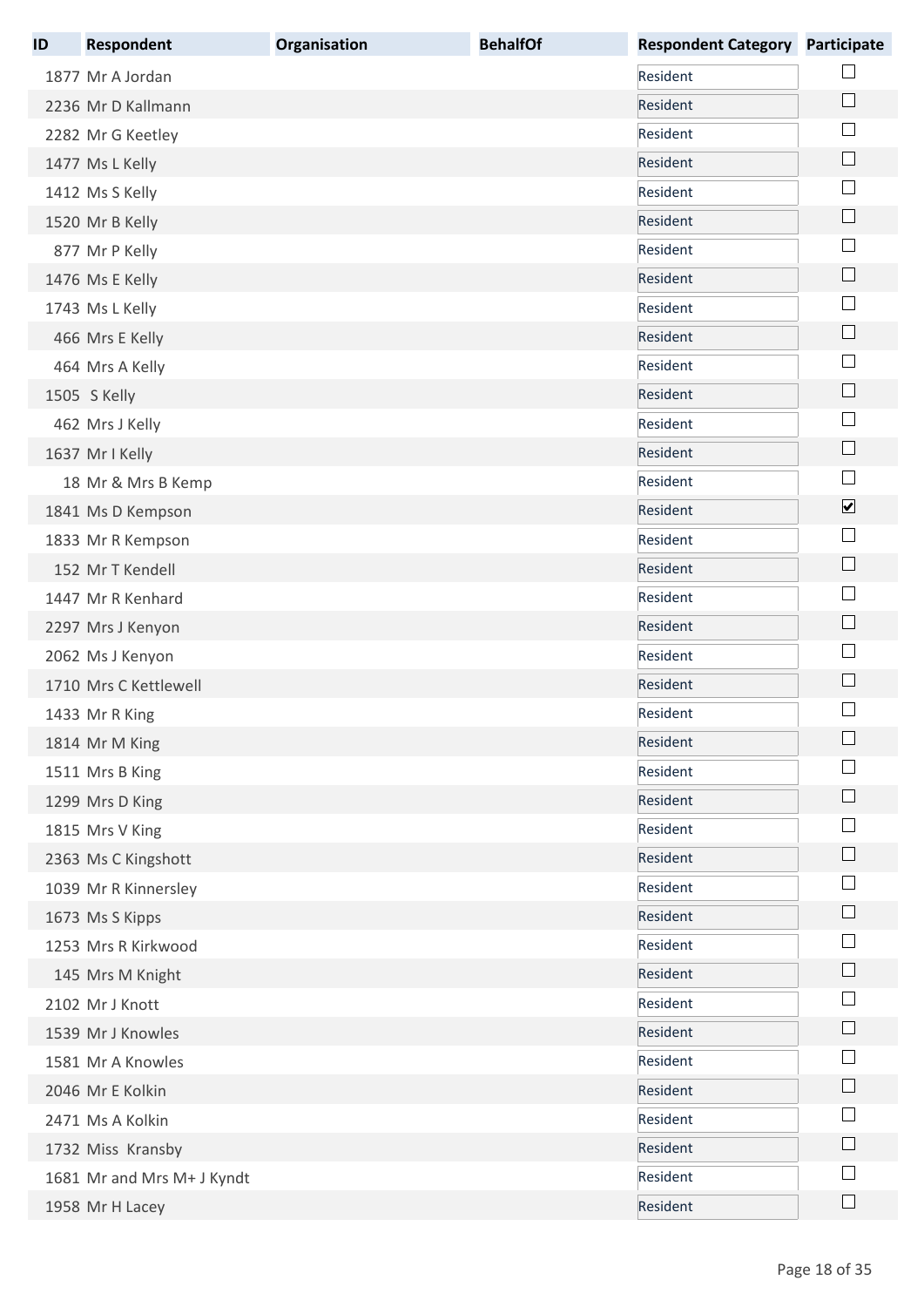| ID | <b>Respondent</b>        | Organisation | <b>BehalfOf</b> | <b>Respondent Category</b> | Participate                 |
|----|--------------------------|--------------|-----------------|----------------------------|-----------------------------|
|    | 509 Mr C Lake            |              |                 | Resident                   |                             |
|    | 2470 Ms E Lake           |              |                 | Resident                   | $\Box$                      |
|    | 2428 Mrs S Laker         |              |                 | Resident                   | ×                           |
|    | 718 Mr S Lambert         |              |                 | Organisation               | $\mathcal{L}_{\mathcal{A}}$ |
|    | 2408 Mrs J Lambert       |              |                 | Resident                   | $\sim$                      |
|    | 1779 Mrs W Lambert       |              |                 | Resident                   | $\Box$                      |
|    | 1185 Mr H Lambert        |              |                 | Resident                   | ×                           |
|    | 2292 Mr J Lambert        |              |                 | Resident                   | $\Box$                      |
|    | 1910 Ms K Lambert        |              |                 | Resident                   |                             |
|    | 2120 Mr K Lanaway        |              |                 | Resident                   | $\Box$                      |
|    | 932 Mr J Landrock        |              |                 | Resident                   |                             |
|    | 2166 Mr D Lane           |              |                 | Resident                   | $\Box$                      |
|    | 2353 Mrs A Lane          |              |                 | Resident                   | $\sim$                      |
|    | 62 Mrs D Lane            |              |                 | Resident                   | $\mathcal{L}_{\mathcal{A}}$ |
|    | 2404 Mr C Lane           |              |                 | Resident                   | $\sim$                      |
|    | 1800 Mr D Lane           |              |                 | Resident                   | $\Box$                      |
|    | 2400 Ms L Lane           |              |                 | Resident                   | $\Box$                      |
|    | 1134 Mrs S Langridge     |              |                 | Resident                   |                             |
|    | 49 Mrs T Large           |              |                 | Resident                   | ×                           |
|    | 50 Mr J Large            |              |                 | Resident                   |                             |
|    | 2293 Mrs A Larkin        |              |                 | Resident                   | ×                           |
|    | 1969 Ms S Latham         |              |                 | Resident                   | $\mathbb{R}^n$              |
|    | 2176 Mrs C Latter        |              |                 | Resident                   |                             |
|    | 1696 Mr K Law            |              |                 | Resident                   |                             |
|    | 948 Mrs H Lawrence       |              |                 | Resident                   |                             |
|    | 1998 Mr I Lawrence       |              |                 | Resident                   | $\mathbb{R}^n$              |
|    | 585 K Lawton             |              |                 | Resident                   |                             |
|    | 1509 Ms Q G Laycy Qorons |              |                 | Resident                   |                             |
|    | 1731 Ms D Lea            |              |                 | Resident                   |                             |
|    | 1725 Mr N Lea            |              |                 | Resident                   |                             |
|    | 1231 Mr P Leach          |              |                 | Resident                   |                             |
|    | 17 Ms S Leader           |              |                 | Resident                   | $\vert \ \ \vert$           |
|    | 20 Mr G Leader           |              |                 | Resident                   | ×                           |
|    | 25 Ms D Lea-White        |              |                 | Resident                   | $\mathbf{L}$                |
|    | 2351 Mr A J Lee          |              |                 | Resident                   |                             |
|    | 2346 Mrs J Lee           |              |                 | Resident                   | $\vert \ \ \vert$           |
|    | 1549 Mr M LeGrys         |              |                 | Resident                   |                             |
|    | 1114 Mrs H Leneghan      |              |                 | Resident                   |                             |
|    | 1517 Mr T Leppard        |              |                 | Resident                   |                             |
|    | 1787 Mr D Leppard        |              |                 | Resident                   | $\vert \ \ \vert$           |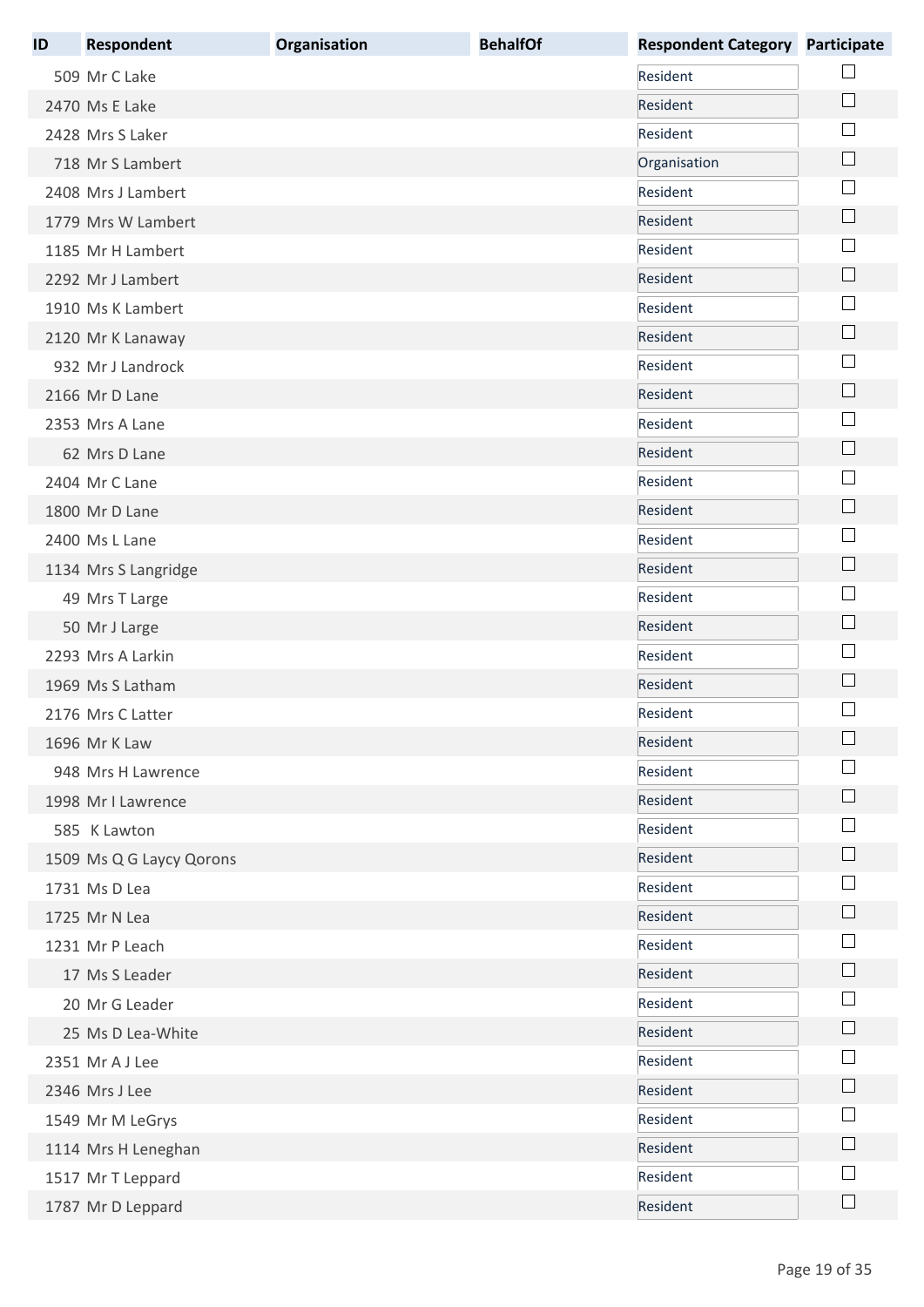| ID | <b>Respondent</b>           | Organisation | <b>BehalfOf</b> | <b>Respondent Category</b> | <b>Participate</b>          |
|----|-----------------------------|--------------|-----------------|----------------------------|-----------------------------|
|    | 1700 Mrs P Letchford        |              |                 | Resident                   |                             |
|    | 1699 Mr J Letchford         |              |                 | Resident                   | ∟                           |
|    | 2226 Ms H Lewarne           |              |                 | Resident                   | $\mathbb{R}^n$              |
|    | 1742 Mr J Lewis             |              |                 | Resident                   | $\mathbf{L}$                |
|    | 1831 Ms G Lewis             |              |                 | Resident                   | L.                          |
|    | 968 Mrs J Lewis             |              |                 | Resident                   | ∟                           |
|    | 2463 Ms M Lewis             |              |                 | Resident                   |                             |
|    | 2426 Mr P Lewis             |              |                 | Resident                   | $\Box$                      |
|    | 1426 Mr K Lewry             |              |                 | Resident                   |                             |
|    | 2160 Mr W Lightburn         |              | Gullege         | Resident                   | $\Box$                      |
|    | 1951 Mrs M Lightburn        |              |                 | Resident                   |                             |
|    | 1691 Mr E Lightburn         |              |                 | Resident                   | ∟                           |
|    | 1690 Mrs C Lightburn        |              |                 | Resident                   | L.                          |
|    | 1562 Mr F Lilley            |              |                 | Resident                   | L.                          |
|    | 1801 Mrs M Liston           |              |                 | Resident                   |                             |
|    | 2259 Mr O Little            |              |                 | Resident                   |                             |
|    | 769 Mr E.M. Livesey         |              |                 | Resident                   | $\mathcal{L}_{\mathcal{A}}$ |
|    | 1601 Ms D Lloyd             |              |                 | Resident                   | $\mathcal{L}_{\mathcal{A}}$ |
|    | 1718 Ms A Lloyd             |              |                 | Resident                   |                             |
|    | 59 Ms D Lock                |              |                 | Resident                   | $\Box$                      |
|    | 1661 Ms S Lockwood          |              |                 | Resident                   |                             |
|    | 1596 Mr P Lockwood          |              |                 | Resident                   | $\mathbf{L}$                |
|    | 1785 Mr & Mrs J & A Lockyer |              |                 | Resident                   |                             |
|    | 1644 Mr J Lord              |              |                 | Resident                   |                             |
|    | 2248 Ms S Lord              |              |                 | Resident                   |                             |
|    | 2221 Ms C Lorimer           |              |                 | Resident                   |                             |
|    | 1221 Mr T Loughton          |              | Personal        | Resident                   |                             |
|    | 885 Mr H Loughton           |              |                 | Resident                   |                             |
|    | 1128 Mrs E Loughton         |              |                 | Resident                   |                             |
|    | 577 Mr P Loveday            |              |                 | Resident                   | L                           |
|    | 2163 Ms B Lowe              |              |                 | Resident                   | L.                          |
|    | 1555 Mr V Low-Foon          |              |                 | Resident                   |                             |
|    | 1550 Mr I Lucas             |              |                 | Resident                   |                             |
|    | 1557 Mr P Lucas             |              |                 | Resident                   |                             |
|    | 1639 Mr P Luck              |              |                 | Resident                   |                             |
|    | 1395 Mrs J Lumsden          |              |                 | Resident                   |                             |
|    | 2329 Mr P Machin            |              |                 | Resident                   |                             |
|    | 1466 Mr G Macken            |              |                 | Resident                   |                             |
|    | 2103 Mr D Mackie            |              |                 | Resident                   |                             |
|    | 2035 Ms I Maclean           |              |                 | Resident                   |                             |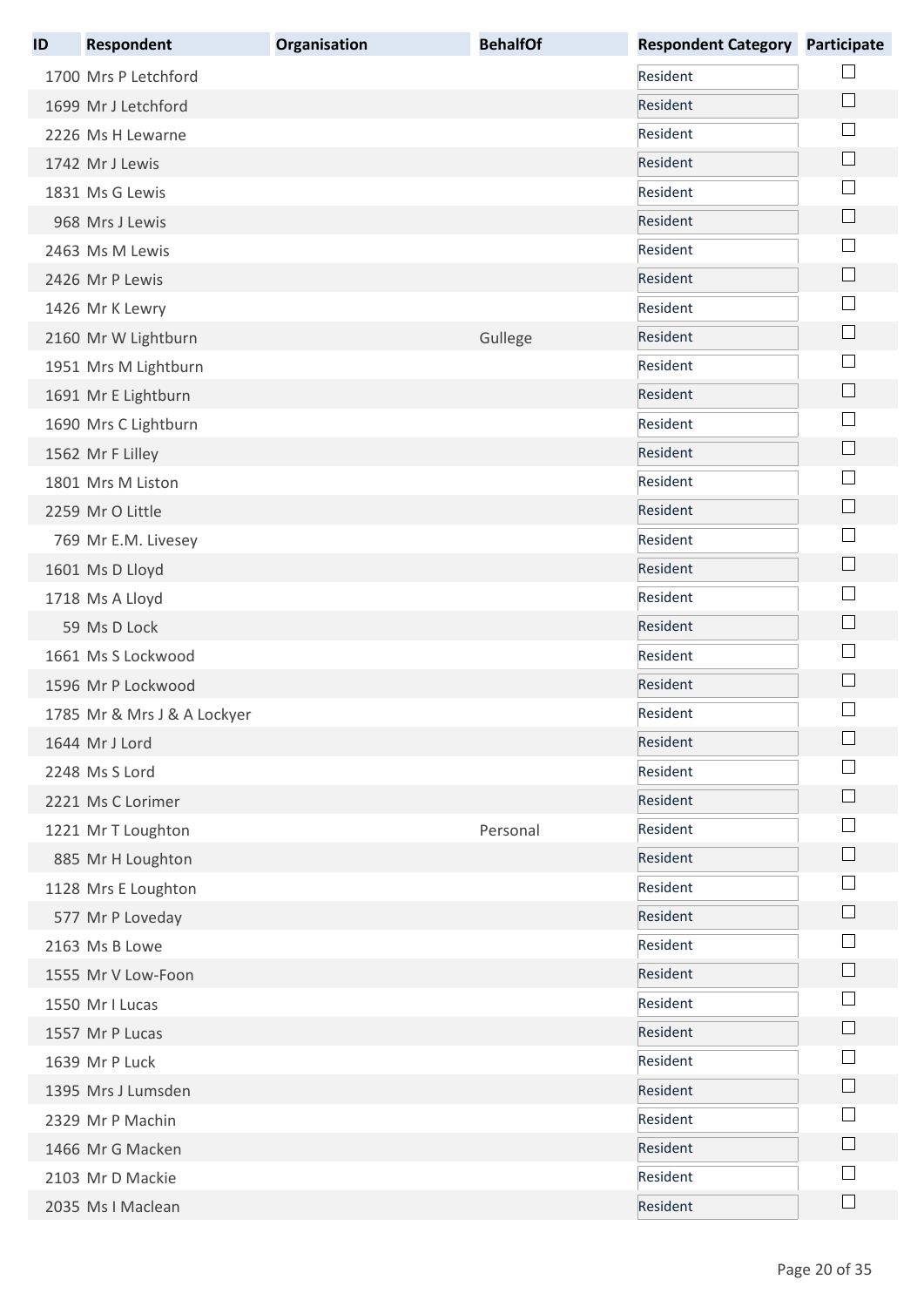| ID | <b>Respondent</b>                | Organisation | <b>BehalfOf</b>                    | <b>Respondent Category</b> | <b>Participate</b> |
|----|----------------------------------|--------------|------------------------------------|----------------------------|--------------------|
|    | 1276 Mrs T Macnaughton           |              |                                    | Resident                   |                    |
|    | 2291 Mrs A Madgwick              |              |                                    | Resident                   | $\vert \ \ \vert$  |
|    | 293 Mr C Mair                    |              |                                    | Resident                   |                    |
|    | 806 Mr T Mallaband               |              |                                    | Resident                   |                    |
|    | 1685 Mr and Mrs A+R<br>Mallinson |              |                                    | Resident                   |                    |
|    | 2020 Ms E Manning                |              |                                    | Resident                   | $\Box$             |
|    | 2409 Mr P Manning                |              |                                    | Resident                   |                    |
|    | 2191 Mr and Mrs J Mansell        |              |                                    | Resident                   | $\Box$             |
|    | 437 Mr M Margrett                |              |                                    | Resident                   |                    |
|    | 1634 Ms N Marmion                |              |                                    | Resident                   |                    |
|    | 2121 Mrs C Marsden               |              |                                    | Resident                   | ×                  |
|    | 2081 A Marsden                   |              |                                    | Resident                   | $\mathbf{L}$       |
|    | 2175 Mr G Marshall               |              |                                    | Resident                   | $\mathbb{R}^n$     |
|    | 2319 Ms J Mason                  |              |                                    | Resident                   | $\mathbf{L}$       |
|    | 2238 Mr & Mrs Matthews           |              |                                    | Resident                   | $\mathcal{L}$      |
|    | 1602 Mr A Matthews               |              |                                    | Resident                   |                    |
|    | 14 Mr J Matthews                 |              |                                    | Resident                   |                    |
|    | 360 Ms H Matthews                |              |                                    | Resident                   | $\Box$             |
|    | 1132 Mr H Matthews               |              |                                    | Resident                   |                    |
|    | 2101 Mrs S Mattock               |              |                                    | Resident                   | $\mathbf{L}$       |
|    | 2044 Mr I Maudsley               |              |                                    | Resident                   |                    |
|    | 1825 Mr R Mawby                  |              |                                    | Resident                   |                    |
|    | 1946 Mrs M Mayes                 |              |                                    | Resident                   | $\Box$             |
|    | 2235 Mr D Mayo                   |              |                                    | Resident                   |                    |
|    | 2385 Ms R Mayo                   |              |                                    | Resident                   |                    |
|    | 2369 Mr Michele Mazza            |              |                                    | Resident                   |                    |
|    | 1729 Mr M J Mc Carthy            |              |                                    | Resident                   |                    |
|    | 459 Mr D McBeth                  |              | <b>Ditchling Parish</b><br>Council | Town & Parish Council      |                    |
|    | 1510 Mr J McCarthy               |              |                                    | Resident                   | $\mathbb{R}^n$     |
|    | 1852 Ms P McComb                 |              |                                    | Resident                   |                    |
|    | 1757 Mr P McEneaney              |              |                                    | Resident                   |                    |
|    | 2427 Mr M McGregor-Temple        |              |                                    | Resident                   | $\Box$             |
|    | 1702 Mr P Mchale                 |              |                                    | Resident                   |                    |
|    | 78 K McKendry                    |              |                                    | Resident                   | $\Box$             |
|    | 2013 Ms H McLellan               |              |                                    | Resident                   |                    |
|    | 2204 MR B McMenamin              |              |                                    | Resident                   | $\mathbb{R}^n$     |
|    | 2435 Mrs R McMillan              |              |                                    | Resident                   |                    |
|    | 2310 Mr A McMillan               |              |                                    | Resident                   |                    |
|    | 2215 Ms R Mcnamara               |              |                                    | Resident                   | $\Box$             |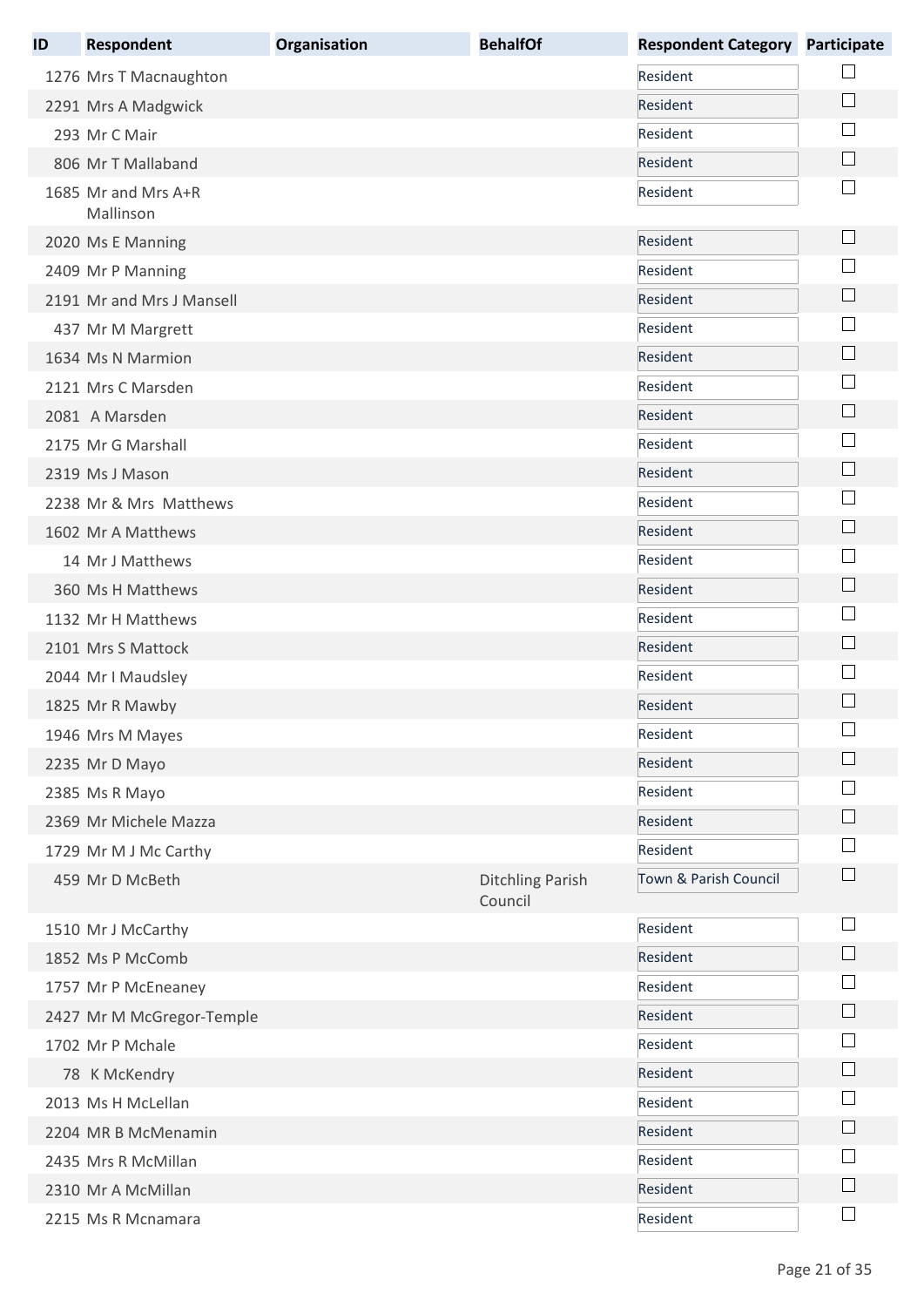| ID | <b>Respondent</b>                | Organisation | <b>BehalfOf</b> | <b>Respondent Category Participate</b> |                             |
|----|----------------------------------|--------------|-----------------|----------------------------------------|-----------------------------|
|    | 1531 Mr A McPherson              |              |                 | Resident                               |                             |
|    | 1721 Miss K McPherson            |              |                 | Resident                               |                             |
|    | 1766 Mrs D Mead                  |              |                 | Resident                               | $\Box$                      |
|    | 1767 Mr R Mead                   |              |                 | Resident                               |                             |
|    | 273 Ms S Meadows                 |              |                 | Resident                               | $\vert \ \ \vert$           |
|    | 2335 Mr & Mrs Meek               |              |                 | Resident                               | $\vert \ \ \vert$           |
|    | 1071 Ms M Meldrum                |              |                 | Resident                               | $\mathcal{L}_{\mathcal{A}}$ |
|    | 1076 Mr W Meldrum                |              |                 | Resident                               | $\mathbb{R}^n$              |
|    | 2038 Mr S Melody                 |              |                 | Resident                               | $\Box$                      |
|    | 2028 Mr I Menzies                |              |                 | Resident                               | $\sim$                      |
|    | 2015 Ms J Menzies                |              |                 | Resident                               | $\Box$                      |
|    | 2228 Mr and Mrs R+F<br>Middleton |              |                 | Resident                               |                             |
|    | 1154 Mrs K Miles                 |              |                 | Resident                               | $\mathsf{L}$                |
|    | 1649 Mr & Mrs Millard            |              |                 | Resident                               | ×                           |
|    | 1565 Mr G Mills                  |              |                 | Resident                               | $\mathcal{L}_{\mathcal{A}}$ |
|    | 2098 Ms N Mills                  |              |                 | Resident                               | ×                           |
|    | 2455 Mr L Milton                 |              |                 | Resident                               | $\Box$                      |
|    | 1203 P Mitchell                  |              |                 | Resident                               |                             |
|    | 2105 Mr A Mitchell               |              |                 | Resident                               | $\Box$                      |
|    | 1204 H Mitchell                  |              |                 | Resident                               |                             |
|    | 1809 Mrs V Mitchell              |              |                 | Resident                               |                             |
|    | 1808 Mr M Mitchell               |              |                 | Resident                               |                             |
|    | 2357 Ms R Molony                 |              |                 | Resident                               |                             |
|    | 2147 B, J, D & S Monk            |              |                 | Resident                               | ×                           |
|    | 545 Mr S Mooney                  |              |                 | Resident                               | I.                          |
|    | 1432 Mr J Moore                  |              |                 | Resident                               |                             |
|    | 2436 Mr B Moore                  |              |                 | Resident                               | $\Box$                      |
|    | 2395 Mr S Mordecai               |              |                 | Resident                               |                             |
|    | 659 Ms L Mordecai                |              |                 | Resident                               |                             |
|    | 1474 Mr A Morgan                 |              |                 | Resident                               |                             |
|    | 1473 Mr G Morgan                 |              |                 | Resident                               | $\sim$                      |
|    | 1629 Mrs D Morgan                |              |                 | Resident                               |                             |
|    | 2200 Ms H Morgan                 |              |                 | Resident                               | $\mathcal{L}_{\mathcal{A}}$ |
|    | 397 Mr C Morphew                 |              |                 | Resident                               |                             |
|    | 1573 Mr G Morris                 |              |                 | Resident                               | $\vert \ \ \vert$           |
|    | 1993 Mr C Morris                 |              |                 | Resident                               |                             |
|    | 2011 Mr J Morten                 |              |                 | Resident                               |                             |
|    | 2214 Ms L Morten                 |              |                 | Resident                               |                             |
|    | 1927 Ms F Moss                   |              |                 | Resident                               |                             |
|    | 513 Mr G Moss                    |              |                 | Resident                               | $\Box$                      |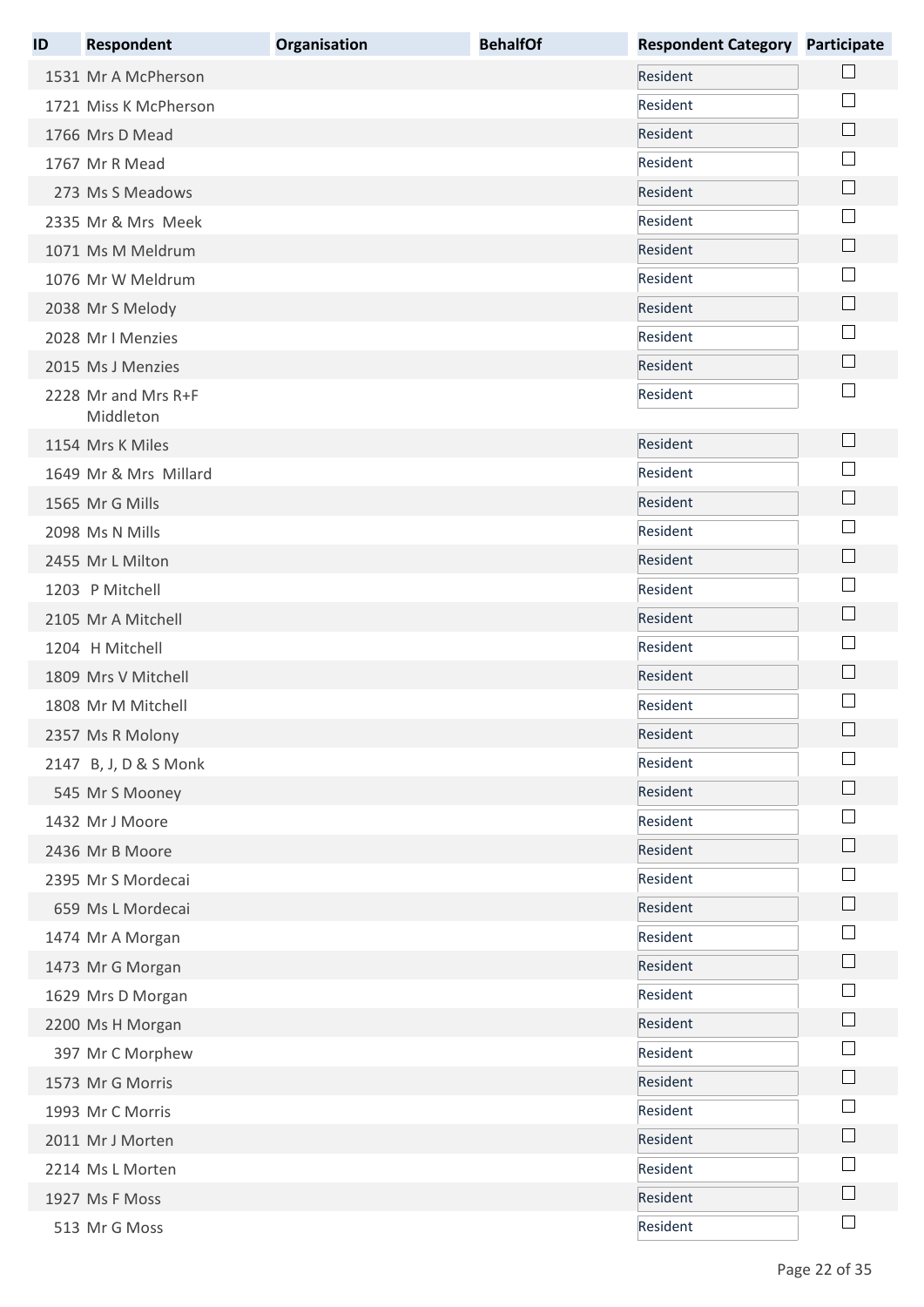| ID | <b>Respondent</b>           | Organisation | <b>BehalfOf</b> | <b>Respondent Category</b> | <b>Participate</b> |
|----|-----------------------------|--------------|-----------------|----------------------------|--------------------|
|    | 516 Mr & Mrs M & B Moysen   |              |                 | Resident                   |                    |
|    | 1707 Mr & Mrs Mugridge      |              |                 | Resident                   |                    |
|    | 2127 Ms R Mundy             |              |                 | Resident                   | $\Box$             |
|    | 1943 Ms L Mundy             |              |                 | Resident                   |                    |
|    | 567 Mrs S E Munier          |              |                 | Resident                   | $\mathbf{L}$       |
|    | 1633 Mr S Munt              |              |                 | Resident                   |                    |
|    | 1782 Mrs C Munt             |              |                 | Resident                   |                    |
|    | 2275 Mr L Munt              |              |                 | Resident                   |                    |
|    | 1788 Mrs A Munt             |              |                 | Resident                   |                    |
|    | 1915 Mr S Murch             |              |                 | Resident                   |                    |
|    | 1519 Mr D Murfet            |              |                 | Resident                   |                    |
|    | 1513 Ms P Murfet            |              |                 | Resident                   |                    |
|    | 2130 Ms V Murphy            |              |                 | Resident                   |                    |
|    | 1523 Mr S Murphy            |              |                 | Resident                   | $\vert$            |
|    | 2306 Mr D Murphy            |              |                 | Resident                   | H                  |
|    | 272 Mr P Murray             |              |                 | Resident                   |                    |
|    | 1698 Mr A Murrell           |              |                 | Resident                   |                    |
|    | 1761 Mr and Mrs L+E Musetti |              |                 | Resident                   |                    |
|    | 1242 Mr M Muspratt          |              |                 | Resident                   | $\Box$             |
|    | 2446 Ms J Muspratt          |              |                 | Resident                   |                    |
|    | 1884 Ms V Mustard           |              |                 | Resident                   |                    |
|    | 1719 Mr S Mustard           |              |                 | Resident                   |                    |
|    | 1374 Mrs T Nelson           |              |                 | Resident                   |                    |
|    | 1612 Mr A Nelson            |              |                 | Resident                   |                    |
|    | 2252 Ms P Nelson            |              |                 | Resident                   |                    |
|    | 183 Ms E New                |              |                 | Resident                   |                    |
|    | 2413 Mrs D Nightingale      |              |                 | Resident                   |                    |
|    | 2411 Mr J Nightingale       |              |                 | Resident                   |                    |
|    | 2422 Ms V Nightingale       |              |                 | Resident                   |                    |
|    | 2420 Ms M Nightingale       |              |                 | Resident                   |                    |
|    | 1945 Mr James Nightingall   |              |                 | Resident                   |                    |
|    | 1941 Ms E Nightingall       |              |                 | Resident                   |                    |
|    | 1793 Mr H Nightingall       |              |                 | Resident                   |                    |
|    | 2464 Ms M Nightingall       |              |                 | Resident                   |                    |
|    | 1527 Mr Jon Nightingall     |              |                 | Resident                   |                    |
|    | 1552 Mr B Noldart           |              |                 | Resident                   |                    |
|    | 1794 Mr A Norris            |              |                 | Resident                   |                    |
|    | 2438 Ms K Nottage           |              |                 | Resident                   |                    |
|    | 1829 Ms T O'Brien           |              |                 | Resident                   |                    |
|    | 1714 Mr P O'Dell            |              |                 | Resident                   |                    |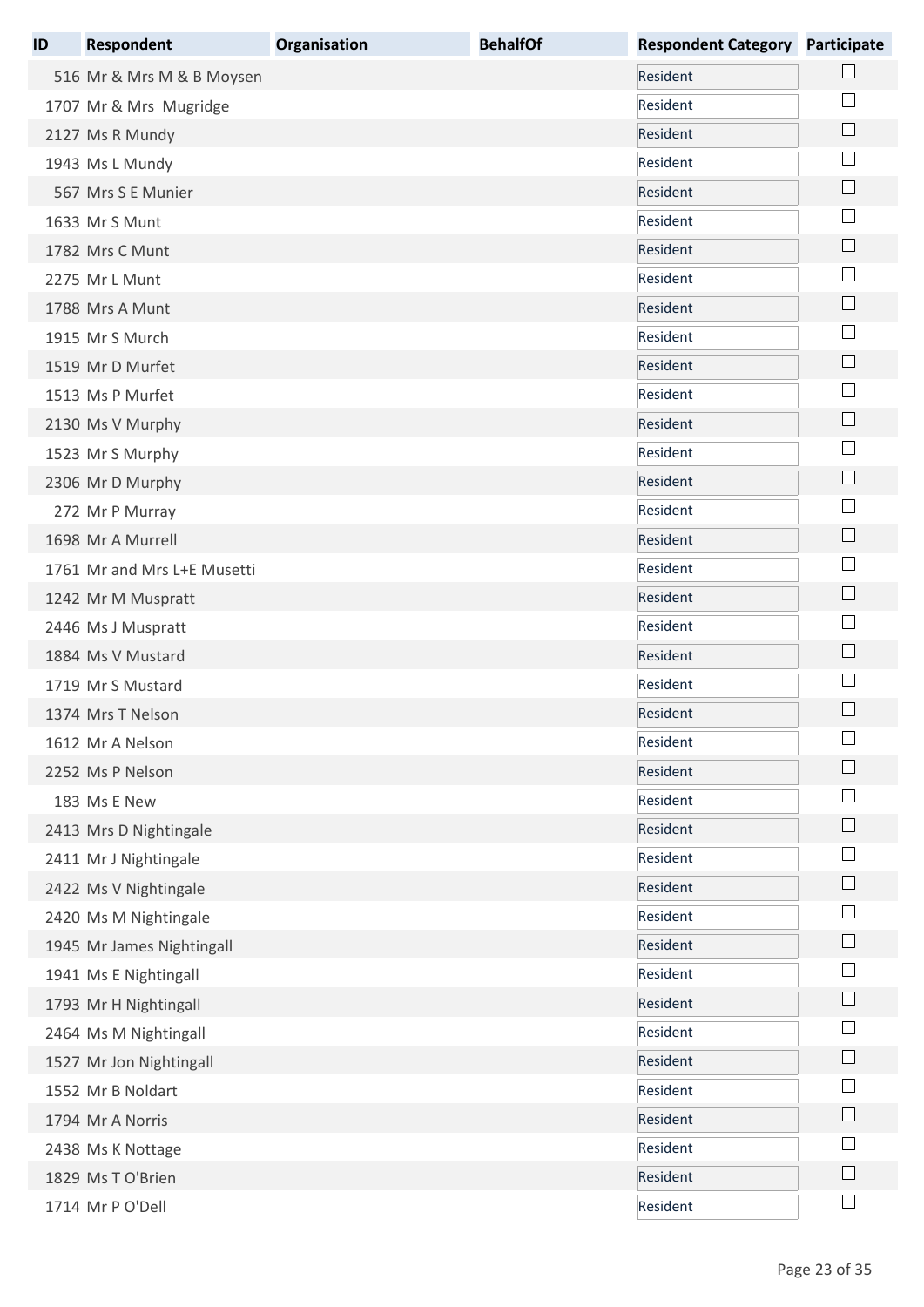| ID | Respondent                | Organisation | <b>BehalfOf</b>          | <b>Respondent Category</b> | <b>Participate</b>          |
|----|---------------------------|--------------|--------------------------|----------------------------|-----------------------------|
|    | 1974 Mrs A O'Doherty      |              |                          | Resident                   |                             |
|    | 1992 Mrs T O'Donovan      |              |                          | Resident                   |                             |
|    | 1857 Mr D O'Leary         |              |                          | Resident                   |                             |
|    | 729 Mr A Olejniczak       |              | <b>Broadlands</b>        | Resident                   |                             |
|    |                           |              | Residents<br>Association |                            |                             |
|    | 733 Mrs K Olejniczak      |              |                          | Resident                   | $\sqcup$                    |
|    | 2324 T Oliver-Reynolds    |              |                          | Resident                   |                             |
|    | 2104 Mr C Ollif           |              |                          | Resident                   |                             |
|    | 2115 Mrs L O'Malley       |              |                          | Resident                   |                             |
|    | 2155 Ms L O'Neill         |              |                          | Resident                   | $\vert \ \ \vert$           |
|    | 2122 Mr T O'Neill         |              |                          | Resident                   |                             |
|    | 1938 Ms V Osborne         |              |                          | Resident                   |                             |
|    | 837 Mr M Osborne          |              |                          | Resident                   |                             |
|    | 115 Mr M O'Shea           |              |                          | Resident                   | $\Box$                      |
|    | 2276 Mrs J O'Sullivan     |              |                          | Resident                   |                             |
|    | 1858 Mr G O'Sullivan      |              |                          | Resident                   | $\mathcal{L}_{\mathcal{A}}$ |
|    | 2279 Mr P O'Sullivan      |              |                          | Resident                   |                             |
|    | 1859 Mrs O'Sullivan       |              |                          | Resident                   | $\vert \ \ \vert$           |
|    | 88 Ms P Paine             |              |                          | Resident                   |                             |
|    | 860 Mr C Paine            |              |                          | Resident                   | $\Box$                      |
|    | 2117 Mrs V Paisey         |              |                          | Resident                   |                             |
|    | 547 Mr M Palmer           |              |                          | Resident                   |                             |
|    | 2066 Mr M Parker          |              |                          | Resident                   |                             |
|    | 2109 Mrs E Parker         |              |                          | Resident                   |                             |
|    | 1733 Mr and Mrs JM Parkes |              |                          | Resident                   |                             |
|    | 1735 Mr D Parkes          |              |                          | Resident                   |                             |
|    | 1250 Mr S Parlett         |              |                          | Resident                   |                             |
|    | 1195 Miss M Parlett       |              |                          | Resident                   |                             |
|    | 1246 Mrs W Parlett        |              |                          | Resident                   |                             |
|    | 1507 Mr M Parmenter       |              |                          | Resident                   |                             |
|    | 1770 Mr J Parry           |              |                          | Resident                   |                             |
|    | 2003 Mrs H Parry          |              |                          | Resident                   |                             |
|    | 2208 MR T Parsons         |              |                          | Resident                   |                             |
|    | 893 Mr J Parsons          |              |                          | Resident                   | $\overline{\mathbf{v}}$     |
|    | 825 Mr N Parsons          |              |                          | Resident                   |                             |
|    | 2386 Ms S Paterson        |              |                          | Resident                   |                             |
|    | 1708 Mr T Pattenden       |              |                          | Resident                   |                             |
|    | 1712 Mr D Pattenden       |              |                          | Resident                   |                             |
|    | 1119 Mr C Patterson       |              |                          | Resident                   |                             |
|    | 1483 Ms K Pattrick        |              |                          | Resident                   |                             |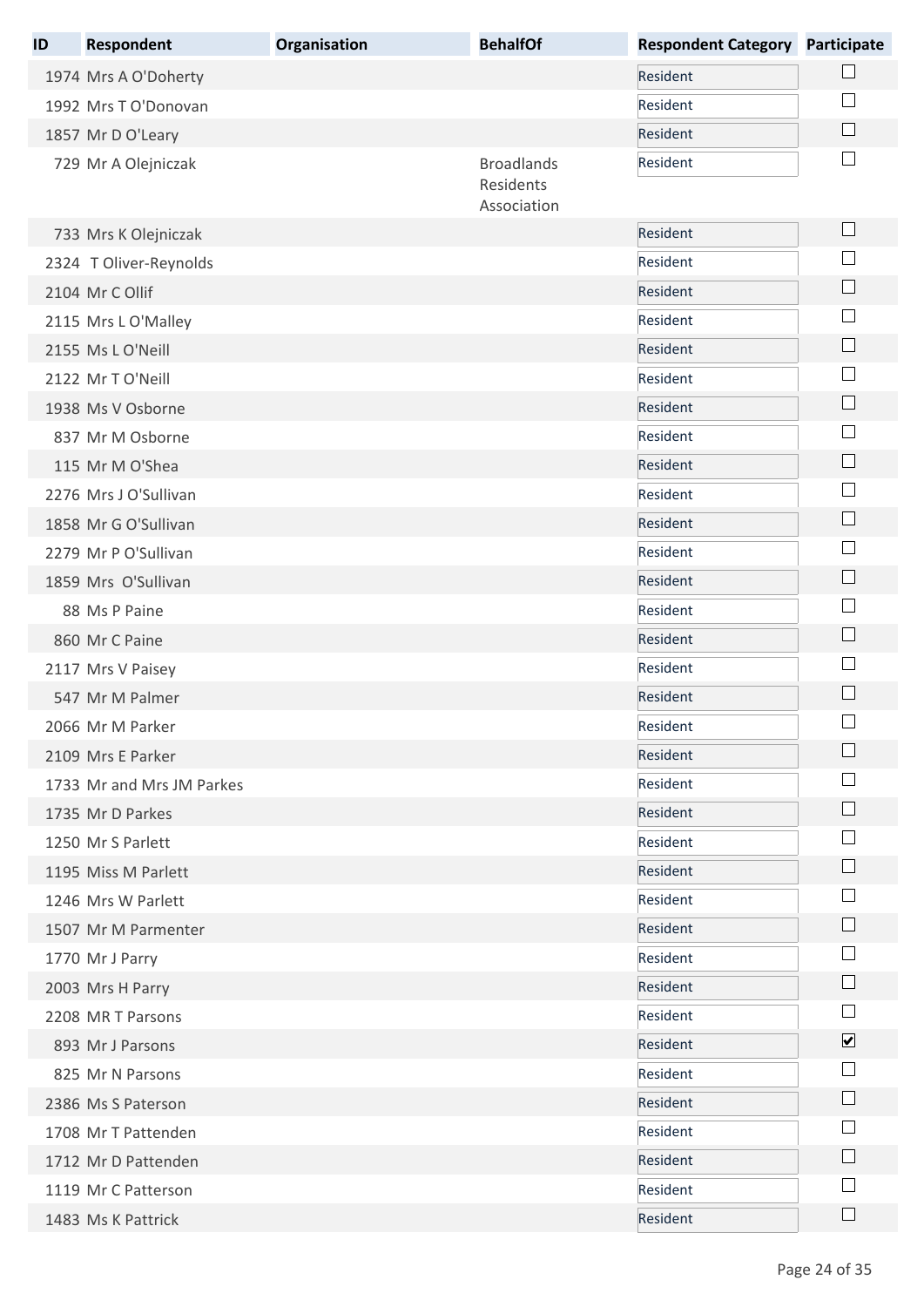| ID | <b>Respondent</b>                   | Organisation | <b>BehalfOf</b>       | <b>Respondent Category</b> | <b>Participate</b>          |
|----|-------------------------------------|--------------|-----------------------|----------------------------|-----------------------------|
|    | 1588 Ms C Pavey                     |              |                       | Resident                   |                             |
|    | 1669 Mr & Mrs Pavier                |              |                       | Resident                   | $\Box$                      |
|    | 1534 Mr K Payne                     |              |                       | Resident                   | ×                           |
|    | 1926 Mrs P Payne                    |              |                       | Resident                   |                             |
|    | 535 Mrs L Peacock                   |              |                       | Resident                   | $\mathcal{L}_{\mathcal{A}}$ |
|    | 1890 Ms A Penny                     |              |                       | Resident                   | $\Box$                      |
|    | 1950 Mr R Penny                     |              |                       | Resident                   | $\mathbb{R}^n$              |
|    | 2213 Mr W Perkins                   |              |                       | Resident                   | $\Box$                      |
|    | 122 P Perkins                       |              |                       | Resident                   | $\mathcal{L}$               |
|    | 1475 Ms B Peterson                  |              |                       | Resident                   | $\Box$                      |
|    | 2255 Ms C Petitt                    |              |                       | Resident                   | $\sim$                      |
|    | 259 Mr D Phelan                     |              |                       | Resident                   | $\Box$                      |
|    | 2402 Mr W Phelan                    |              |                       | Resident                   |                             |
|    | 640 Mr B Phillips                   |              |                       | Resident                   | $\mathcal{L}_{\mathcal{A}}$ |
|    | 1445 Mr D Phillips                  |              |                       | Resident                   | ×                           |
|    | 2285 Mr I Phillips                  |              |                       | Resident                   | $\overline{\phantom{a}}$    |
|    | 641 Mrs E Phillips                  |              |                       | Resident                   |                             |
|    | 2339 Mr C Pickard                   |              |                       | Resident                   | $\Box$                      |
|    | 2029 Miss A Picton                  |              |                       | Resident                   | $\sim$                      |
|    | 1918 Mrs K Picton                   |              |                       | Resident                   | $\Box$                      |
|    | 1922 Mr A Picton                    |              |                       | Resident                   | ×                           |
|    | 1920 Miss L Picton                  |              |                       | Resident                   | ×                           |
|    | 2030 Mr S Picton                    |              |                       | Resident                   |                             |
|    | 1940 Mrs I Picton                   |              |                       | Resident                   |                             |
|    | 1763 Mr D Pinnegar                  |              |                       | Resident                   |                             |
|    | 1849 Mr & Mrs B & C Piper           |              |                       | Resident                   |                             |
|    | 1921 Mr M Pitman                    |              |                       | Resident                   |                             |
|    | 2156 Ms K Pittingale                |              |                       | Resident                   |                             |
|    | 1694 Mr and Mrs R & J<br>Planterose |              |                       | Resident                   | $\mathbb{R}^n$              |
|    | 1688 Mrs S Platt                    |              |                       | Resident                   | $\mathbf{I}$                |
|    | 929 Mr L Plyming                    |              |                       | Resident                   |                             |
|    | 931 Mrs A Plyming                   |              |                       | Resident                   | ×                           |
|    | 1380 Mr A Podmore                   |              |                       | Resident                   |                             |
|    | 1944 Mr K Pond                      |              |                       | Resident                   | $\Box$                      |
|    | 628 Mr D Port                       |              | Ardingly Cricket Club | Resident                   | $\blacktriangledown$        |
|    | 1657 Ms J Potts                     |              |                       | Resident                   | $\Box$                      |
|    | 2272 Mr R Potts                     |              |                       | Resident                   |                             |
|    | 1830 Ms K Powell                    |              |                       | Resident                   | $\mathbb{R}$                |
|    | 1604 Mr H Powell                    |              |                       | Resident                   |                             |
|    | 1716 Ms P Praill                    |              |                       | Resident                   |                             |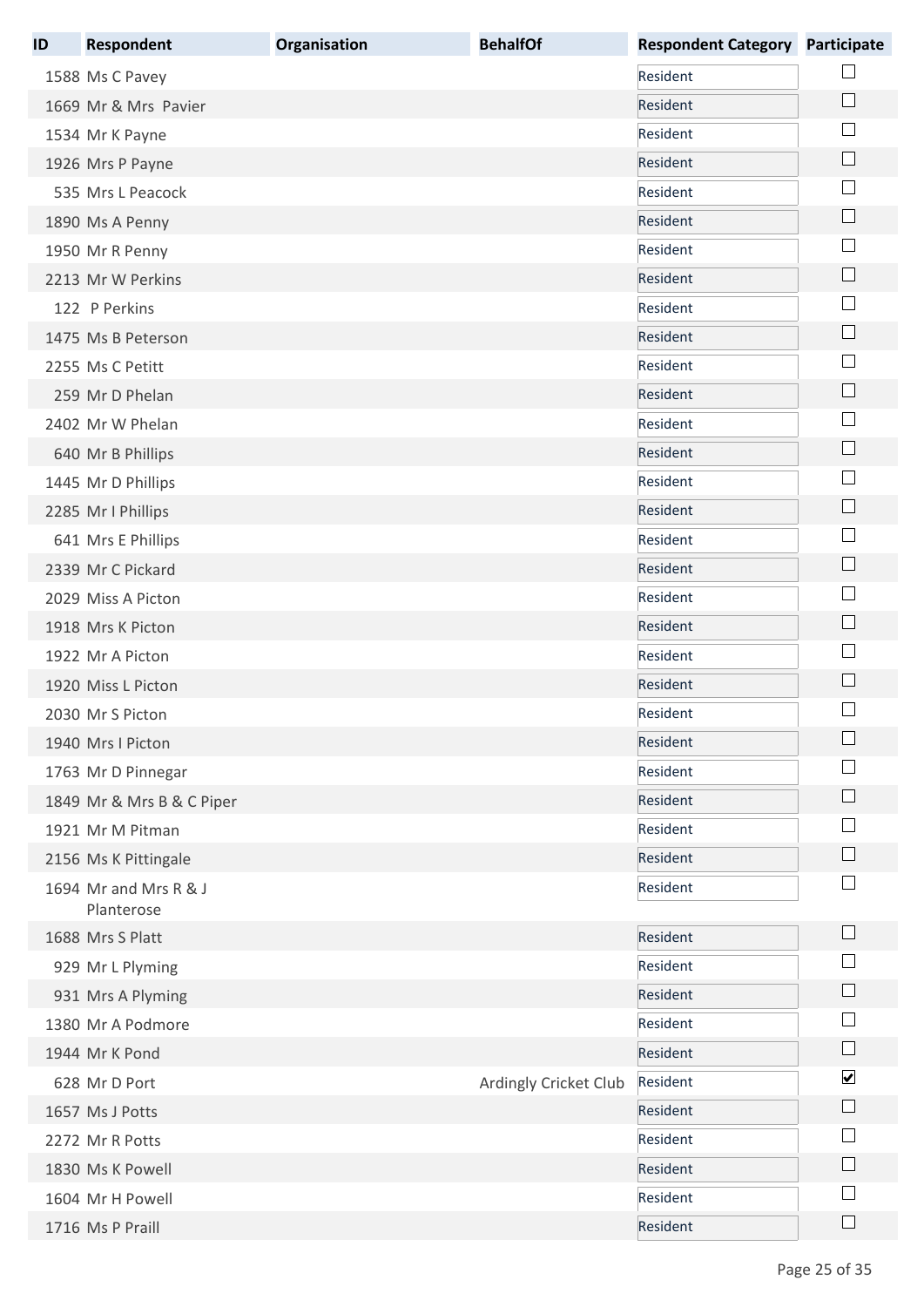| ID | <b>Respondent</b>                | Organisation | <b>BehalfOf</b> | <b>Respondent Category</b> | Participate             |
|----|----------------------------------|--------------|-----------------|----------------------------|-------------------------|
|    | 44 Mr B Preston                  |              |                 | Resident                   |                         |
|    | 168 Mr J Pritchard               |              |                 | Resident                   | $\Box$                  |
|    | 411 Mrs S Pullen                 |              |                 | Resident                   |                         |
|    | 1642 Mr M Pullin                 |              |                 | Resident                   |                         |
|    | 346 Mr R Pursey                  |              |                 | Resident                   | $\sim$                  |
|    | 606 Mrs P Pursey                 |              |                 | Resident                   | $\mathbf{L}$            |
|    | 2158 Mr P Puttock                |              |                 | Resident                   | ×                       |
|    | 2406 Mrs B Queenan               |              |                 | Resident                   | $\mathbf{L}$            |
|    | 158 Mr M Ralph                   |              |                 | Resident                   |                         |
|    | 156 Ms J Ralph                   |              |                 | Resident                   | $\Box$                  |
|    | 1467 Mr M Rann                   |              |                 | Resident                   |                         |
|    | 1897 M, B & H Ransom             |              |                 | Resident                   | $\Box$                  |
|    | 245 Mrs S Rawlings               |              |                 | Resident                   |                         |
|    | 208 Mr C Redshaw                 |              |                 | Resident                   | $\sim$                  |
|    | 207 Ms M Redshaw                 |              |                 | Resident                   |                         |
|    | 592 Ms D Rees                    |              |                 | Resident                   | $\Box$                  |
|    | 389 Mr D Rees                    |              |                 | Resident                   | $\sim$                  |
|    | 1844 Mr & Mrs P & A Reeve        |              |                 | Resident                   | $\Box$                  |
|    | 1543 Ms K Reeves                 |              |                 | Resident                   | $\sim$                  |
|    | 988 Mr D Reeves                  |              |                 | Resident                   | $\overline{\mathbf{v}}$ |
|    | 1502 Ms T Reilly                 |              |                 | Resident                   | $\sim$                  |
|    | 1664 Mr W Rennie                 |              |                 | Resident                   |                         |
|    | 1506 Mr M Reuter                 |              |                 | Resident                   |                         |
|    | 975 Mr J Rich                    |              |                 | Resident                   |                         |
|    | 315 Mr & Mrs P & B<br>Richardson |              |                 | Resident                   |                         |
|    | 1417 Mr M Richardson             |              |                 | Resident                   | $\mathbf{L}$            |
|    | 1600 Mrs E Richardson            |              |                 | Resident                   |                         |
|    | 1441 Ms K Richardson-Lewis       |              |                 | Resident                   |                         |
|    | 398 Mr & Mrs P & J Richens       |              |                 | Resident                   |                         |
|    | 1576 MS J Rider                  |              |                 | Resident                   |                         |
|    | 1837 Ms A Rigano                 |              |                 | Resident                   |                         |
|    | 1930 Ms A Rijndorp               |              |                 | Resident                   |                         |
|    | 2151 Mr A Risby                  |              |                 | Resident                   |                         |
|    | 1638 Mrs S Ritchie               |              |                 | Resident                   |                         |
|    | 1778 Mrs M Roberts               |              |                 | Resident                   |                         |
|    | 1723 Mrs J Roberts               |              |                 | Resident                   | $\sim$                  |
|    | 1635 Mrs L Roberts               |              |                 | Resident                   |                         |
|    | 2192 Mrs A Roberts               |              |                 | Resident                   |                         |
|    | 1485 Mr P Roberts                |              |                 | Resident                   |                         |
|    | 613 Mr P Roberts                 |              |                 | Resident                   |                         |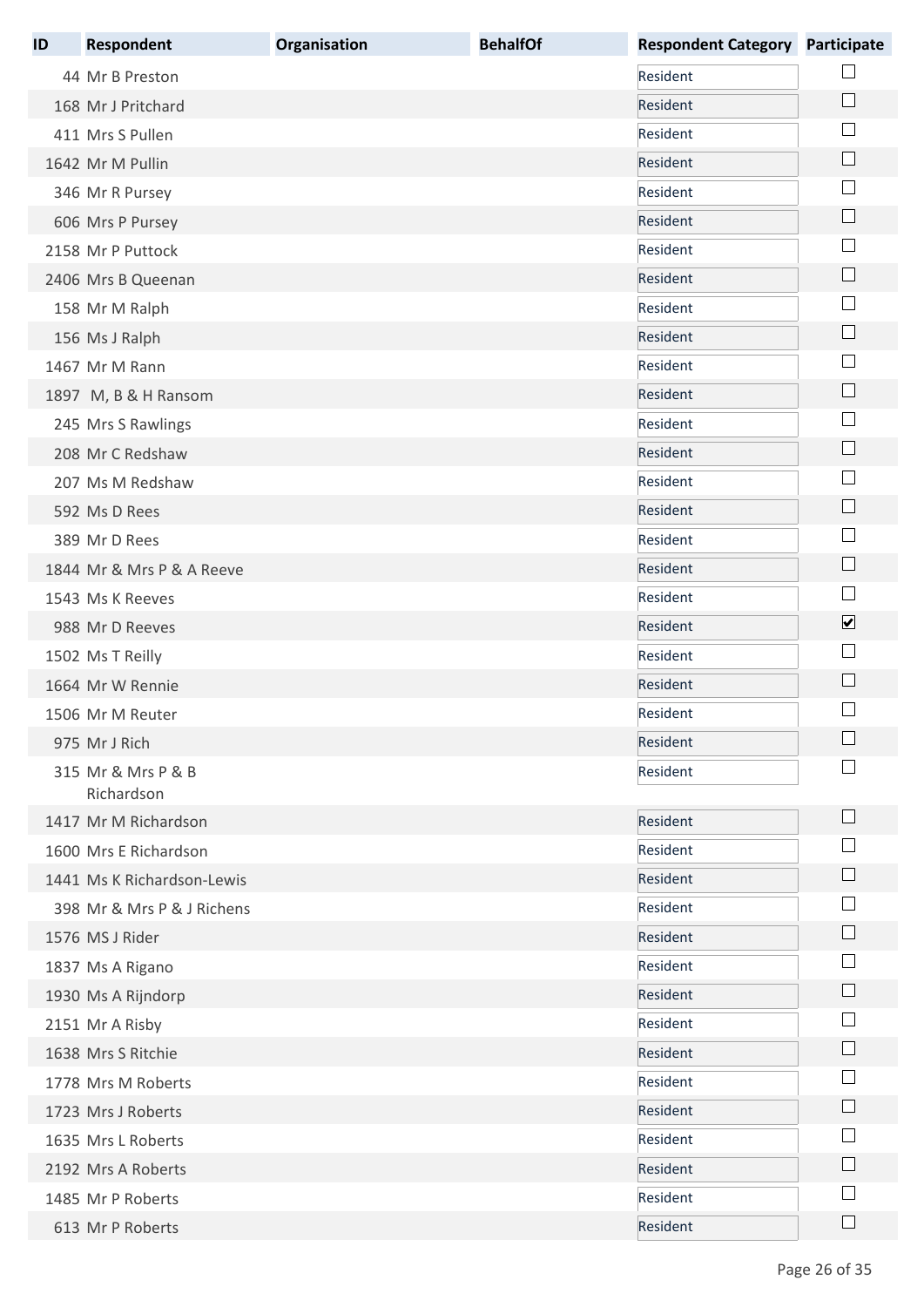| ID | <b>Respondent</b>                                 | Organisation | <b>BehalfOf</b> | <b>Respondent Category</b> | <b>Participate</b>          |
|----|---------------------------------------------------|--------------|-----------------|----------------------------|-----------------------------|
|    | 478 Mr B Roberts                                  |              |                 | Resident                   |                             |
|    | 1516 Ms H Robertson                               |              |                 | Resident                   | $\Box$                      |
|    | 2232 Mr T Robinson                                |              |                 | Resident                   |                             |
|    | 2264 Mr and Mrs P & L<br>Robinson                 |              |                 | Resident                   |                             |
|    | 2064 Mr S Rocks                                   |              |                 | Resident                   | $\mathbb{R}^n$              |
|    | 1001 Ms F Rocks                                   |              |                 | Resident                   | $\Box$                      |
|    | 1606 Mr & Mrs G & S Rodd                          |              |                 | Resident                   |                             |
|    | 2217 Mr T Rodriguez                               |              |                 | Resident                   | $\Box$                      |
|    | 73 Mr N Roe                                       |              |                 | Resident                   |                             |
|    | 1541 Mr S Rogers                                  |              |                 | Resident                   | $\mathbb{R}^n$              |
|    | 1886 Mr B Rogers                                  |              |                 | Resident                   | ×                           |
|    | 1893 Mr P Roper                                   |              |                 | Resident                   | $\mathbf{L}$                |
|    | 453 Mr P Rose                                     |              |                 | Resident                   | $\mathbf{L}$                |
|    | 921 Mr M Rose                                     |              |                 | Resident                   | $\mathcal{L}_{\mathcal{A}}$ |
|    | 451 Mrs L Rose                                    |              |                 | Resident                   | $\mathbb{R}^n$              |
|    | 920 Mrs T Rose                                    |              |                 | Resident                   | $\overline{\phantom{a}}$    |
|    | 109 Mr A Rosewell                                 |              |                 | Resident                   |                             |
|    | 2186 Ms G Rowbury                                 |              |                 | Resident                   | $\Box$                      |
|    | 1415 Ms C Rowell                                  |              |                 | Resident                   |                             |
|    | 452 Mr B Rudling                                  |              |                 | Resident                   | $\mathbf{L}$                |
|    | 422 Mr D Rudling                                  |              |                 | Resident                   |                             |
|    | 306 Ms M Rudling                                  |              |                 | Resident                   |                             |
|    | 1452 Ms H Rudman                                  |              |                 | Resident                   | $\Box$                      |
|    | 1563 Mr P Rudman                                  |              |                 | Resident                   |                             |
|    | 2305 Mr & Miss D & L Rumsey-<br>Williams & Hatley |              |                 | Resident                   |                             |
|    | 2159 Mr J Runc                                    |              |                 | Resident                   | $\mathsf{L}$                |
|    | 2469 Ms C Runc                                    |              |                 | Resident                   |                             |
|    | 2280 Mrs E Russell                                |              |                 | Resident                   |                             |
|    | 263 Mr P Russell                                  |              |                 | Resident                   |                             |
|    | 2269 Ms S Ryan                                    |              |                 | Resident                   |                             |
|    | 2161 Mr J Ryan                                    |              |                 | Resident                   |                             |
|    | 1419 Mr J Sachon                                  |              |                 | Resident                   |                             |
|    | 2083 Mr M Sadler                                  |              |                 | Resident                   |                             |
|    | 2460 Mrs E Salmon                                 |              |                 | Resident                   | $\vert \ \ \vert$           |
|    | 2114 Ms K Salter                                  |              |                 | Resident                   |                             |
|    | 2072 Mrs M Sambridge                              |              |                 | Resident                   | $\vert \ \ \vert$           |
|    | 2071 Mr M Sambridge                               |              |                 | Resident                   |                             |
|    | 1321 Mrs J Sanders                                |              |                 | Resident                   | $\mathbb{R}$                |
|    | 1948 Mr B Sansom                                  |              |                 | Resident                   | $\vert \ \ \vert$           |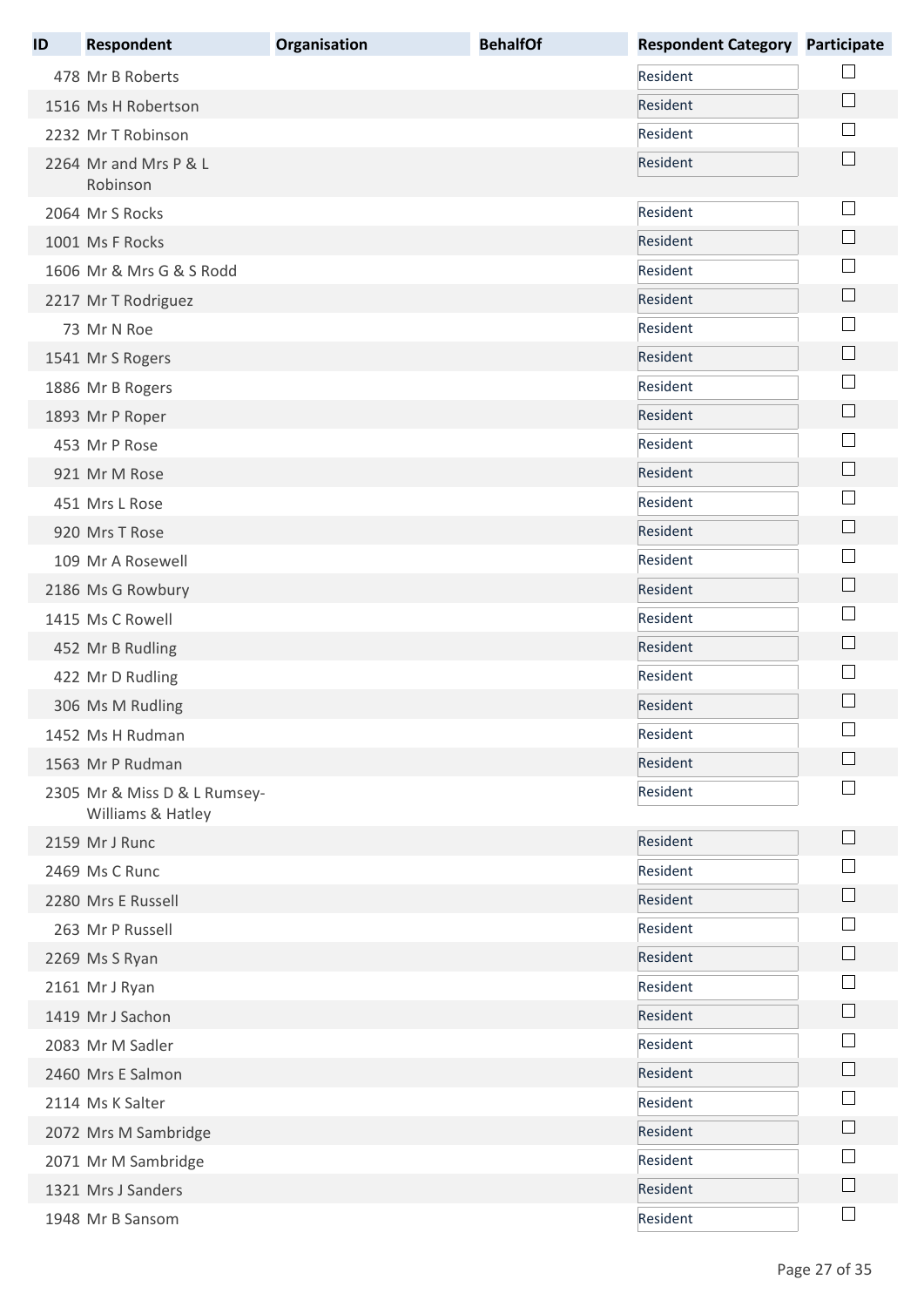| ID | <b>Respondent</b>           | Organisation | <b>BehalfOf</b> | <b>Respondent Category Participate</b> |                          |
|----|-----------------------------|--------------|-----------------|----------------------------------------|--------------------------|
|    | 2336 Ms C Sansom            |              |                 | Resident                               |                          |
|    | 1773 MS N Saunders          |              |                 | Resident                               |                          |
|    | 1991 Mr M Saunders          |              |                 | Resident                               | $\Box$                   |
|    | 1125 Mrs P Saunders         |              |                 | Resident                               |                          |
|    | 1551 Mr R Saunders          |              |                 | Resident                               | $\Box$                   |
|    | 2106 Mr M Savage            |              |                 | Resident                               |                          |
|    | 180 Ms S Saward             |              |                 | Resident                               |                          |
|    | 2050 A Sawyer               |              |                 | Resident                               |                          |
|    | 1758 Mr M Scanlan           |              |                 | Resident                               |                          |
|    | 1739 Ms M Scanlan           |              |                 | Resident                               |                          |
|    | 118 Ms S Schafer            |              |                 | Resident                               | $\Box$                   |
|    | 1568 Mr D Schofield         |              |                 | Resident                               |                          |
|    | 1525 Ms G Scholes           |              |                 | Resident                               |                          |
|    | 2421 Ms L Scott             |              |                 | Resident                               | $\mathbb{R}^n$           |
|    | 1756 Mr A Scott             |              |                 | Resident                               | $\Box$                   |
|    | 366 Mr A Scott              |              |                 | Resident                               |                          |
|    | 2380 Ms Myra Searle         |              |                 | Resident                               |                          |
|    | 2343 Mr & Mrs H & V Seifert |              |                 | Resident                               |                          |
|    | 1869 Mr B Seymour           |              |                 | Resident                               |                          |
|    | 2075 Mrs M Shakespeare      |              |                 | Resident                               |                          |
|    | 2074 Mr K Shakespeare       |              |                 | Resident                               | $\Box$                   |
|    | 1636 Mr R Sharp             |              |                 | Resident                               |                          |
|    | 1107 Mr & Mrs I Shaughnessy |              |                 | Resident                               |                          |
|    | 230 A Sheikh                |              |                 | Resident                               | $\Box$                   |
|    | 233 Ms G Sheikh             |              |                 | Resident                               |                          |
|    | 231 Mr H Sheikh             |              |                 | Resident                               |                          |
|    | 1042 Ms S Shepherd          |              |                 | Resident                               |                          |
|    | 1797 Mr C Sherry            |              |                 | Resident                               |                          |
|    | 1521 MR J Sherwin-Smith     |              |                 | Resident                               |                          |
|    | 1593 Ms V Shirley           |              |                 | Resident                               |                          |
|    | 1590 Mr C Shirley           |              |                 | Resident                               | $\Box$                   |
|    | 34 Mr D Shoolheifer         |              |                 | Resident                               | $\blacktriangledown$     |
|    | 1894 Mrs A Shoubridge       |              |                 | Resident                               | $\Box$                   |
|    | 836 Mr P Silvey             |              |                 | Resident                               |                          |
|    | 1461 Ms M Simkins           |              |                 | Resident                               |                          |
|    | 998 Ms J Simmons            |              |                 | Resident                               |                          |
|    | 395 Mr C Simms              |              |                 | Resident                               |                          |
|    | 2434 Mr S Simper            |              |                 | Resident                               |                          |
|    | 2209 Mr S Simper            |              |                 | Resident                               | $\blacktriangledown$     |
|    | 1088 Mrs S Simpson          |              |                 | Resident                               | $\overline{\phantom{a}}$ |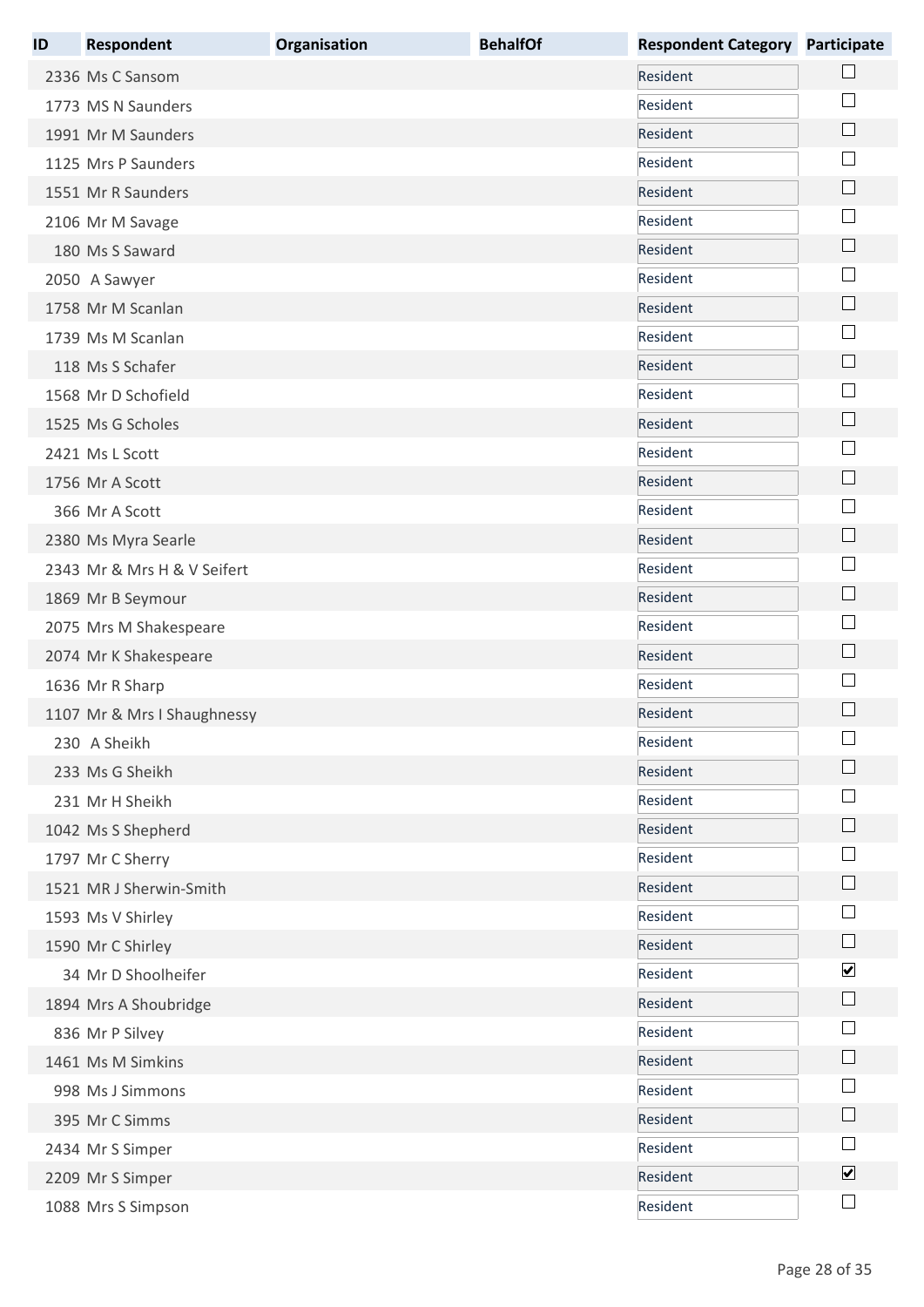| ID | <b>Respondent</b>            | Organisation | <b>BehalfOf</b> | <b>Respondent Category</b> | <b>Participate</b>          |
|----|------------------------------|--------------|-----------------|----------------------------|-----------------------------|
|    | 1592 Mr J Sisley             |              |                 | Resident                   |                             |
|    | 1864 Mr + Mrs M Siwicki      |              |                 | Resident                   |                             |
|    | 1866 Mrs E Siwicki           |              |                 | Resident                   | $\Box$                      |
|    | 2187 Mr A Slack              |              |                 | Resident                   |                             |
|    | 2188 Mrs A Slack             |              |                 | Resident                   | $\Box$                      |
|    | 1002 Ms J Slater             |              |                 | Resident                   | $\mathbb{R}^n$              |
|    | 1936 Mr L Slatter            |              |                 | Resident                   | $\Box$                      |
|    | 1928 Ms N Slatter            |              |                 | Resident                   | $\mathbb{R}^n$              |
|    | 1713 Mr R Slatter            |              |                 | Resident                   |                             |
|    | 1687 Mr G Slatter            |              |                 | Resident                   | ×                           |
|    | 1499 Ms E Smith              |              |                 | Resident                   |                             |
|    | 2231 Mrs R Smith             |              |                 | Resident                   | ×                           |
|    | 1518 Ms S Smith              |              |                 | Resident                   | $\mathcal{L}_{\mathcal{A}}$ |
|    | 1532 Ms R Smith              |              |                 | Resident                   | $\sim$                      |
|    | 1109 Mr D Smith              |              | Family          | Resident                   | $\mathbb{R}^n$              |
|    | 1689 Mr J Smith              |              |                 | Resident                   | ×                           |
|    | 1704 Mrs P Smith             |              |                 | Resident                   | $\Box$                      |
|    | 2308 Ms J Smith              |              |                 | Resident                   |                             |
|    | 1413 Mr R Smith              |              |                 | Resident                   | $\Box$                      |
|    | 1098 Mrs H Smith             |              |                 | Resident                   |                             |
|    | 1456 Mr C Smith              |              |                 | Resident                   | $\Box$                      |
|    | 1574 Mr C Smith              |              |                 | Resident                   |                             |
|    | 1428 Mr F Smith              |              |                 | Resident                   |                             |
|    | 1817 Ms A Smith              |              |                 | Resident                   |                             |
|    | 1611 Mrs P Smylie            |              |                 | Resident                   | $\mathbb{R}^n$              |
|    | 1614 Mrs M Smylie-Page       |              |                 | Resident                   | ×                           |
|    | 2332 Ms B Snape              |              |                 | Resident                   |                             |
|    | 1983 Mrs H Soale             |              |                 | Resident                   |                             |
|    | 68 Ms P Southam              |              |                 | Resident                   |                             |
|    | 527 Mr D Spence              |              |                 | Resident                   |                             |
|    | 1807 Ms J Spiers             |              |                 | Resident                   |                             |
|    | 847 Mr M Spruce              |              |                 | Resident                   |                             |
|    | 2195 Mr & Mrs M & C Stafford |              |                 | Resident                   | <b>I</b>                    |
|    | 2174 Ms M Stafford           |              |                 | Resident                   |                             |
|    | 909 Mr S Standing            |              |                 | Resident                   | $\mathbf{L}$                |
|    | 1501 Mr E Standing           |              |                 | Resident                   |                             |
|    | 1486 Mr J Staples            |              |                 | Resident                   |                             |
|    | 2222 Ms L Staples            |              |                 | Resident                   |                             |
|    | 210 Mr C Stead               |              |                 | Resident                   | $\mathbb{R}^n$              |
|    | 209 Ms M Stead               |              |                 | Resident                   | $\Box$                      |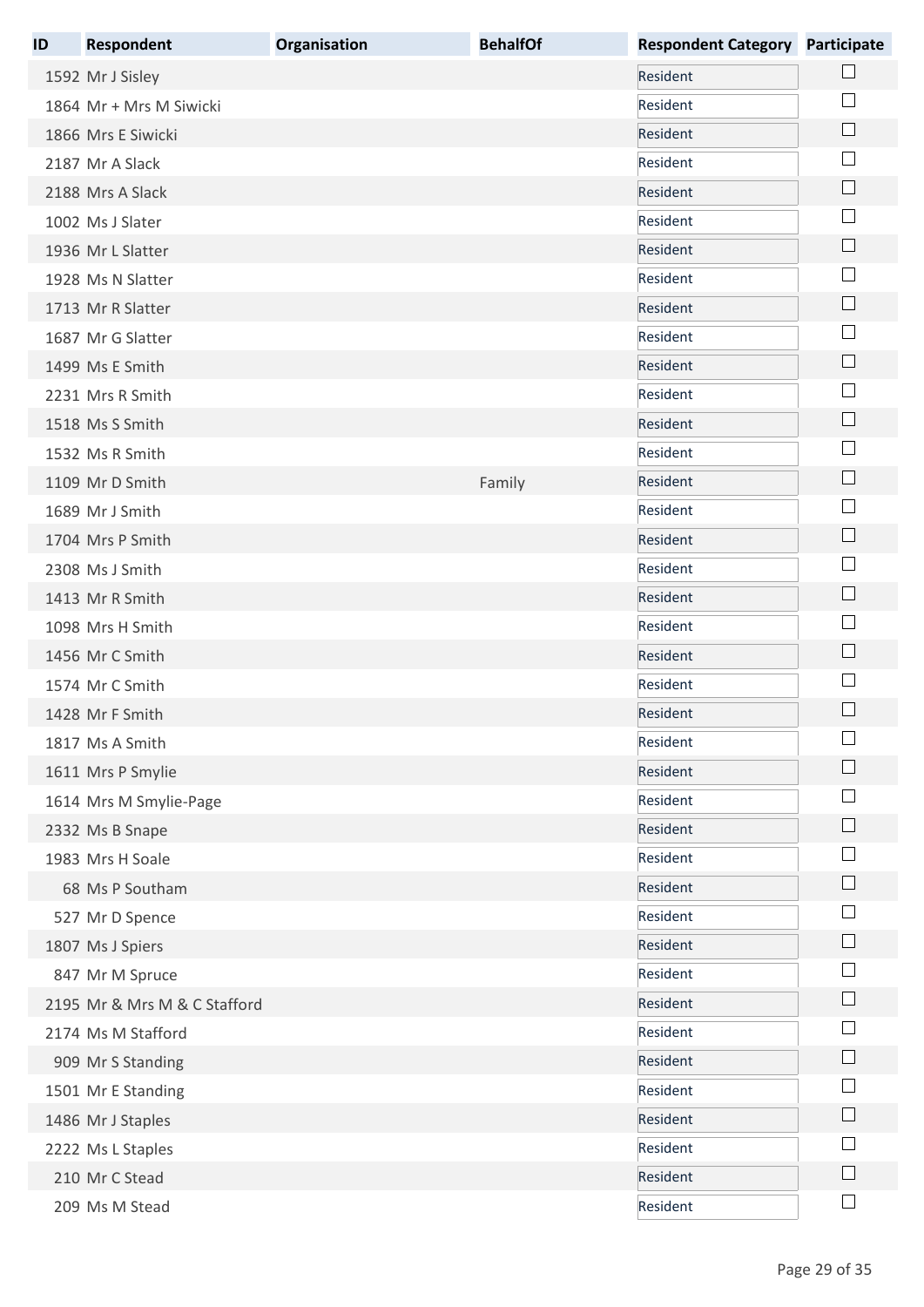| ID | <b>Respondent</b>        | Organisation | <b>BehalfOf</b> | <b>Respondent Category</b> | <b>Participate</b>          |
|----|--------------------------|--------------|-----------------|----------------------------|-----------------------------|
|    | 1906 Mr T Steven         |              |                 | Resident                   |                             |
|    | 546 Mr B Stevens         |              |                 | Resident                   |                             |
|    | 101 Mr R Stevenson       |              |                 | Resident                   | $\Box$                      |
|    | 2466 Mrs J Stewart       |              |                 | Resident                   |                             |
|    | 1583 Ms M Stinson        |              |                 | Resident                   | $\Box$                      |
|    | 1118 Mrs D Stone         |              |                 | Resident                   | ×                           |
|    | 1863 Ms S Stone          |              |                 | Resident                   | $\Box$                      |
|    | 1671 Ms R Stone          |              |                 | Resident                   | ×                           |
|    | 1686 Mr and Mrs D+S Stow |              |                 | Resident                   |                             |
|    | 1711 Ms B Stratton       |              |                 | Resident                   |                             |
|    | 1444 Mr S Stroud         |              |                 | Resident                   |                             |
|    | 1848 Mr G Stuart         |              |                 | Resident                   | ×                           |
|    | 1861 Mr P Suddaby        |              |                 | Resident                   | $\mathcal{L}_{\mathcal{A}}$ |
|    | 604 Mr K Sullens         |              |                 | Resident                   | $\sim$                      |
|    | 2132 Ms P Sullens        |              |                 | Resident                   | $\mathbb{R}^n$              |
|    | 1090 Ms K Surgeoner      |              |                 | Resident                   | $\mathbb{R}^n$              |
|    | 1091 Mr S Surgeoner      |              |                 | Resident                   | $\blacktriangledown$        |
|    | 1746 Mr a Sutton         |              |                 | Resident                   |                             |
|    | 300 Ms A Symonds         |              |                 | Resident                   | $\Box$                      |
|    | 1449 Mr A Tait           |              |                 | Resident                   |                             |
|    | 1538 Mr R Talbot         |              |                 | Resident                   | $\Box$                      |
|    | 2024 Mr G Tarran         |              |                 | Resident                   |                             |
|    | 2325 Mrs J Taylor        |              |                 | Resident                   |                             |
|    | 2412 Mr G Taylor         |              |                 | Resident                   |                             |
|    | 1741 Ms N Taylor         |              |                 | Resident                   | $\mathbf{L}$                |
|    | 2348 Dr S Taylor         |              |                 | Resident                   | ×                           |
|    | 2298 Mr John Taylor      |              |                 | Resident                   | $\mathbb{R}^n$              |
|    | 1677 Mr J Taylor         |              |                 | Resident                   |                             |
|    | 1978 Mr R Taylor         |              |                 | Resident                   |                             |
|    | 2261 C Taylor            |              |                 | Resident                   |                             |
|    | 1979 Mrs L Taylor        |              |                 | Resident                   | $\mathbb{R}^n$              |
|    | 1684 Mr T Tenney         |              |                 | Resident                   | $\vert \ \ \vert$           |
|    | 2142 Ms C Ternouth       |              |                 | Resident                   | $\mathcal{L}_{\mathcal{A}}$ |
|    | 2249 Mr J Ternouth       |              |                 | Resident                   |                             |
|    | 1720 Mr A Ternouth       |              |                 | Resident                   | $\mathbf{L}$                |
|    | 1490 Mrs H Thompson      |              |                 | Resident                   |                             |
|    | 1824 Mr O Thompson       |              |                 | Resident                   | $\mathbb{R}^n$              |
|    | 1626 Mrs G Thompson      |              |                 | Resident                   |                             |
|    | 1772 Ms H Thompson       |              |                 | Resident                   | $\Box$                      |
|    | 1903 Ms J Thorburn       |              |                 | Resident                   | $\Box$                      |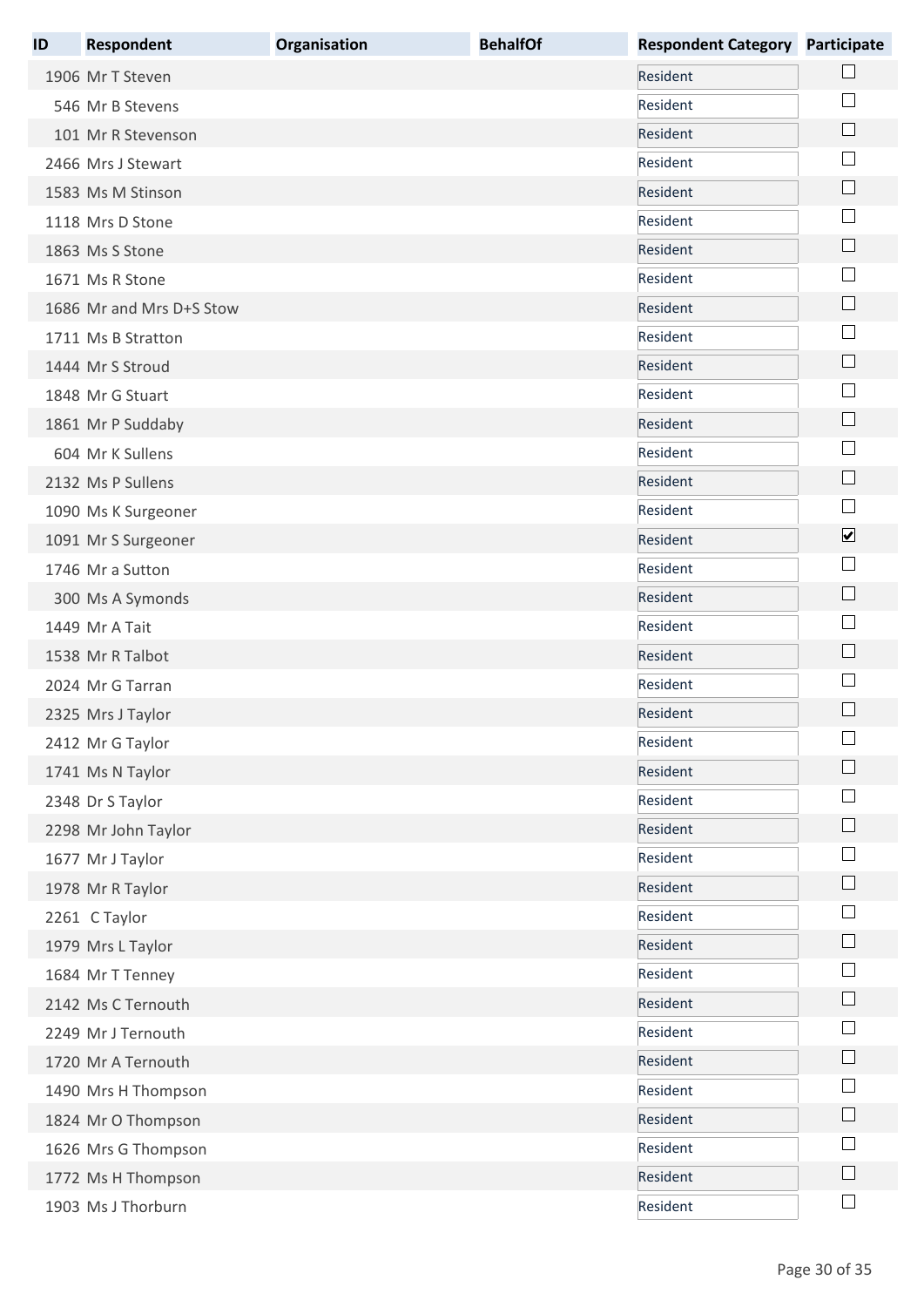| ID | <b>Respondent</b>          | Organisation | <b>BehalfOf</b>                            | <b>Respondent Category</b> | <b>Participate</b>       |
|----|----------------------------|--------------|--------------------------------------------|----------------------------|--------------------------|
|    | 1905 Mr R Thorburn         |              |                                            | Resident                   |                          |
|    | 1587 Mr J Thornely         |              |                                            | Resident                   |                          |
|    | 942 Mr M Thornely          |              |                                            | Resident                   | $\mathbb{R}$             |
|    | 2425 Ms S Thornely         |              |                                            | Resident                   |                          |
|    | 1561 Mr D Thornely         |              |                                            | Resident                   | $\mathbb{L}$             |
|    | 2143 Mr D Thornton         |              |                                            | Resident                   |                          |
|    | 1851 Mrs S Thorpe          |              |                                            | Resident                   | $\overline{\phantom{a}}$ |
|    | 1839 Mr Les Thorpe         |              |                                            | Resident                   |                          |
|    | 813 Dr J Thring            |              | The Rowfant Society                        | Resident                   | $\overline{\mathbf{v}}$  |
|    | 2334 Ms B Thurlow          |              |                                            | Resident                   |                          |
|    | 2352 Mr D Thurlow          |              |                                            | Resident                   | $\Box$                   |
|    | 1975 Mr D Tilbury          |              |                                            | Resident                   |                          |
|    | 2344 Ms J Titchener        |              |                                            | Resident                   |                          |
|    | 1470 Mr S Todd             |              |                                            | Resident                   |                          |
|    | 2337 Mr J Todd             |              |                                            | Resident                   |                          |
|    | 949 Ms L Toltz             |              |                                            | Resident                   |                          |
|    | 2124 Ms K Tomkins          |              |                                            | Resident                   |                          |
|    | 2170 Ms H Tomkins          |              |                                            | Resident                   |                          |
|    | 2180 Mr R Tomkins          |              |                                            | Resident                   |                          |
|    | 2048 Mr M Tomlinson        |              |                                            | Resident                   |                          |
|    | 2197 Mr T Tonge            |              |                                            | Resident                   |                          |
|    | 1462 Mr J Toone            |              |                                            | Resident                   |                          |
|    | 1416 Mr J Tooth            |              |                                            | Resident                   |                          |
|    | 1645 Ms H Townsend         |              |                                            | Resident                   |                          |
|    | 2448 Ms R Travers          |              |                                            | Resident                   |                          |
|    | 1480 Ms S Trayler          |              |                                            | Resident                   |                          |
|    | 2119 Mr B Treadaway        |              |                                            | Resident                   |                          |
|    | 2267 Mr P Treadaway        |              |                                            | Resident                   |                          |
|    | 2171 Mr S Tremmel          |              |                                            | Resident                   |                          |
|    | 1962 Mr N Trueman          |              |                                            | Resident                   |                          |
|    | 2070 Mr P Trufitt          |              |                                            | Resident                   |                          |
|    | 582 Mr & Mrs R & T Tullett |              | East Grinstead and<br>District Cycle Forum | Resident                   |                          |
|    | 2113 Mr H Tumber           |              |                                            | Resident                   |                          |
|    | 1740 Mr P Turner           |              |                                            | Resident                   |                          |
|    | 2257 Ms A Turner           |              |                                            | Resident                   |                          |
|    | 1578 Mr H Turner           |              |                                            | Resident                   |                          |
|    | 1579 Mrs C Turner          |              |                                            | Resident                   |                          |
|    | 2251 Mr K Turner           |              |                                            | Resident                   |                          |
|    | 445 Mr M Tyler-Smith       |              |                                            | Resident                   |                          |
|    | 1660 Ms M Tyzack More      |              |                                            | Resident                   |                          |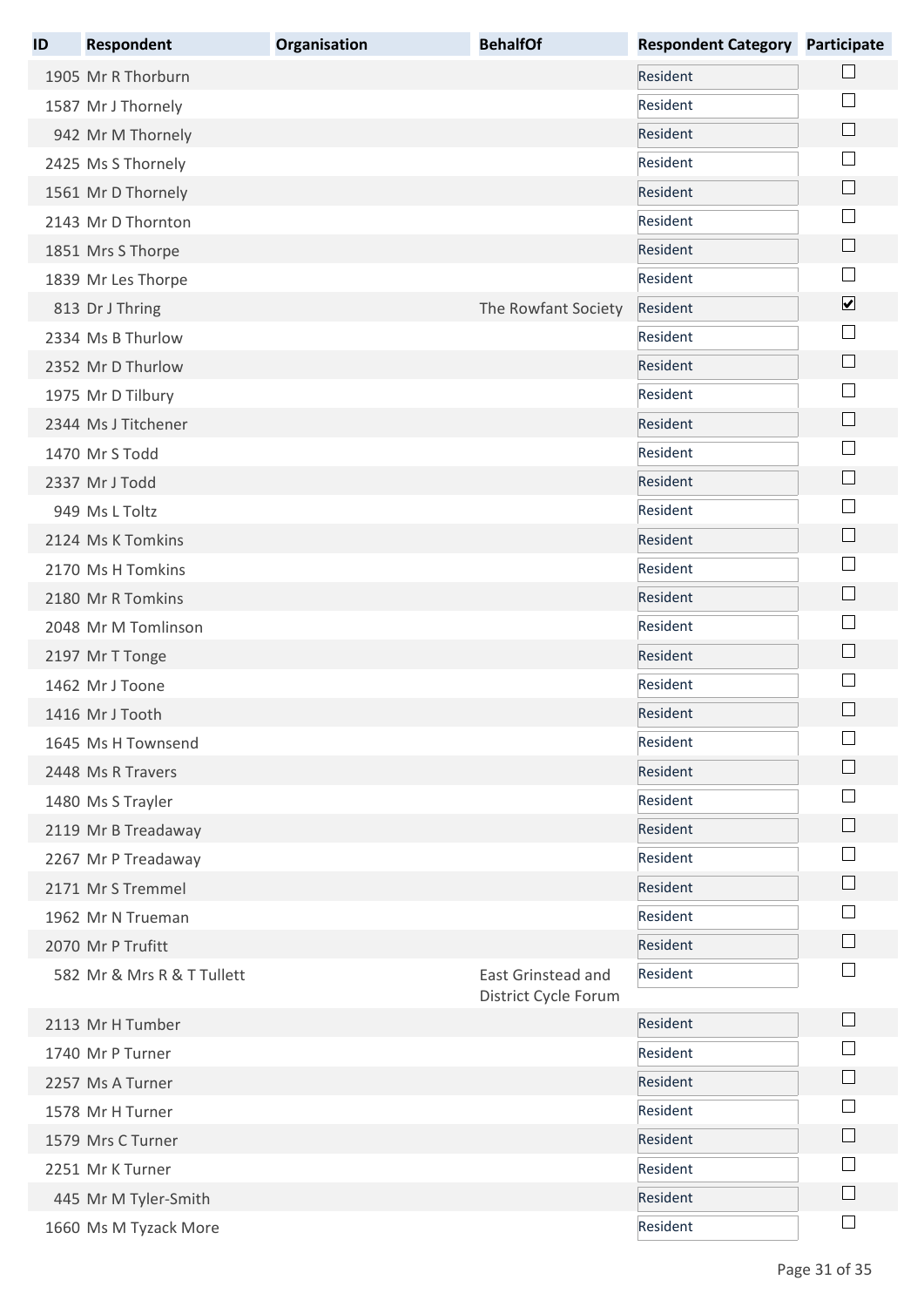| ID | <b>Respondent</b>             | Organisation | <b>BehalfOf</b> | <b>Respondent Category</b> | <b>Participate</b> |
|----|-------------------------------|--------------|-----------------|----------------------------|--------------------|
|    | 185 Mr N Upton                |              |                 | Resident                   |                    |
|    | 326 Ms J Upton                |              | Homeswood       | Resident                   |                    |
|    | 463 Ms H Valler               |              |                 | Resident                   |                    |
|    | 653 Mr C Vallis               |              |                 | Resident                   |                    |
|    | 1425 Mr L Vandendyck          |              |                 | Resident                   | L.                 |
|    | 1463 Ms A Vaughan             |              |                 | Resident                   |                    |
|    | 1989 Mrs C Vernon             |              |                 | Resident                   |                    |
|    | 1171 Mr and Mrs Vincent       |              |                 | Resident                   |                    |
|    | 1489 Mr S Vincent             |              |                 | Resident                   |                    |
|    | 1889 Ms A Visagie Fox         |              |                 | Resident                   |                    |
|    | 1492 Ms E Vivian              |              |                 | Resident                   |                    |
|    | 1896 Ms E Vosper              |              |                 | Resident                   |                    |
|    | 1965 Ms S Vosper              |              |                 | Resident                   |                    |
|    | 367 Mr A Vosper               |              |                 | Resident                   |                    |
|    | 897 Mr M Vosper               |              |                 | Resident                   |                    |
|    | 1460 Ms S Vosper              |              |                 | Resident                   |                    |
|    | 911 Dr I Wade                 |              |                 | Resident                   |                    |
|    | 2398 Mr J Wadey               |              |                 | Resident                   |                    |
|    | 1547 Ms P Wadsworth           |              |                 | Resident                   | └                  |
|    | 1666 Mr P Wakeling            |              |                 | Resident                   |                    |
|    | 1667 Ms J Wakeling            |              |                 | Resident                   | └                  |
|    | 578 Mr & Mrs T & V Walden     |              |                 | Resident                   |                    |
|    | 2321 Mrs J Walding            |              |                 | Resident                   |                    |
|    | 2320 Mr G Walding             |              |                 | Resident                   |                    |
|    | 1765 Mr D Walker              |              |                 | Resident                   |                    |
|    | 1760 Ms A Walker              |              |                 | Resident                   |                    |
|    | 491 Ms V Walker               |              |                 | Resident                   |                    |
|    | 1440 Mr P Walker              |              |                 | Resident                   |                    |
|    | 487 Mr R Walker               |              |                 | Resident                   |                    |
|    | 1237 Mr E Walker              |              |                 | Resident                   |                    |
|    | 1491 Mr R Wallace             |              |                 | Resident                   |                    |
|    | 827 Mr G Wallace              |              |                 | Resident                   |                    |
|    | 1564 Mr E Waller              |              |                 | Resident                   |                    |
|    | 1493 Ms S Wallington          |              |                 | Resident                   |                    |
|    | 1227 Mr D Wallington          |              |                 | Resident                   |                    |
|    | 1174 Mrs E Wallington-Lee     |              |                 | Resident                   |                    |
|    | 1625 Mr C Walls               |              |                 | Resident                   |                    |
|    | 2254 Mr and Mrs J & J Walters |              |                 | Resident                   |                    |
|    | 2099 Mr & Mrs Waran           |              |                 | Resident                   |                    |
|    | 2022 Ms R Warburton           |              |                 | Resident                   |                    |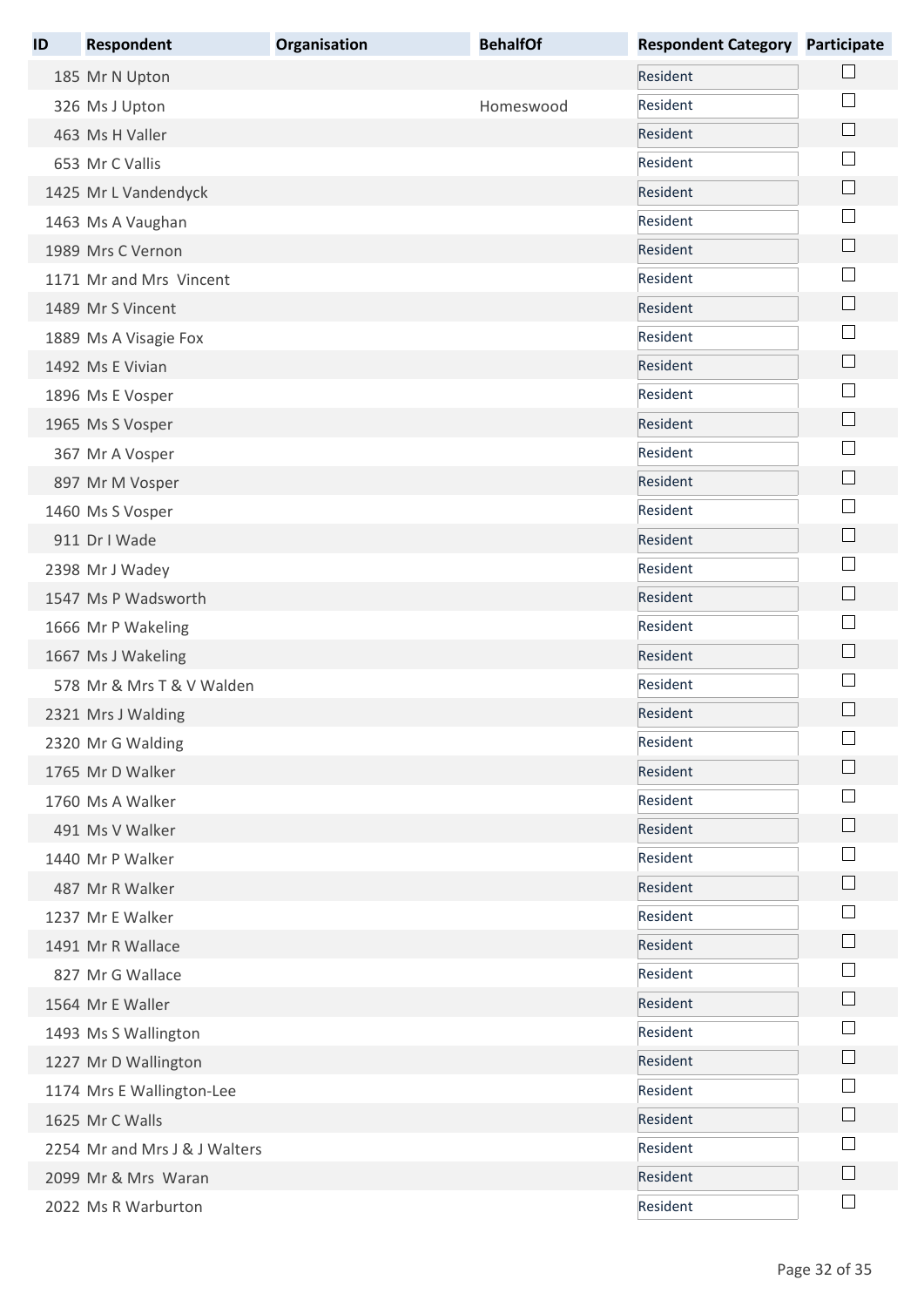| ID | <b>Respondent</b>          | Organisation | <b>BehalfOf</b> | <b>Respondent Category Participate</b> |                                       |
|----|----------------------------|--------------|-----------------|----------------------------------------|---------------------------------------|
|    | 1917 Ms M Ward             |              |                 | Resident                               |                                       |
|    | 1914 Mr P Ward             |              |                 | Resident                               |                                       |
|    | 85 Mr B Ward               |              |                 | Resident                               | $\Box$                                |
|    | 1560 Mr A Ward             |              |                 | Resident                               |                                       |
|    | 1799 Mrs N Ward            |              |                 | Resident                               | $\vert \ \ \vert$                     |
|    | 1956 Mr C Ward             |              |                 | Resident                               |                                       |
|    | 1960 Ms J Ward             |              |                 | Resident                               | $\mathbb{R}^n$                        |
|    | 386 Mrs S Warmisham        |              |                 | Resident                               |                                       |
|    | 2439 Mr A Warner           |              |                 | Resident                               |                                       |
|    | 2443 Mrs S Warner          |              |                 | Resident                               |                                       |
|    | 1967 Ms N Waterfield       |              |                 | Resident                               | $\Box$                                |
|    | 2146 Ms M Waters           |              |                 | Resident                               |                                       |
|    | 2148 Mr J Waters           |              |                 | Resident                               |                                       |
|    | 1404 Mrs L Watkins         |              |                 | Resident                               |                                       |
|    | 2303 Mr A Watson           |              |                 | Resident                               | L.                                    |
|    | 1149 Mr V Watson           |              |                 | Resident                               |                                       |
|    | 812 Ms H Watson            |              |                 | Resident                               | └                                     |
|    | 2403 Mr S Watson           |              |                 | Resident                               |                                       |
|    | 2108 Mr S Watson           |              |                 | Resident                               | $\overline{\phantom{a}}$              |
|    | 332 Ms J Watson            |              |                 | Resident                               |                                       |
|    | 126 Mr G Watts             |              |                 | Resident                               | $\Box$                                |
|    | 264 Mr N Watts             |              |                 | Resident                               |                                       |
|    | 2205 Mrs G Watts           |              |                 | Resident                               |                                       |
|    | 1843 Ms J Wazniak          |              |                 | Resident                               |                                       |
|    | 2270 Mr J Webb             |              |                 | Resident                               |                                       |
|    | 1728 Mr C Webb             |              |                 | Resident                               |                                       |
|    | 1624 Mrs M Webber          |              |                 | Resident                               |                                       |
|    | 2000 Mr & Mrs H & J Webber |              |                 | Resident                               |                                       |
|    | 1451 Mr I Wedge            |              |                 | Resident                               | $\Box$                                |
|    | 66 Mrs R Wedge             |              |                 | Resident                               |                                       |
|    | 1973 Mrs C Weir            |              |                 | Resident                               | $\Box$                                |
|    | 1840 Mr C Weller           |              |                 | Resident                               |                                       |
|    | 1595 Mr S Weller           |              |                 | Resident                               |                                       |
|    | 1524 Ms J Weller           |              |                 | Resident                               |                                       |
|    | 1789 Mrs J Wells           |              |                 | Resident                               |                                       |
|    | 2034 Mr J Wells            |              |                 | Resident                               |                                       |
|    | 253 Ms T West              |              |                 | Resident                               |                                       |
|    | 225 Ms B Westerman         |              |                 | Resident                               |                                       |
|    | 2302 Mr B Weston           |              |                 | Resident                               |                                       |
|    | 1933 Mr W Whales           |              |                 | Resident                               | $\begin{array}{c} \hline \end{array}$ |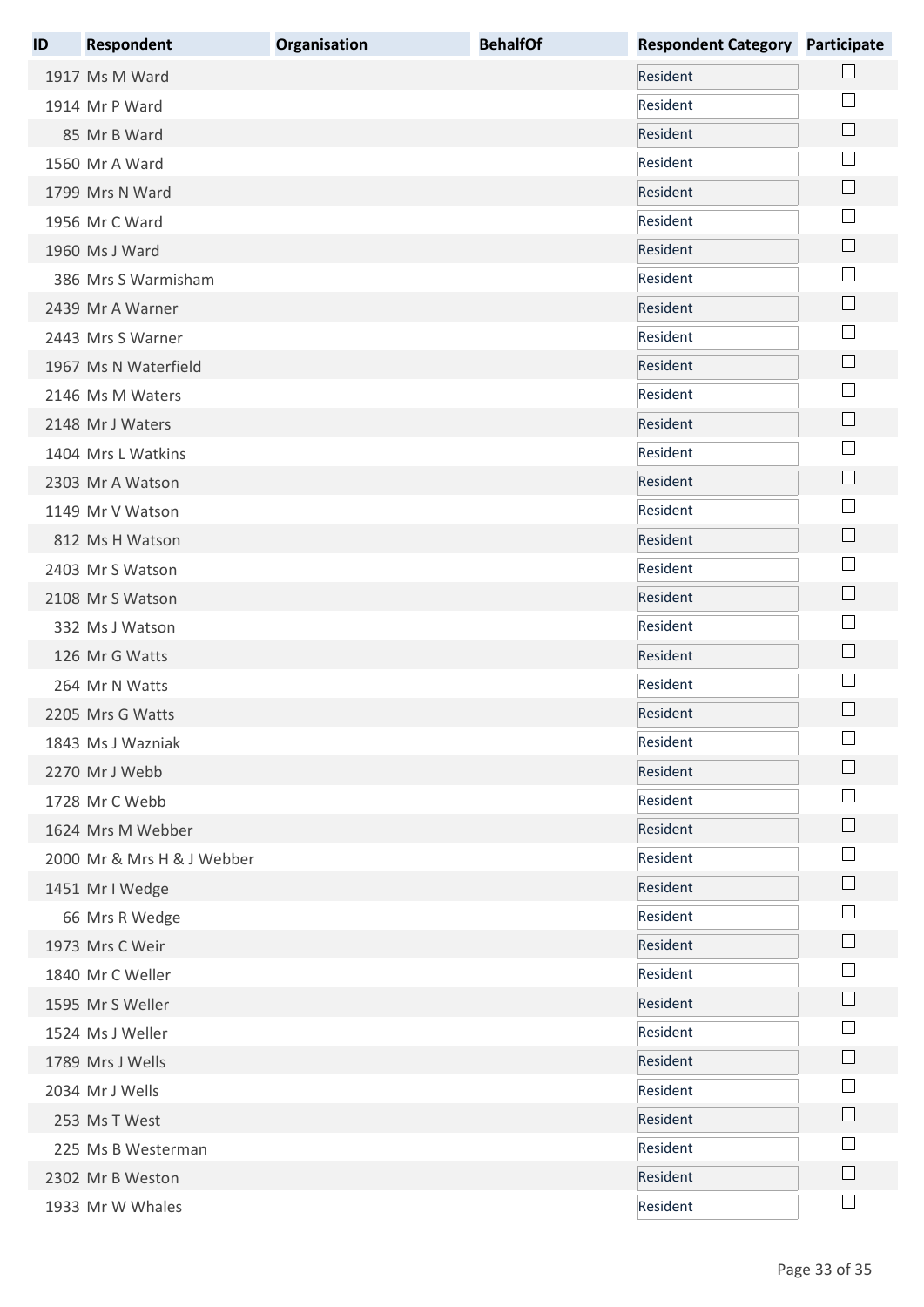| ID | <b>Respondent</b>          | Organisation | <b>BehalfOf</b> | <b>Respondent Category Participate</b> |                             |
|----|----------------------------|--------------|-----------------|----------------------------------------|-----------------------------|
|    | 584 Mr R Whalley           |              |                 | Resident                               |                             |
|    | 1484 J Whatley             |              |                 | Resident                               |                             |
|    | 1522 MR D Whiley           |              |                 | Resident                               | $\Box$                      |
|    | 610 Mr M Whitaker          |              |                 | Resident                               |                             |
|    | 307 Mr J Whitbourn         |              |                 | Resident                               |                             |
|    | 1819 Mr C Whitcroft        |              |                 | Resident                               |                             |
|    | 1459 Ms C White            |              |                 | Resident                               |                             |
|    | 1675 Mrs R White           |              |                 | Resident                               |                             |
|    | 340 Mr J White             |              |                 | Resident                               |                             |
|    | 2373 Mr M Whitehead        |              |                 | Resident                               |                             |
|    | 2396 Mr A Whitehouse       |              |                 | Resident                               | $\Box$                      |
|    | 338 Ms M Whitehouse        |              |                 | Resident                               |                             |
|    | 802 Mr G Whitehouse        |              |                 | Resident                               |                             |
|    | 1396 Mrs J Whittaker       |              |                 | Resident                               |                             |
|    | 283 Mr & Mrs B & T Whittle |              |                 | Resident                               | L.                          |
|    | 1420 Mr W Wickenden        |              |                 | Resident                               |                             |
|    | 164 Mrs K Widdowson        |              |                 | Resident                               |                             |
|    | 163 Mr B Widdowson         |              |                 | Resident                               |                             |
|    | 166 Mr N Widdowson         |              |                 | Resident                               | $\mathcal{L}_{\mathcal{A}}$ |
|    | 1130 Mr S Wiggins          |              |                 | Resident                               |                             |
|    | 1554 Mr G Wilbrew          |              |                 | Resident                               | $\Box$                      |
|    | 619 Mr M Wiles             |              |                 | Resident                               |                             |
|    | 2301 Mrs T Wiles           |              |                 | Resident                               |                             |
|    | 2041 Mr N Wilkins          |              |                 | Resident                               |                             |
|    | 12 Ms KA Wilkinson         |              |                 | Resident                               |                             |
|    | 435 Mrs V Williams         |              |                 | Resident                               |                             |
|    | 434 Mr M Williams          |              |                 | Resident                               |                             |
|    | 112 Mrs C Williams         |              |                 | Resident                               |                             |
|    | 943 Mrs K Williams         |              |                 | Resident                               |                             |
|    | 1409 Mr D Williams         |              |                 | Resident                               |                             |
|    | 1826 Mr G Williams         |              |                 | Resident                               |                             |
|    | 296 Ms C Willis            |              |                 | Resident                               |                             |
|    | 2225 Mr A Willis           |              |                 | Resident                               |                             |
|    | 436 Mr S Willis            |              |                 | Resident                               |                             |
|    | 1142 Mr J Willis           |              |                 | Resident                               |                             |
|    | 2077 L Wilson              |              |                 | Resident                               |                             |
|    | 2338 Dr C Winter           |              |                 | Resident                               |                             |
|    | 1737 Ms J Winter           |              |                 | Resident                               |                             |
|    | 2331 Mr R Winter           |              |                 | Resident                               |                             |
|    | 2154 Mr M Winter           |              |                 | Resident                               | $\overline{\phantom{a}}$    |